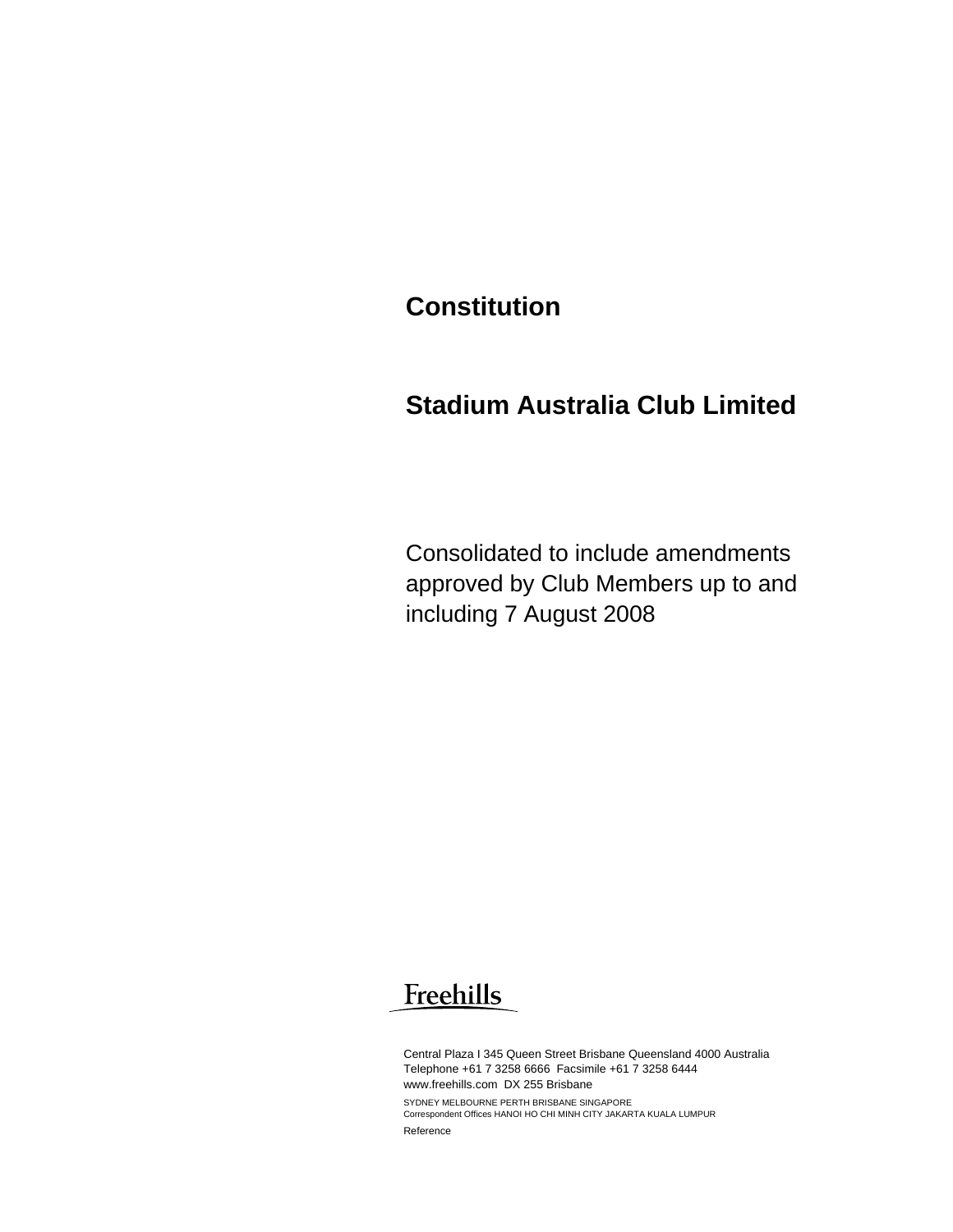# **Stadium Australia Club Limited A company limited by guarantee**

# **Constitution**

### **1 Preliminary**

### 1.1 **Definitions and interpretation**

(a) In this constitution:

**Administration Charge** has the meaning given to it in rule 3.9(f);

**Agreement to Sublease** means the deed of agreement to sublease dated 26 September 1996 between Perpetual Trustee Company Limited ACN 000 001 007 and SAM;

**Annual Subscription** has the meaning given to it in rule 3.6(a);

**Bearer** means any individual (other than a Club Member) whom a Club Member has permitted to use his or her Membership Card for the purpose of the Bearer exercising Event Day Privileges;

**body** means a body politic or corporate or an unincorporated body and includes an incorporated or unincorporated association;

**by-laws** means the by-laws of the Club made by the directors under rule 7 from time to time;

**Club** means Stadium Australia Club Limited;

**Club Management Agreement** means the Stadium Australia Club Management Agreement between the Club and SAM referred to in rule 2(b) as amended from time to time;

**Club Member** means a person who is entered in the register of members as a member of the Club;

**Commencement Date** has the meaning given to it in the Operating Sublease;

**Commonwealth** means the Commonwealth of Australia and its external territories;

**directors** means the directors of the Club;

**Event Day Privileges** means the following rights of Club Members:

- (1) the right of access to the Stadium;
- (2) the right to bring and accompany guests;
- (3) the right of access to the Gold Members' Facilities and/or Platinum Members' Facilities, as applicable; and
- (4) car parking rights;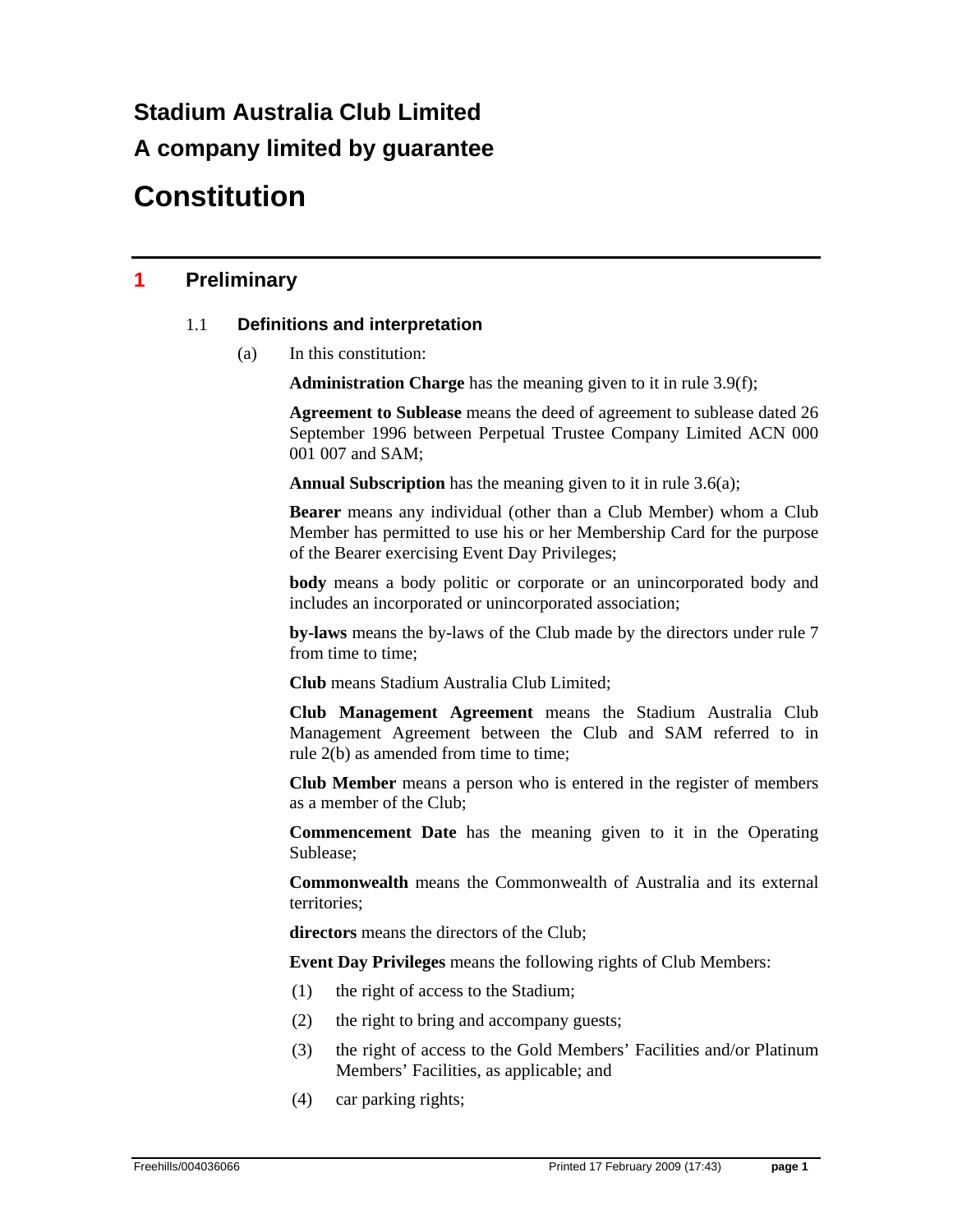**executive officer** has the meaning given to it in rule 6.2(a);

**Final Date** has the meaning given to it in rule 10.2(b);

**Gold Member** means a person who is entered in the register of members as a Gold Member;

**Gold Membership** means the rights of a Gold Member under this constitution including the privileges conferred on Gold Members under rule 3.3(a);

**Gold Package** has the meaning given to it in the constitution of SAM;

**GST** means a goods and services tax, a value added tax or any similar tax;

**Manager** has a meaning affected by clause 1.2;

**Manager Director** has the meaning given to it in rule 5.1(a);

**Member Director** has the meaning given to it in rule 5.1(a);

**membership** means a Platinum Membership or a Gold Membership;

**Membership Card** means a membership card issued by the Club to a Club Member;

**Membership Date** has the meaning given to it in the constitution of SAM;

**Membership Request** has the meaning given to it in rule 3.9(d);

**Operating Sublease** has the meaning given to it in the Agreement to Sublease;

**Platinum Bearer Fee** means the fee payable to the Club by a Platinum Member who wishes to permit a Bearer to use his or her Membership Card. The Platinum Bearer Fee is calculated and payable in accordance with paragraph B(11) of Schedule 1;

**Platinum Member** means a person who is entered in the register of members as a Platinum Member;

**Platinum Membership** mean the rights of a Platinum Member under this constitution including the privileges conferred on Platinum Members under rule 3.3(a);

**Platinum Package** has the meaning given to it in the constitution of SAM;

**Relevant Membership** has the meaning given to it in rule 3.9(b);

**Review Date** has the meaning given to it in item 1(e) of Schedule 3;

**SAM** means Stadium Australia Management Limited ACN 069 692 253;

**seal** means any common seal or official seal of the Club;

**secretary** means a secretary of the Club;

**Services** means the membership rights and management services to be provided by SAM to the Club under the Club Management Agreement;

**Stadium** means the stadium, currently known as Stadium Australia, which at the date of adoption of this constitution is under construction at Homebush Bay, Sydney and which will be sub-leased to SAM and operated by SAM under the Operating Sublease;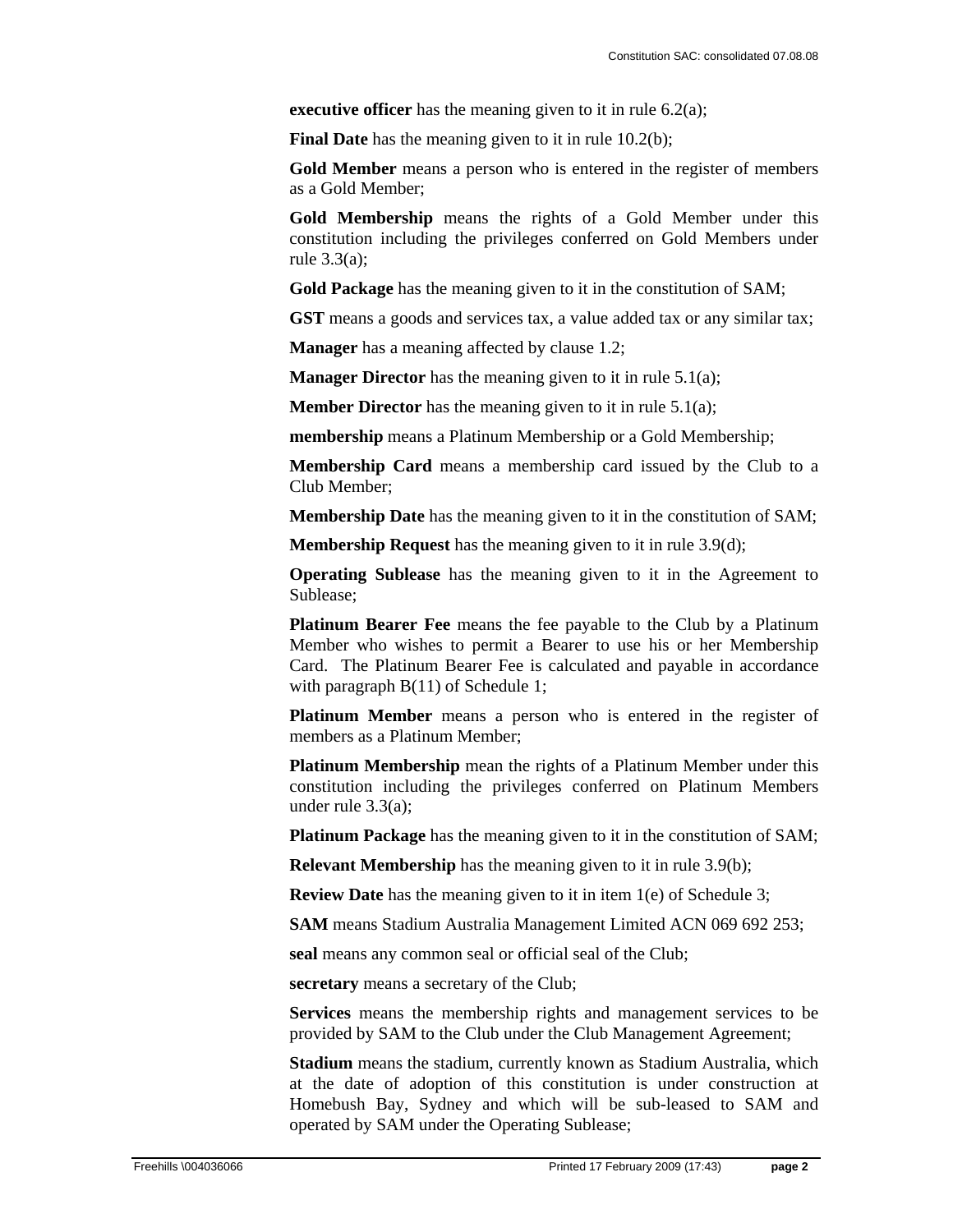**Stadium Club Trust Deed** means the Stadium Club Trust Deed dated 21 October 1996 between Perpetual Trustee Company Limited ACN 000 001 007 and SAM;

**Termination Date** means 31 January 2031 or the date of termination of the Operating Sublease, whichever is earlier;

**Transfer Notice** has the meaning given to it in rule 3.9(b);

**Transferee** has the meaning given to it in rule 3.9(b);

**Transferor** has the meaning given to it in rule 3.9(b);

**Unbundling Date** has the meaning given to it in the constitution of SAM; and

**year** means a calendar year.

- (b) Unless the contrary intention appears, in this constitution:
	- (1) headings and bold type are for convenience only and do not affect the interpretation of this constitution;
	- (2) words importing the singular include the plural and vice versa;
	- (3) words importing a gender include every other gender;
	- (4) a reference to a person includes the person's successors and legal personal representatives;
	- (5) a reference to a statute, regulation, proclamation, ordinance or by-law includes all statutes, regulations, proclamations, ordinances or by-laws varying, consolidating or replacing it and a reference to a statute includes all regulations, proclamations, ordinances and by-laws issued under the statute; and
	- (6) where a word or phrase is given a particular meaning, other parts of speech and grammatical forms of the word or phrase have corresponding meanings.
- (c) Where a provision of this constitution establishes an office of chairperson, the chairperson may be referred to as chairman or chairwoman, as the case requires.
- (d) A reference in this constitution in general terms to a person holding or occupying a particular office or position includes a reference to a person who occupies or performs the duties of that office or position for the time being.

### 1.2 **References to Manager**

- (a) In this constitution a reference to the **Manager** is a reference to SAM for so long as SAM is both:
	- (1) entitled to be the sublessee of the Stadium under the Agreement to Sublease, or the sublessee of the Stadium under the Operating Sublease; and
	- (2) appointed under the Club Management Agreement to manage the business and operations of the Club.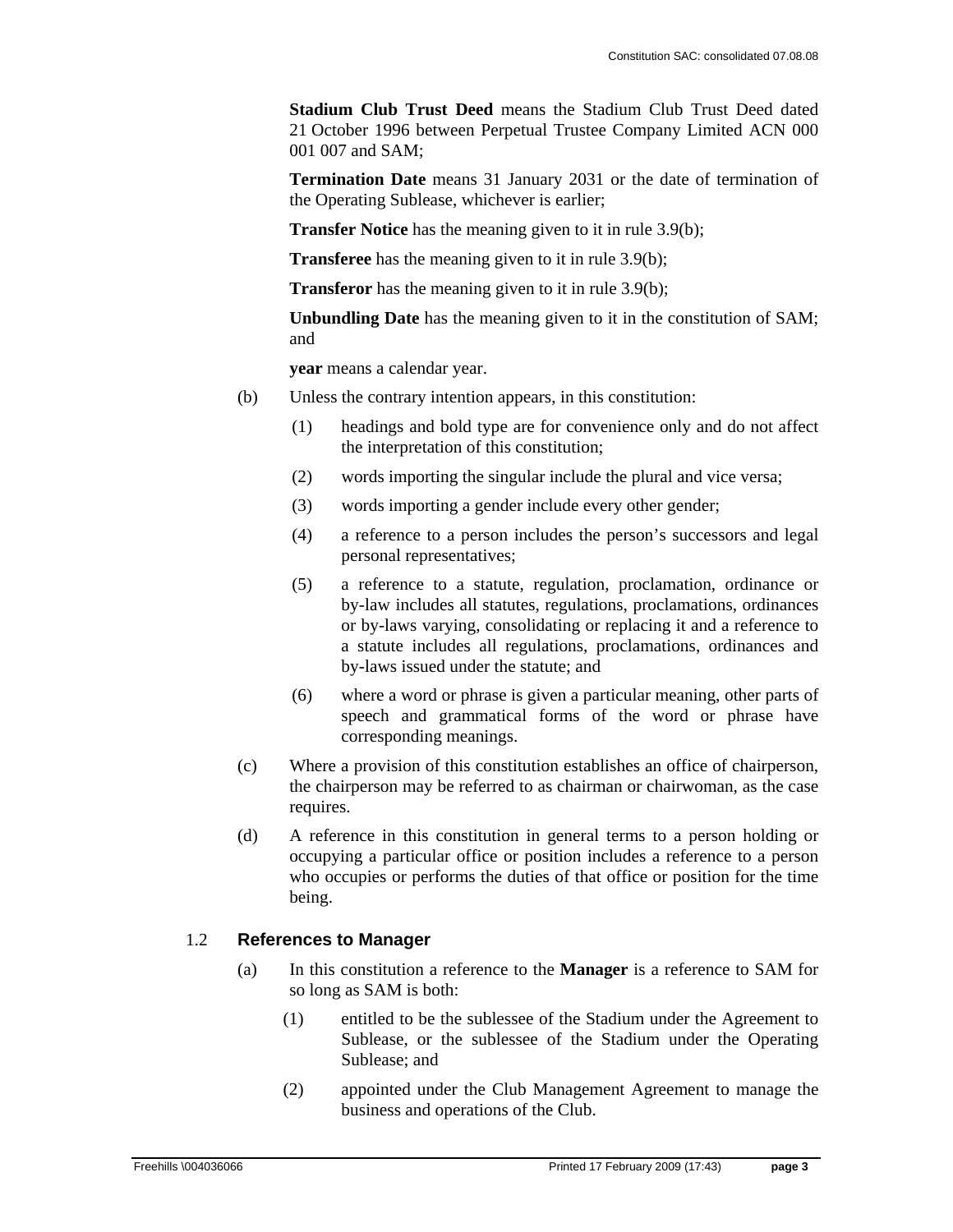- (b) If SAM ceases for any reason to be either:
	- (1) entitled to be the sublessee, or the sublessee, of the Stadium; or
	- (2) appointed to manage the business and operations of the Club,

then a reference to the **Manager** will be a reference to any person who has succeeded, by assignment, novation or otherwise, to the rights and interest of SAM under the Club Management Agreement.

### 1.3 **Application of the Corporations Law**

- (a) This constitution is to be interpreted subject to the Corporations Law.
- (b) The rules that apply as replaceable rules to public companies under the Corporations Law do not apply to the Club.
- (c) Unless the contrary intention appears, an expression in this constitution that deals with a matter dealt with by a provision of the Corporations Law has the same meaning as in that provision of the Corporations Law.
- (d) Unless the contrary intention appears, an expression in this constitution that is defined in section 9 of the Corporations Law has the same meaning as in that section.

### 1.4 **Exercise of powers**

- (a) Subject to rule 2 and to the provisions of the Club Management Agreement, the Club may, in any manner permitted by the Corporations Law:
	- (1) exercise any power;
	- (2) take any action; or
	- (3) engage in any conduct or procedure,

which under the Corporations Law a company limited by guarantee may exercise, take or engage in if authorised by its constitution.

- (b) Where this constitution provides that a person or body may do a particular act or thing and the word "may" is used, the act or thing may be done at the discretion of the person or body.
- (c) Where this constitution confers a power to do a particular act or thing, the power is, unless the contrary intention appears, to be taken as including a power exercisable in the like manner and subject to the like conditions (if any) to repeal, rescind, revoke, amend or vary that act or thing.
- (d) Where this constitution confers a power to do a particular act or thing with respect to particular matters, the power is, unless the contrary intention appears, to be taken to include a power to do that act or thing with respect to some only of those matters or with respect to a particular class or particular classes of those matters and to make different provision with respect to different matters or different classes of matters.
- (e) Where this constitution confers a power to make appointments to any office or position, the power is, unless the contrary intention appears, to be taken to include a power: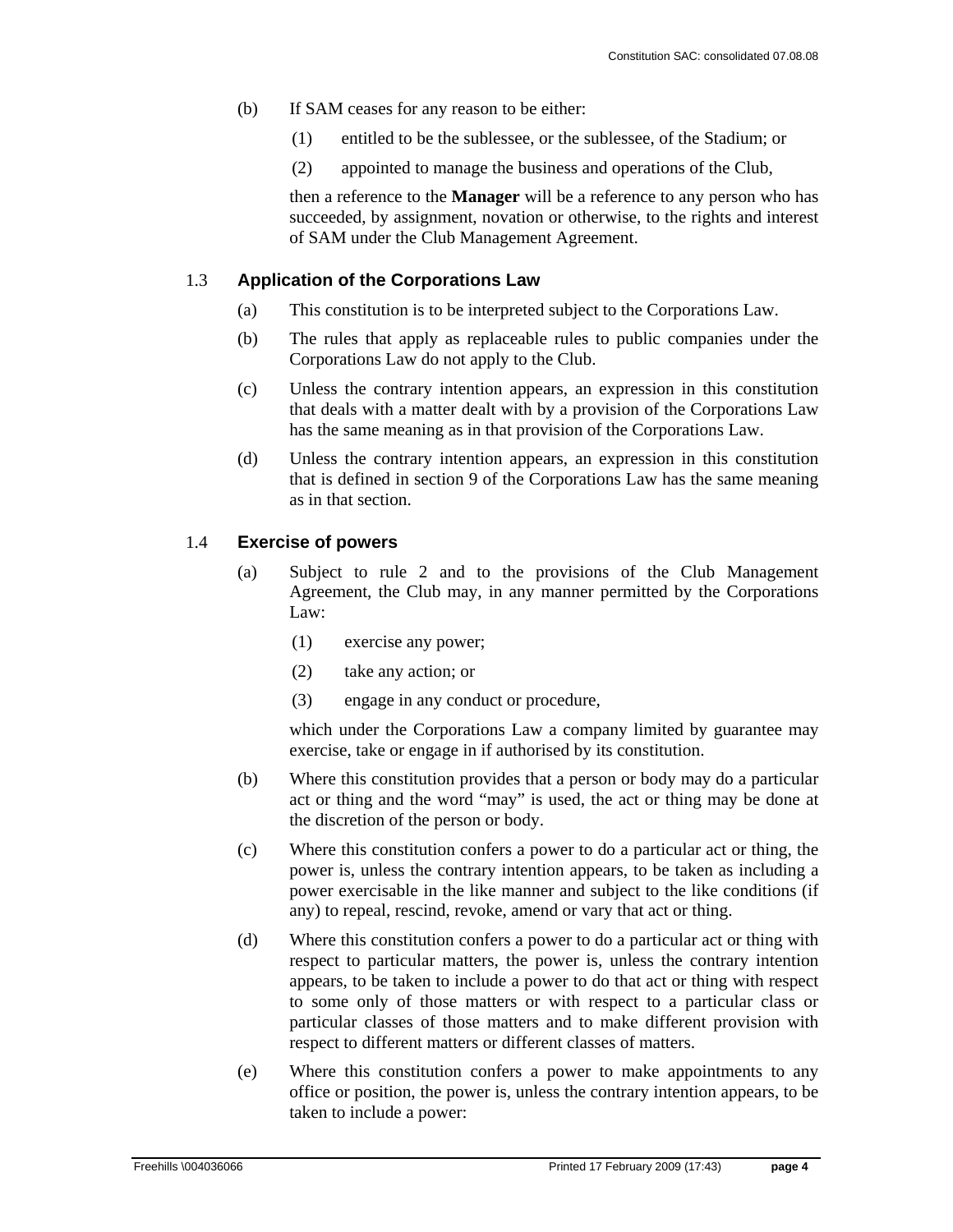- (1) to appoint a person to act in the office or position until a person is appointed to the office or position;
- (2) subject to any contract between the Club and the relevant person, to remove or suspend a person appointed, with or without cause; and
- (3) to appoint another person temporarily in the place of a person so removed or suspended or in place of a sick or absent holder of the office or position.
- (f) Where this constitution confers a power or imposes a duty then, unless the contrary intention appears, the power may be exercised and the duty must be performed from time to time as the occasion requires.
- (g) Where this constitution confers a power or imposes a duty on the holder of an office as such then, unless the contrary intention appears, the power may be exercised and the duty must be performed by the holder for the time being of the office.
- (h) Where this constitution confers power on a person or body to delegate a function or power:
	- (1) the delegation may be concurrent with, or to the exclusion of, the performance or exercise of the function or power by the person or body;
	- (2) the delegation may be either general or limited in any manner provided in the terms of delegation;
	- (3) the delegation need not be to a specified person but may be to any person from time to time holding, occupying or performing the duties of a specified office or position;
	- (4) the delegation may include the power to delegate;
	- (5) where the performance or exercise of the function or power is dependent upon the opinion, belief or state of mind of the person or body in relation to a matter, the function or power may be performed or exercised by the delegate upon the opinion, belief or state of mind of the delegate in relation to the matter; and
	- (6) the function or power so delegated, when performed or exercised by the delegate, is to be taken to have been performed or exercised by the person or body.

### **2 Objects**

The objects for which the Club is established are:

- (a) to secure access to, and enjoyment of, facilities at the Stadium for the benefit of Club Members on the terms of this constitution and subject to the provisions of the Club Management Agreement during the period from the Commencement Date until the Termination Date;
- (b) to enter into and perform an agreement with SAM (the **Club Management Agreement**) under which: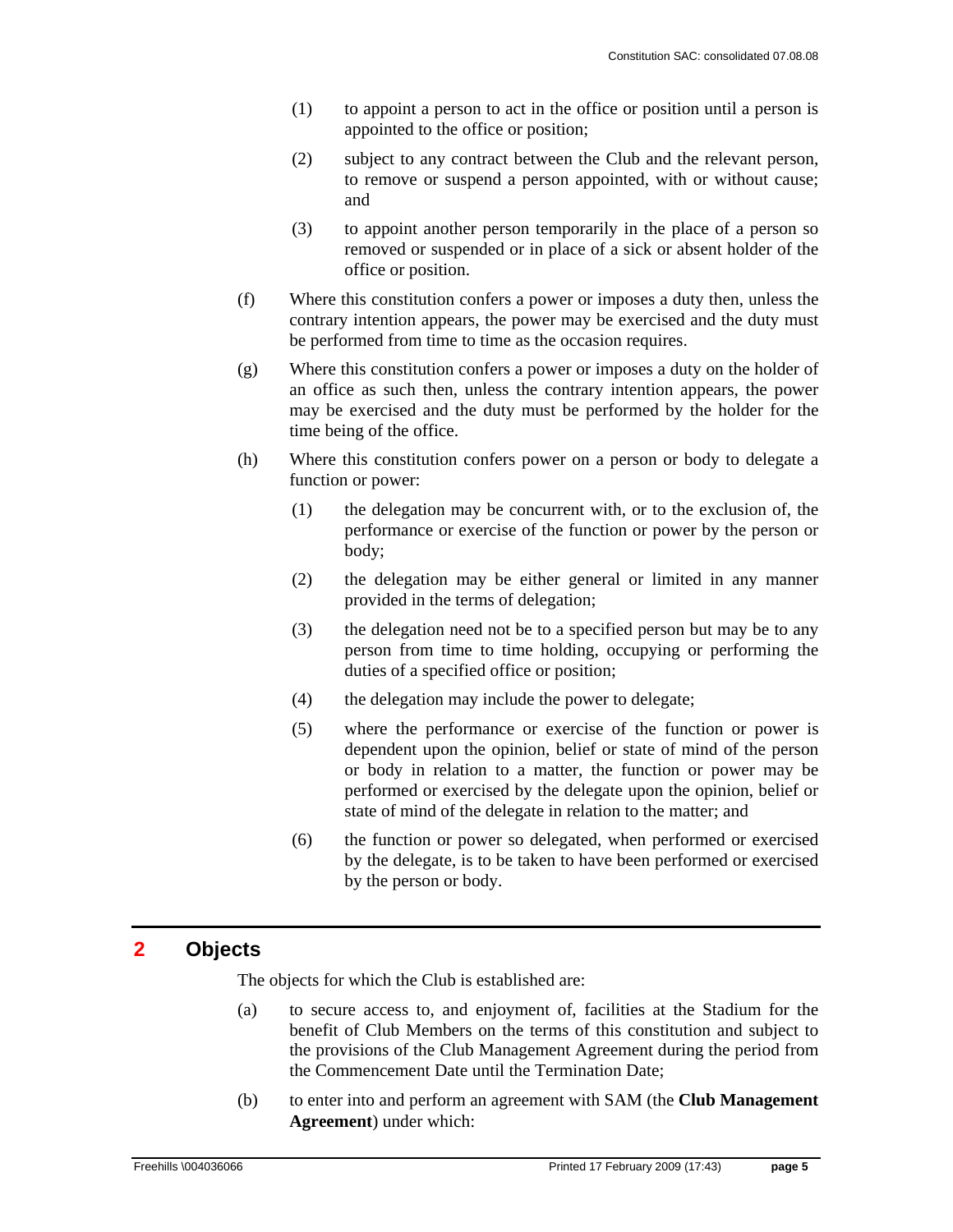- (1) SAM provides the following privileges to the Club for the benefit of Club Members:
	- (A) in relation to Platinum Members, the privileges set out in item B of Schedule 1; and
	- (B) in relation to Gold Members, the privileges set out in item A of Schedule 1; and
	- (2) SAM agrees to manage the business and operations of the Club;
- (c) to hold for the benefit of Club Members:
	- (1) the privileges provided by SAM to the Club for the benefit of the Club Members under the Club Management Agreement; and
	- (2) any other privileges and benefits provided to the Club for the benefit of Club Members from time to time;
- (d) to make and enforce by-laws in relation to the exercise by Club Members of the privileges conferred on them under this constitution; and
- (e) to do all things that are incidental or conducive to the attainment of the objects referred to in rules 2(a) to (d) above.

The objects for which the Club is established are limited to the objects specified in this rule 2.

### **3 Membership**

### 3.1 **Classes of Club Members**

- (a) The members of the Club are to be divided into two classes:
	- (1) Platinum Members; and
	- (2) Gold Members.
- (b) At any time, there must not be more than:
	- (1) 600 Platinum Memberships; and
	- (2) 17,200 Gold Memberships.

### 3.2 **Eligibility for membership**

- (a) To be eligible to be entered in the register of members as a Club Member, a person must be an individual.
- (b) A person who is entitled to be admitted as a Club Member in accordance with this constitution must be so admitted and entered in the register of members.

### 3.3 **Privileges of Club Members**

- (a) Subject to the provisions of the Club Management Agreement:
	- (1) each Platinum Member is entitled to the privileges set out in item B of Schedule 1; and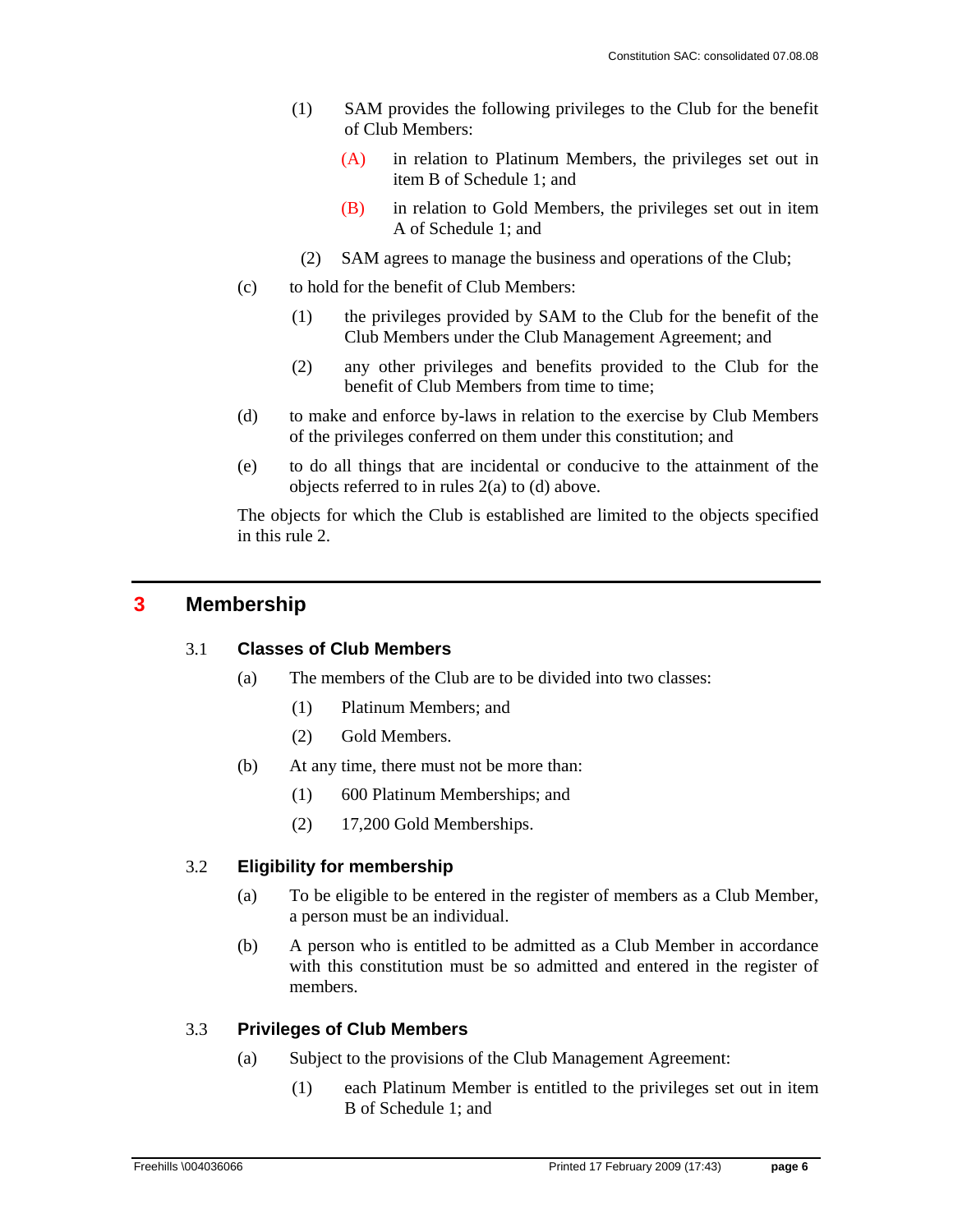(2) each Gold Member is entitled to the privileges set out in item A of Schedule 1,

and to any other privileges and benefits provided to the Club for the benefit of Club Members or Club Members of the relevant class in accordance with this constitution.

- (b) Subject to this constitution, each Club Member will remain entitled to the privileges set out in rule 3.3(a) for so long as the person is a Club Member.
- (c) Where Schedule 2 applies, the privileges of a Gold Member, and his or her rights and obligations under this constitution, will be varied as provided in Schedule 2.

### 3.4 **Initial members**

- (a) Subject to rule 3.4(b), a person who is a member of the Club on its registration will cease to be entitled to be a member of the Club on the date on which the first person is entered in the register of members under rule 3.5.
- (b) Nothing in rule 3.4(a) affects the right of any person, including a person who is a member of the Club on its registration, to be entered on the register of members under rule 3.5.

### 3.5 **Admission of Club Members**

- (a) On or as soon as is reasonably practicable after the Membership Date, the Club must enter in the register of members, as a Club Member, each person who has been nominated as a Club Member under the constitution of SAM and who has consented to his or her nomination as a Club Member.
- (b) A person may be nominated as a Platinum Member under the constitution of SAM in respect of only one Platinum Package.
- (c) A person may be nominated as a Gold Member under the constitution of SAM in respect of one or more Gold Packages. Upon the Gold Member being entered in the register of members, the Gold Member will have the same number of Gold Memberships as the number of Gold Packages in respect of which the person has been nominated.

### 3.6 **Subscriptions**

- (a) A Gold Member must pay, in respect of each Gold Membership held by him or her, an annual subscription (an **Annual Subscription**) for each year (or part of a year) during which he or she holds the Gold Membership.
- (b) Subject to rules 3.6(d) and (e), the Annual Subscription payable in respect of a Gold Membership will be calculated in accordance with Schedule 3 (where necessary, rounded up to the nearest whole dollar).
- (c) Annual Subscriptions are payable in advance on the later of:
	- (1) the date that is 45 days after the date of invoice of the Annual Subscription; and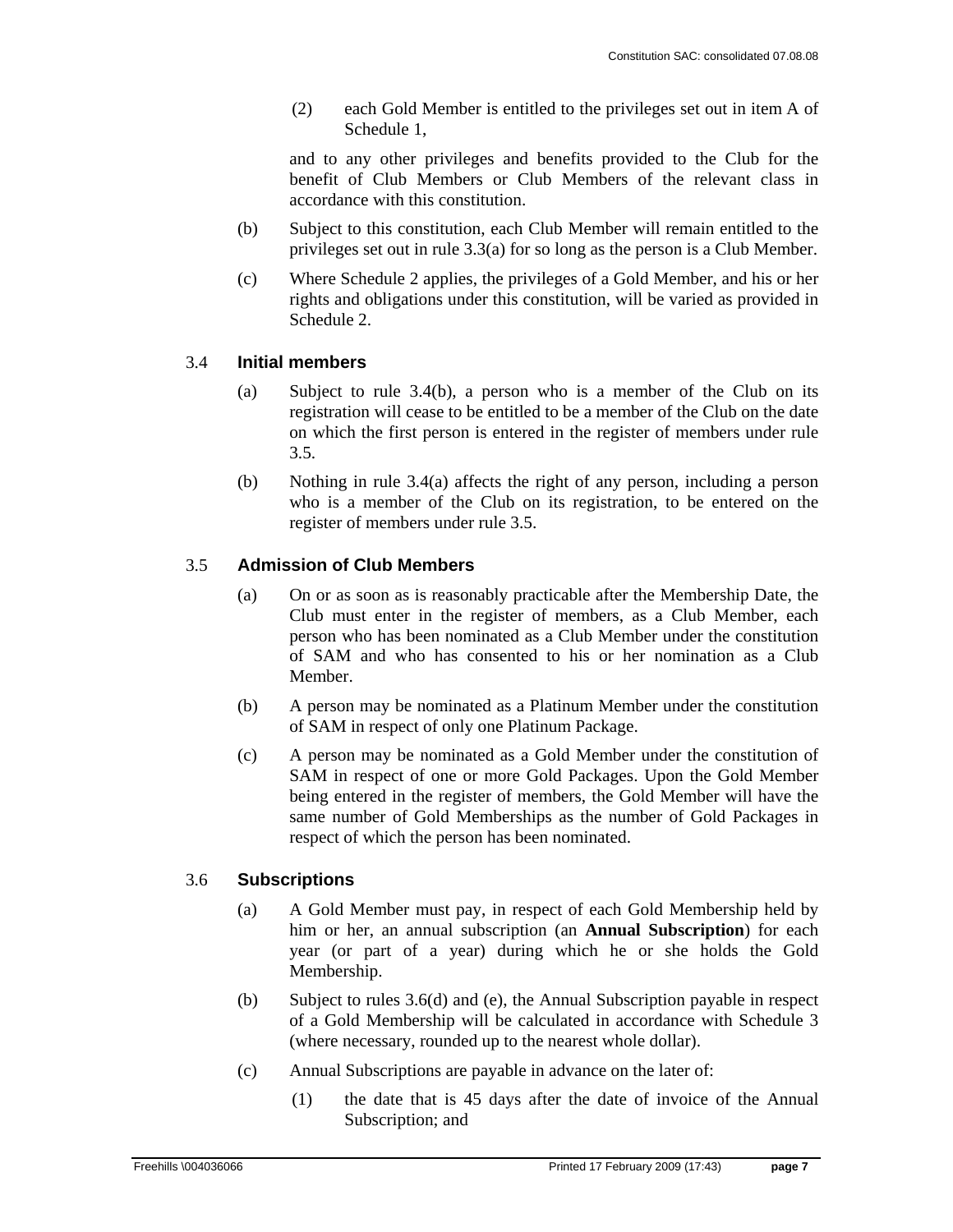- (2) 1 January in the year for which the Annual Subscription is payable.
- (d) The amount of the Annual Subscription payable in respect of a Gold Membership will not be reduced or refunded where:
	- (1) the Gold Member is or has been a Club Member for part only of the relevant year; or
	- (2) the privileges of Club Members are not available for any reason during any part of the relevant year.
- (e) The Club and the Manager must jointly review the amount of:
	- (1) the Annual Subscription every five years, with the first such review being for the year commencing on 1 January 2004; and
	- (2) the annual Platinum Bearer Fee every five years, with the first such review being for the year commencing on 1 January 2014.

 The Club and the Manager may jointly agree and set the amount of the Annual Subscription and annual Platinum Bearer Fee payable for the relevant year, in which event the Annual Subscription and annual Platinum Bearer Fee payable for that year will be the amounts so agreed. The amount of the Annual Subscription and annual Platinum Bearer Fee payable for the relevant year must not be less than, and, where the Club and the Manager do not agree on the amount, the amount will be equal to, in the case of the Annual Subscription, the Annual Subscription payable for the immediately preceding year increased in accordance with Schedule 3 and, in the case of the annual Platinum Bearer Fee, the amount will be equal to the annual Platinum Bearer Fee payment for the immediately preceding year increased in accordance with paragraph B(11) of Schedule 1.

- (f) A person who has been nominated as a Platinum Member in accordance with the constitution of SAM must pay a once only subscription fee of \$9,500.00 upon his or her admission as a Platinum Member, and is to be treated as having paid the amount when Perpetual Trustee Company Limited pays it in respect of the person under the Stadium Club Trust Deed.
- (g) Where a person is admitted as a Platinum Member, or a Platinum Membership is granted to a Club Member, under rule 3.15(a), the directors must, at the time of admission of the Platinum Member or the grant of the Platinum Membership, determine the amount to be paid as a once only subscription fee before the admission or grant.
- (h) Upon payment to the Club of the once only subscription fee referred to in rule 3.6(f) or (g), as the case may be, the holder from time to time of a Platinum Membership will not be liable to pay any further amount to the Club in respect of subscriptions.
- (i) A Platinum Member who elects to permit a Bearer to use his or her Membership Card must pay a Platinum Bearer Fee.
- (j) The amount of the annual Platinum Bearer Fee will not be reduced or refunded where: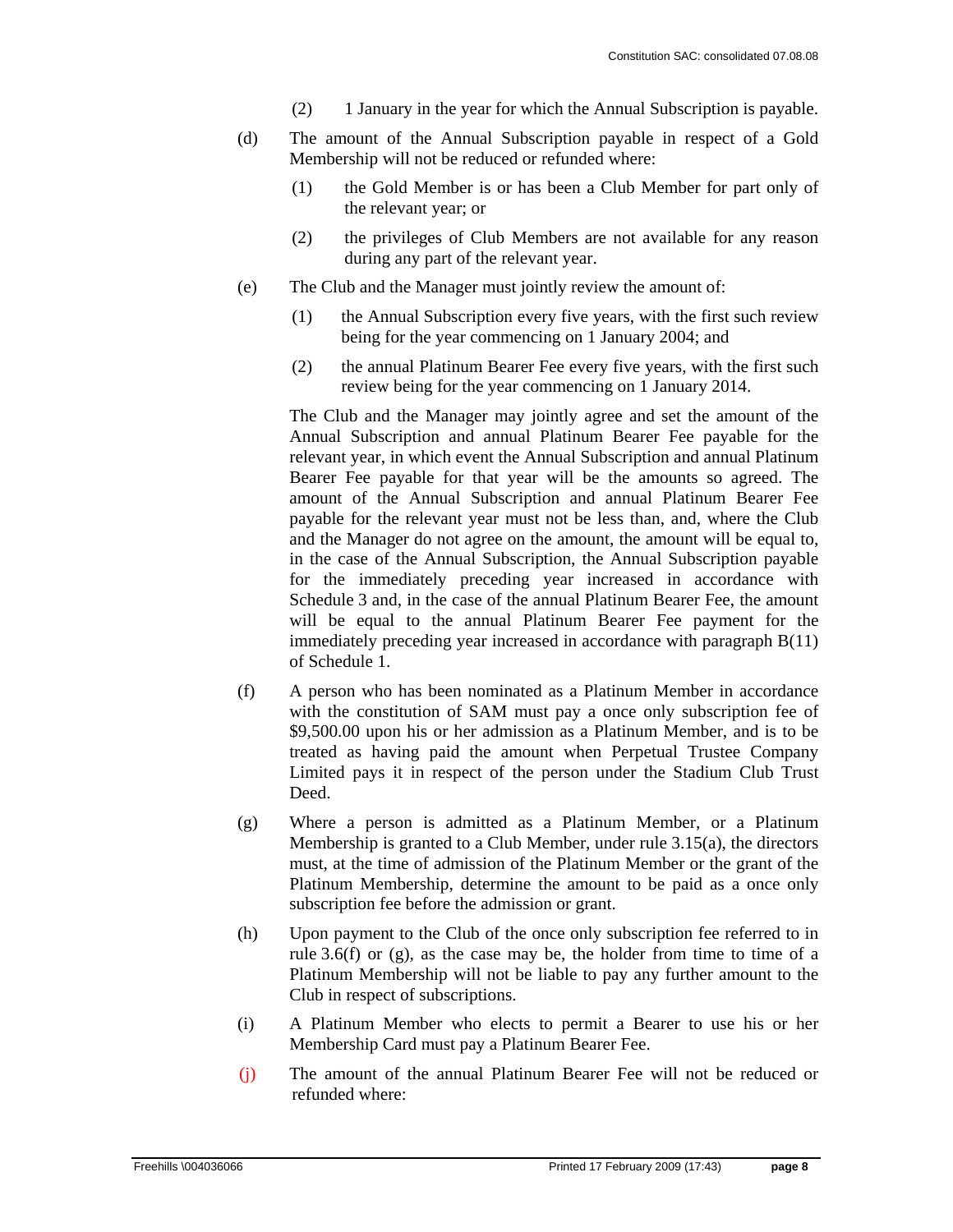- (1) the Platinum Member is or has been a Club Member for part only of the relevant year;
- (2) the privileges of Platinum Members are not available for any reason during any part of a year; or
- (3) the Platinum Member pays the once only Platinum Bearer Fee of \$2,000.
- (k) The once only Platinum Bearer Fee of \$2,000 will not be reduced and is not refundable in whole or in part in any circumstances.

### 3.7 **Special levies**

- (a) The Club may make a special levy on a class of Club Members to pay for any specific expenditures for the benefit of the class of members if approved in advance:
	- (1) by special resolution passed at a meeting of the class of members; or
	- (2) with the written consent of members of the class with at least 75% of the votes in the class.
- (b) If any special levy due and payable by a Club Member remains unpaid after the date on which it is due and payable, an additional fee will be payable by the Club Member, of an amount determined by the directors from time to time, sufficient to cover any amount charged by the Manager to the Club under the Club Management Agreement in connection with the late payment of the special levy.

### 3.8 **Resignation of membership**

- (a) A Club Member may at any time, by written notice to the Club, resign from his or her membership of the Club.
- (b) A Club Member who resigns from his or her membership of the Club continues to be liable for any Annual Subscriptions, special levies and other moneys due and payable by the Club Member to the Club at the date of his or her resignation.

### 3.9 **Transfer of membership**

- (a) A Club Member may effect a transfer of his or her membership (or, where he or she holds more than one membership, of one or more of his or her memberships) by resigning from the membership in favour of another person in accordance with this rule 3.9.
- (b) A Club Member who wishes to effect a transfer of a membership (the **Transferor**) may give to the Club written notice in a form approved by the directors from time to time (the **Transfer Notice**) specifying:
	- (1) the membership to be transferred (the **Relevant Membership**); and
	- (2) subject to rule 3.9(c), the person in whose favour (the **Transferee**), and the consideration, if any, for which, he or she wishes to resign,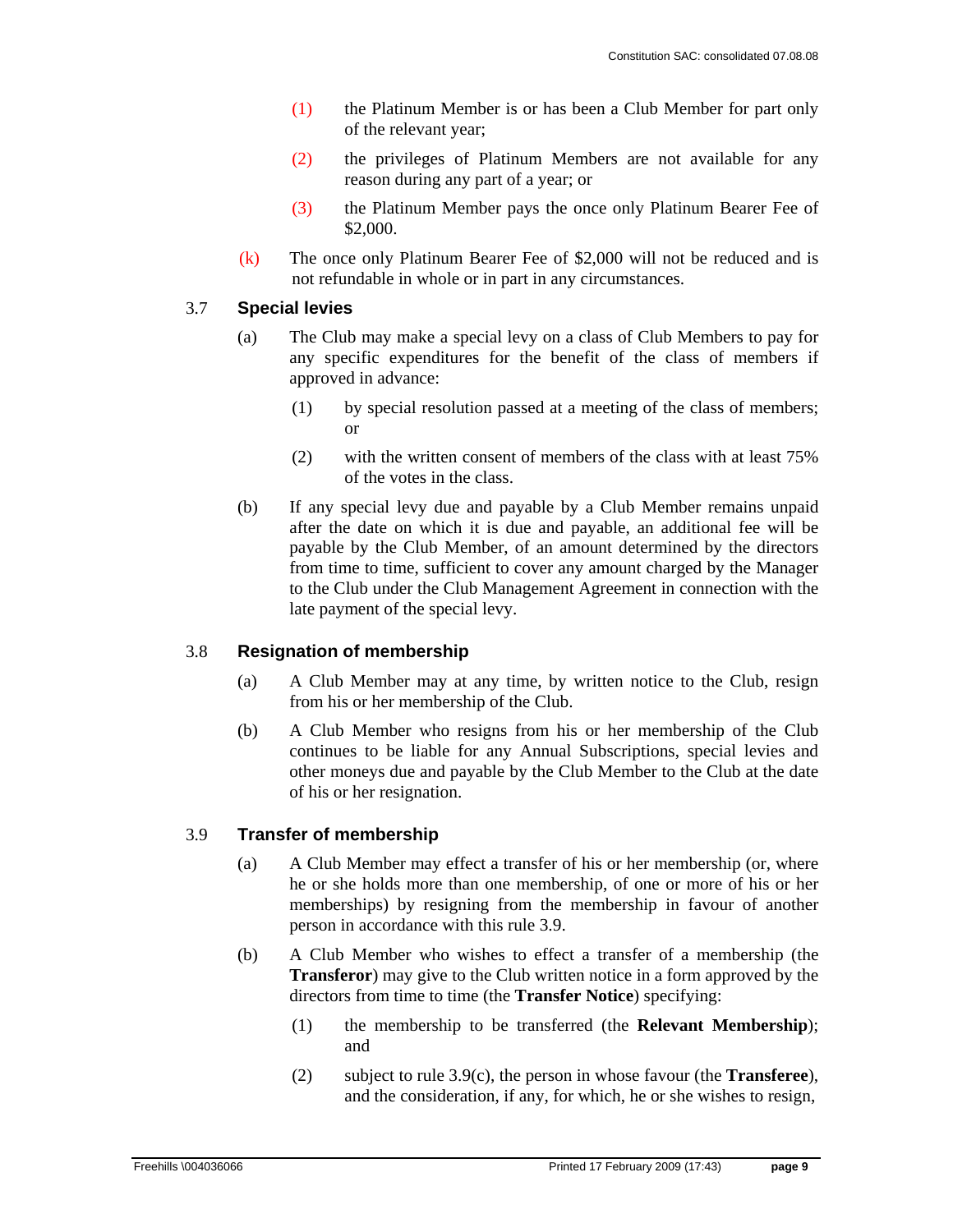together with the written consent (in a form approved by the directors from time to time) of the Transferee to his or her admission as a Club Member.

- (c) A Transferor may in a Transfer Notice, instead of specifying a Transferee:
	- (1) request the directors to nominate a Transferee; and
	- (2) specify the minimum consideration that the Transferor will accept for resigning the Relevant Membership in favour of the Transferee.
- (d) The directors must keep a record of persons who give to the Club written notice in a form approved by the directors from time to time (a **Membership Request**) of their wish to be admitted as Club members, including details of:
	- (1) the class of Club Member to which they wish to be admitted;
	- (2) the maximum consideration they are prepared to offer to a Club Member who resigns in their favour; and
	- (3) the date on which the Club received the Membership Request.
- (e) Where a Transferor requests the directors to nominate a Transferee, the directors may nominate as Transferee a person who:
	- (1) has given to the Club a Membership Request in respect of the class of Club Member to which the Relevant Membership corresponds; and
	- (2) agrees to pay to the Transferor an amount not less than the minimum consideration that the Transferor agrees to accept for resigning the Relevant Membership in favour of the Transferee.
- (f) The Club may charge the Transferor a fee (an **Administration Charge**), in an amount determined by the directors from time to time, sufficient to cover the amount charged by the Manager to the Club under the Club Management Agreement in connection with the transfer of the Relevant Membership.
- (g) Upon:
	- (1) receipt by the Club of a Transfer Notice and payment of the Administration Charge; and
	- (2) where rules 3.9(c) to (e) apply, the Transferee nominated by the directors paying to the Transferor the consideration referred to in rule 3.9(e)(2),

the resignation of the Transferor will be effective and the Club must enter the name of the Transferee in the register of members as soon as practicable thereafter.

(h) Subject to rule 10 and to the extent permitted by law, on the date on which the Transferee is entered in the register of members under rule  $3.9(g)$ , the Transferor will be released from all liabilities and obligations to the Club under this constitution in relation to the Relevant Membership which arise after the date on which the Transferee is entered in the register of members and the Transferee is responsible for such liabilities and obligations. The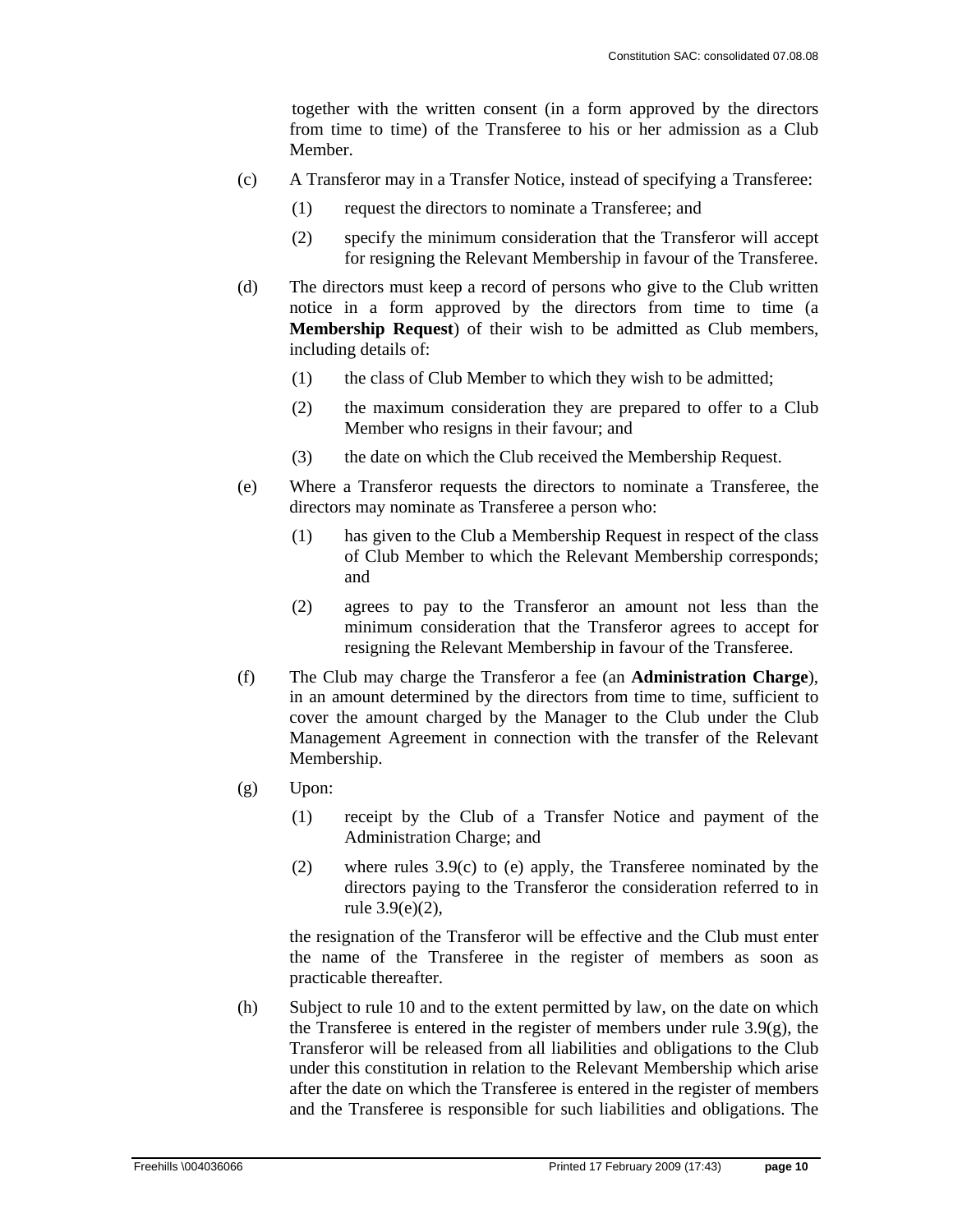Transferor will remain responsible for any liabilities and obligations to the Club under this constitution which arose while the Transferor was the holder of the Relevant Membership.

- (i) The rights set out in this rule 3.9 may be exercised:
	- (1) by a Club Member whose membership has been suspended, at any time during the period of suspension; and
	- (2) by a Club Member who has been given notice of cancellation of his or her membership, at any time before the cancellation takes effect,

but the resignation of the Club Member will not be effective, and the Club will not be required to enter the name of the Transferee in the register of members, until all moneys due and payable to the Club by the Transferor have been paid.

- (j) A Transferor may not, without the approval of the directors, specify as Transferee in a Transfer Notice a Club Member or former Club Member whose membership has been suspended or terminated under this constitution.
- (k) A Club Member may not transfer, assign or otherwise deal with his or her Membership other than in accordance with this constitution.

### 3.10 **Death of a Club Member**

- (a) Subject to rule 3.10(b), if a Club Member dies, the legal personal representative of the Club Member, in his or her capacity as legal personal representative, will be entitled by written notice to the Club to nominate a person to be a Club Member and to have the same rights and privileges as the deceased Club Member with effect from the date of the notice.
- (b) A notice under rule 3.10(a) must be accompanied by the written consent to the nomination of the nominee in the form approved by the directors from time to time.
- (c) Upon receipt by the Club of:
	- (1) a notice in accordance with rule 3.10(a);
	- (2) evidence of the appointment of the legal personal representative; and
	- (3) payment to the Club of any Annual Subscriptions, special levies and other moneys that remain due and unpaid in respect of the membership of the deceased Club Member,

the Club will enter the name of the nominee in the register of members.

- (d) Subject to rule  $3.10(e)$ , if either:
	- (1) a nomination in accordance with rule 3.10(a); or
	- (2) a notice that the legal personal representative proposes to make a nomination under rule 3.10(a) following a grant of probate,

is not received by the Club within 12 months of the date of death of the Club Member or a later date determined by the directors in a particular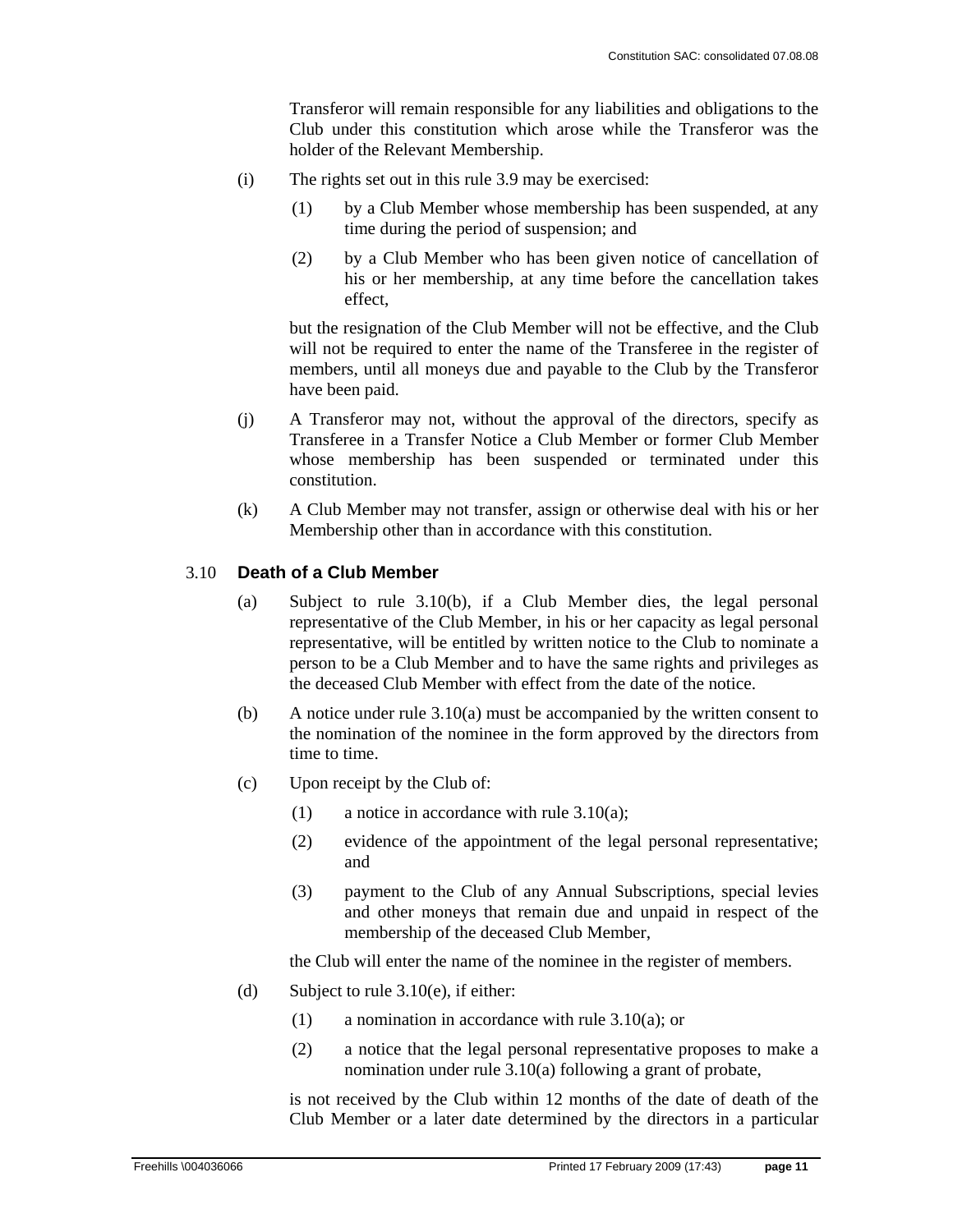case, the legal personal representative of the deceased Club Member will cease to have a right of nomination under rule 3.10(a) and the membership of the deceased Club Member will cease.

- (e) Rule 3.10(d) does not apply if:
	- (1) the deceased Club Member was a Platinum Member immediately before his or her death; or
	- (2) the legal personal representative of the deceased Club Member pays to the Club all Annual Subscriptions, special levies and other moneys that are or become due in respect of the membership of the deceased Club Member.

### 3.11 **Suspension and termination of membership**

- (a) If a Gold Member has not paid any Annual Subscription that is due and payable in accordance with rule 3.6(a), the directors may suspend, or suspend and terminate, the membership of the Gold Member under rule 3.12.
- (b) If a Club Member or a Club Member's Bearer is guilty of misconduct, the directors may suspend or terminate the membership of the Club Member in accordance with rule 3.13.
- (c) Subject to rule 3.9(i), during the period of suspension of the privileges of a Club Member, the Club Member may not exercise or enjoy any privileges, benefits or rights conferred on the Club Member under this constitution. However, the Club Member will remain liable for any Annual Subscription, annual Platinum Bearer Fee, special levies and other moneys due and payable by the Club Member to the Club including any moneys accruing during the period of suspension.
- (d) Where the membership of a Club Member is terminated by the directors in accordance with this constitution, the Club Member will cease to be entitled to any privileges, benefits and rights conferred on the Club Member under this constitution. However, the Club Member will remain liable for any Annual Subscription, annual Platinum Bearer Fee, special levies and other moneys due and payable by the Club Member to the Club at the date of termination.
- (e) The Club must not suspend or terminate the membership of a Club Member without his or her consent, other than in the circumstances set out in rules 3.12 and 3.13.

### 3.12 **Unpaid Annual Subscriptions**

- (a) If any Annual Subscription due and payable by a Gold Member remains unpaid after the date on which it is due and payable:
	- (1) the secretary may notify the Gold Member in writing of the failure to pay the moneys;
	- (2) subject to rule 3.9(i), the privileges conferred on the Gold Member under rule 3.3 will be suspended automatically with effect from the date on which the Annual Subscription was due and payable; and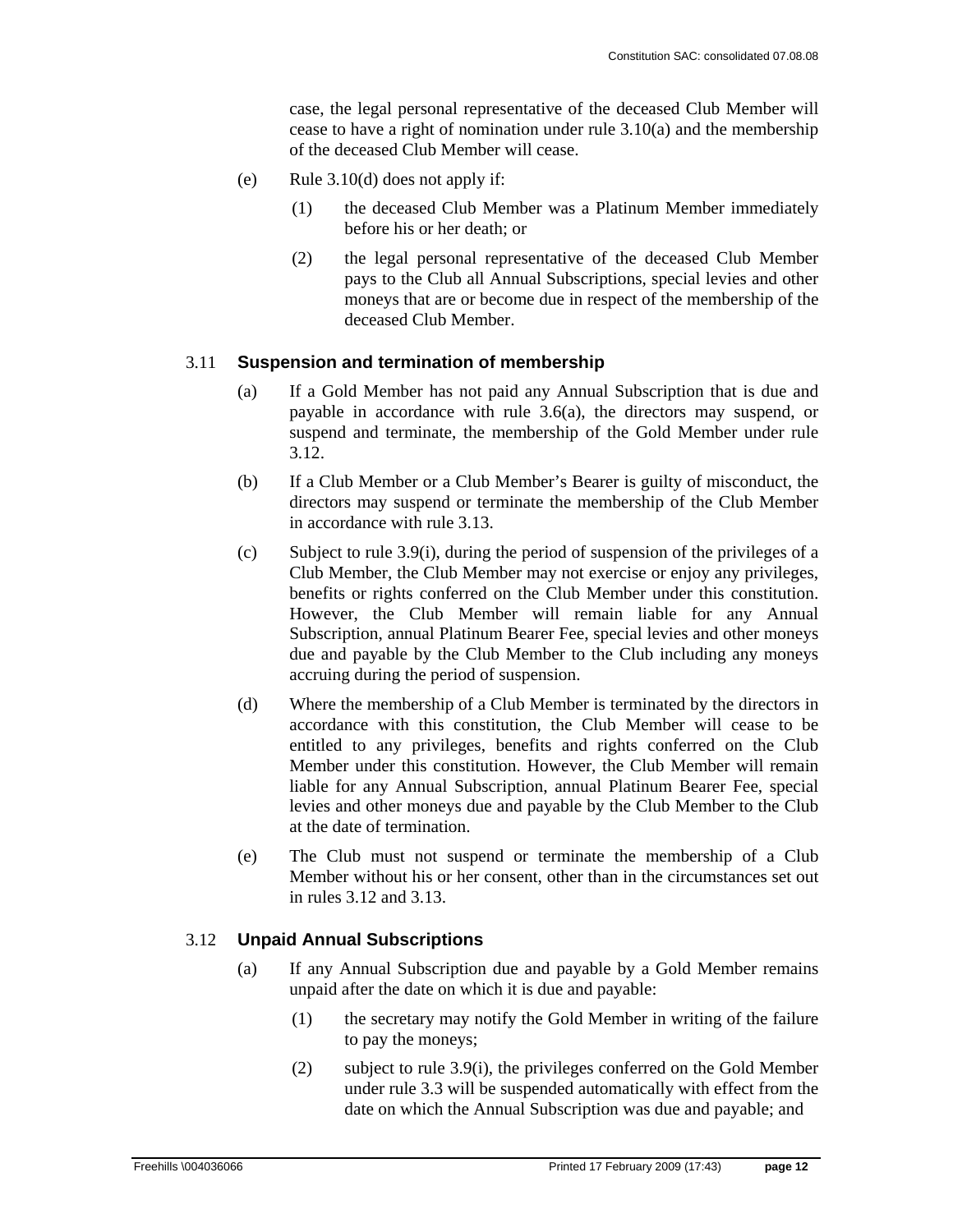- (3) an additional fee will be payable by the Gold Member, of an amount determined by the directors from time to time, sufficient to cover the amount charged by the Manager to the Club under the Club Management Agreement in connection with the late payment of the Annual Subscription.
- (b) Subject to rule 3.12(c), if the Gold Member pays to the Club:
	- (1) all moneys due and payable to the Club referred to in rule 3.12(a); and
	- (2) a fee, of an amount determined by the directors from time to time, sufficient to cover the amount charged by the Manager to the Club under the Club Management Agreement in connection with the suspension and reinstatement of the privileges of the Gold Member,

the suspension of the privileges of the Gold Member will cease from the date on which those moneys are paid.

(c) If a Gold Member has not paid all moneys due and payable to the Club referred to in rules 3.12(a) and (b) within 6 months of the date on which the Annual Subscription was due and payable, the directors may cancel the membership of the Gold Member.

### 3.13 **Misconduct**

- (a) If the directors determine that misconduct by a Club Member or that Club Member's Bearer has been proved then, subject to the following paragraphs of this rule 3.13, the directors may, by resolution passed at a meeting of the directors, do one or more of the following:
	- (1) censure the Club Member, in which event the terms of the censure must be notified to the Club Member in the manner determined by the directors;
	- (2) subject to rule 3.9(i), suspend the privileges of the Club Member on the terms determined by the directors, in which event the suspension takes effect when notice of the suspension is given to the Club Member; and
	- (3) subject to rule 3.9(i), cancel the membership of the Club Member, in which event the cancellation takes effect on a date fixed by the directors which date must not be earlier than 45 days after notice of the cancellation is given to the Club Member.
- (b) The Club must, not later than 7 days before any meeting of the directors at which it is proposed to consider a resolution under rule 3.13(a), give written notice to the Club Member who or whose Bearer is alleged to be guilty of misconduct specifying:
	- (1) particulars of the alleged misconduct;
	- (2) the date, time and place of the meeting of directors; and
	- (3) that the Club Member may at the meeting and before consideration of the resolution have the opportunity of giving in person or in writing any explanation or defence the Club Member may think fit.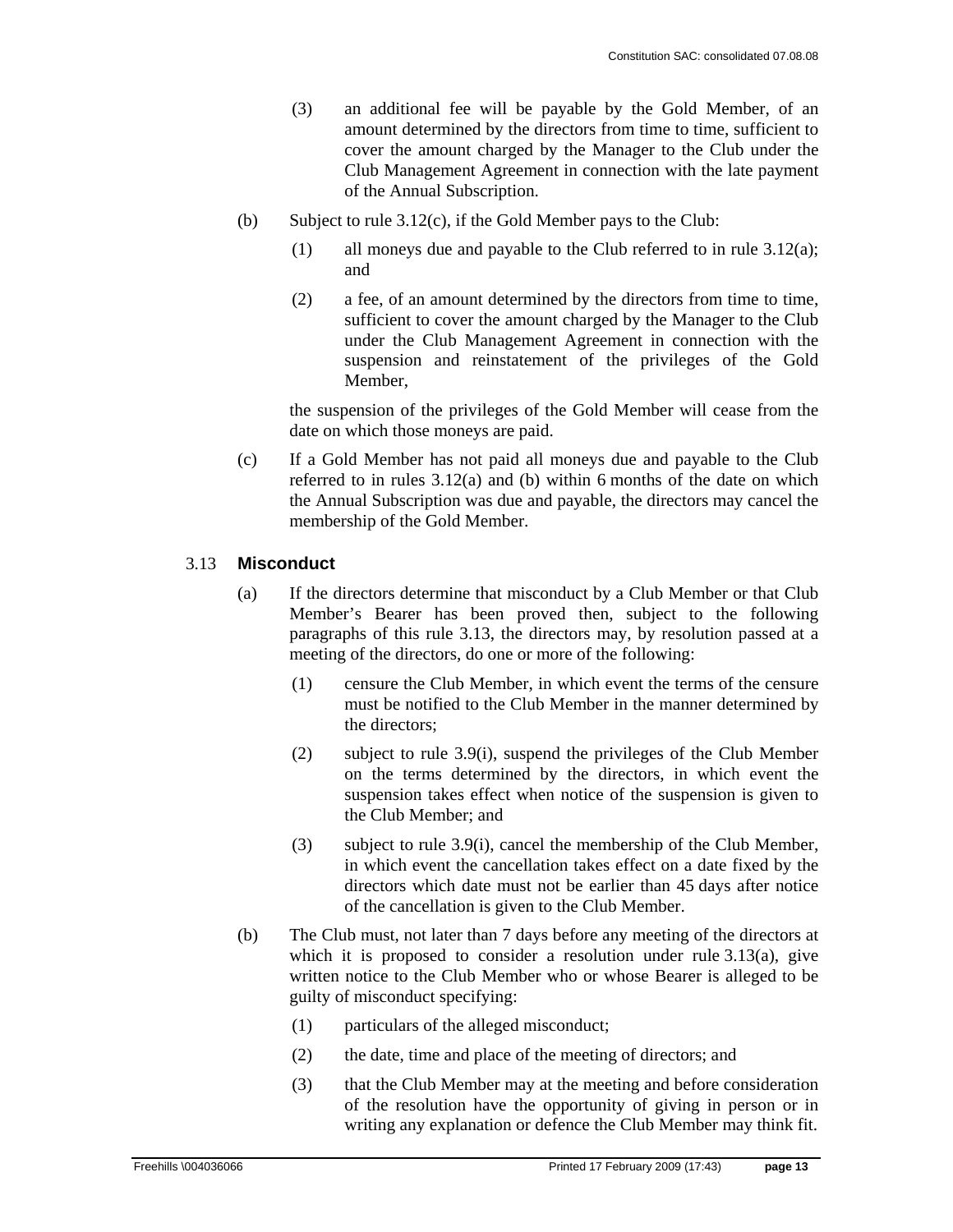- (c) At a meeting of directors held as referred to in rule 3.13(b), the directors must:
	- (1) give the Club Member an opportunity to make personal representations; and
	- (2) give due consideration to any written representations submitted by the Club Member at or prior to the meeting.
- (d) Misconduct by a Club Member includes, but is not limited to, a serious breach or persistent breaches by the Club Member or the Club Member's Bearer of this constitution or the by-laws.

### 3.14 **Cessation of Membership**

The membership of a Club Member ceases:

- (a) if a person is a member of the Club on its registration, in accordance with rule 3.4(a);
- (b) on the date on which a Club Member's notice of resignation in accordance with rule 3.8(a) is effective;
- (c) subject to rule 3.10, upon the death of a Club Member; or
- (d) upon cancellation of the membership of the Club Member in accordance with this constitution,

and as soon as practicable after the cessation of the membership of a Club Member, the secretary must record that fact in the register of members.

### 3.15 **New Club Members**

- (a) Where for any reason, including the cessation of a Platinum Member's membership under rule 3.14, the number of Platinum Memberships is less than the maximum number permitted by rule  $3.1(b)(1)$ , the directors may admit a person as a Platinum Member or grant to a Club Member a Platinum Membership upon payment of such amount, and subject to such conditions, as are determined by the directors, but so that the total number of Platinum Memberships does not exceed the maximum permitted by rule  $3.1(b)(1)$ .
- (b) Where for any reason, including the cessation of a Gold Member's membership under rule 3.14, the number of Gold Memberships is less than the maximum number permitted by rule  $3.1(b)(2)$ , the directors may admit a person as a Gold Member or grant to a Club Member a Gold Membership upon payment of such amount, and subject to such conditions, as are determined by the directors, but so that the total number of Gold Memberships does not exceed the maximum permitted by rule  $3.1(b)(2)$ .

### 3.16 **Variation of rights of Club Members**

(a) Subject to rule 3.16(b) and to rule 14, the rights of members in a class of Club Members (including the applicable privileges set out in Schedule 1) may, whether or not the Club is being wound up, be varied: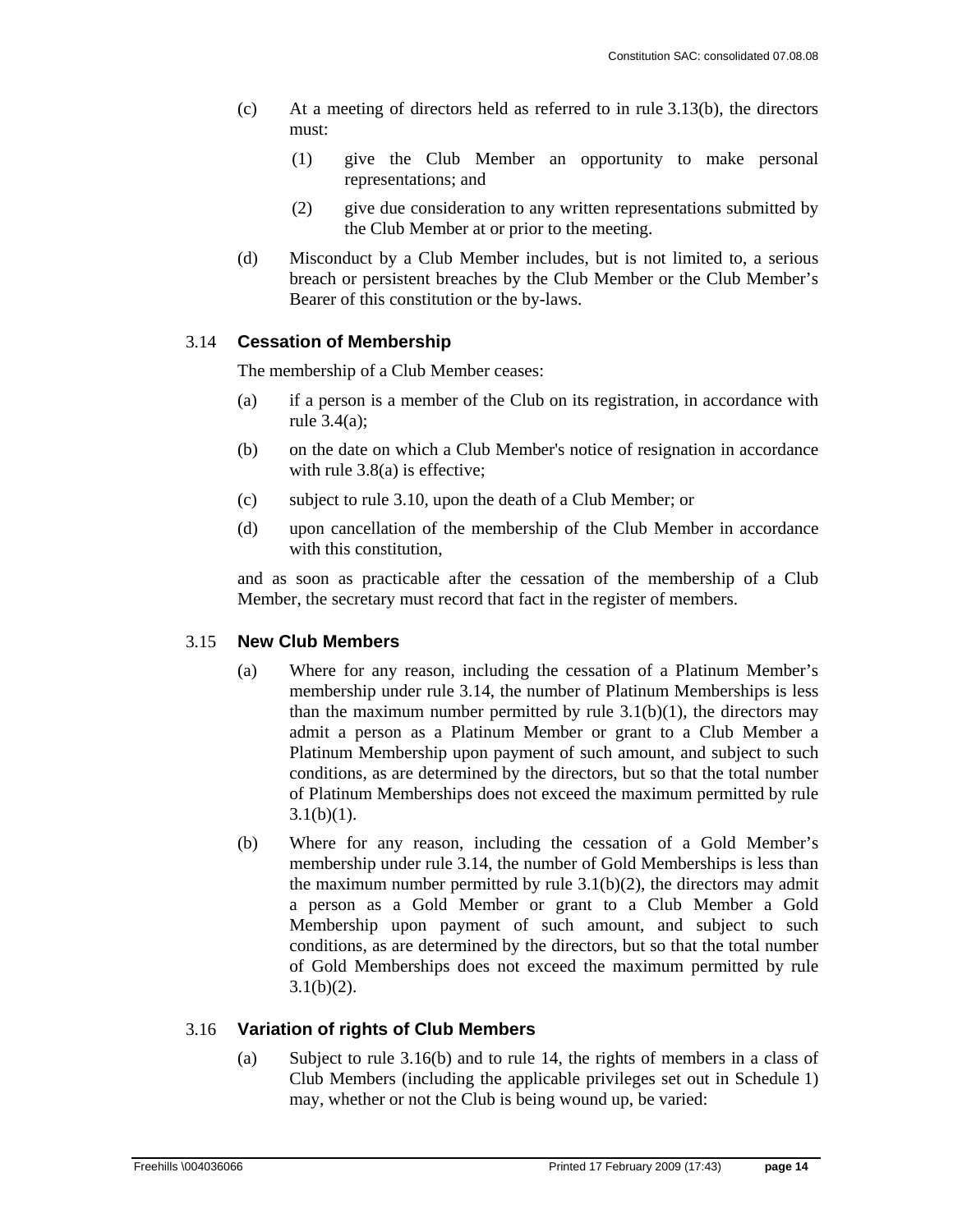- (1) by special resolution passed at a meeting of the class of members whose rights are being varied; or
- (2) with the written consent of members with at least 75% of the votes in the class.
- (b) The rights of members in a class of Club Members may be varied only if the Manager agrees to the variation under the Club Management Agreement.
- (c) The provisions of this constitution relating to general meetings apply, so far as they can and with such changes as are necessary, to each separate meeting of a class of Club Members.
- (d) The rights conferred on a class of Club Members are not to be taken as having been varied by the admission of further members of the class or by the grant of further memberships corresponding to the class.

### 3.17 **Register of members**

The Club must keep a register of members in which it must enter:

- (a) the name and address of the Club Member;
- (b) the date upon which the Club Member was entered in the register of members; and
- (c) whether the Club Member is a Platinum Member or a Gold Member and, if a Gold Member, the number of Gold Memberships held by the Club Member.

### 3.18 **Club Member to notify changes in information**

A Club Member must give to the Club written notice in the form approved by the directors from time to time of any change in the Club Member's name or address within 30 days of the change occurring.

### 3.19 **Equitable and other claims**

Except as otherwise required by law or provided by this constitution, the Club is not compelled in any way:

- (a) to recognise a person as holding membership upon any trust, even if the Club has notice of that trust; or
- (b) to recognise, or be bound by, any equitable, contingent, future or partial claim to or interest in a membership on the part of any person, even if the Club has notice of that claim or interest,

and the Club may treat the person shown in the register of members as the absolute beneficial owner of the rights conferred by membership.

### 3.20 **Unpaid annual Platinum Bearer Fees**

(a) If an annual Platinum Bearer Fee due and payable by a Platinum Member remains unpaid after the date on which it is due and payable: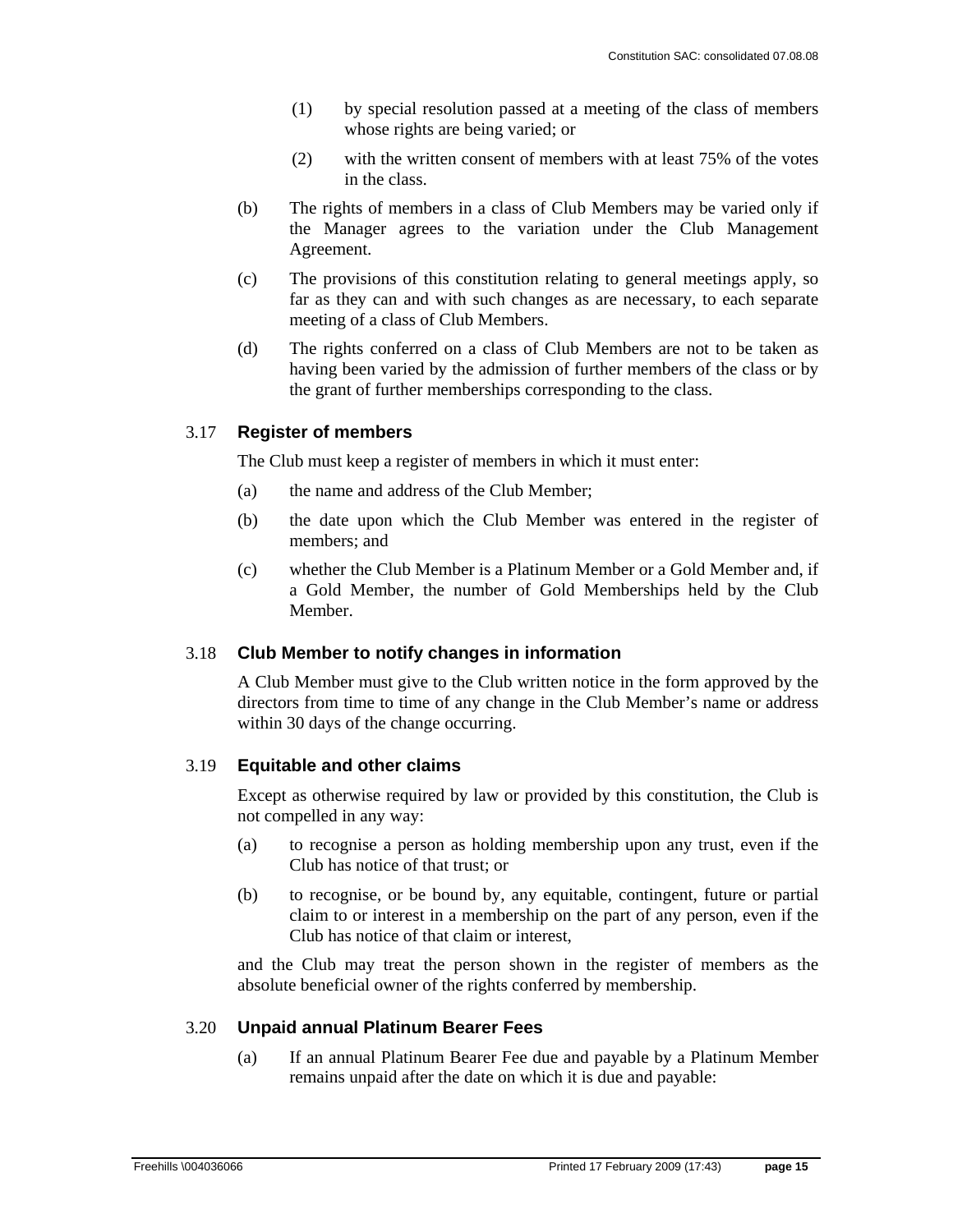- (1) the secretary may notify the Platinum Member in writing of the failure to pay the moneys; and
- (2) the right conferred on the Platinum Member to permit a Bearer to use his or her Membership Card under paragraph B(7) of Schedule 1 will be suspended automatically with effect from the date on which the annual Platinum Bearer Fee was due and payable.
- (b) If the Platinum Member pays to the Club all moneys due and payable to the Club referred to in sub-paragraph (a), the suspension of the right of the Platinum Member to permit a Bearer to use his or her Membership Card will cease from the date on which those moneys are paid.

### 3.21 **Reciprocal membership rights**

- (a) The Club may enter into arrangements (**Reciprocal Arrangements**) with entities on terms which permit Club Members to have access to other stadiums or venues in exchange for granting individuals (other than Club Members) the right to exercise some or all Event Day Privileges.
- (b) The exercise of various privileges, benefits and rights conferred on Club Members under this constitution may be affected to the extent necessary to permit the exercise of Event Day Privileges by individuals other than Club Members under the Reciprocal Arrangements.
- (c) Any Reciprocal Arrangements must be agreed to in writing by the Manager.

### **4 General meetings**

### 4.1 **Calling of general meetings**

- (a) Any 3 directors, one of whom must be a Manager Director, may whenever they think fit call a general meeting.
- (b) A general meeting may be called only as provided by this rule 4.1 or by the Corporations Law.
- (c) The directors may postpone, cancel or change the venue for a general meeting, but a general meeting requested or called as provided by the Corporations Law may not be postponed beyond the date by which the Corporations Law requires it to be held and may not be cancelled without the consent of the Club Member(s), if any, who requested or called the meeting.

### 4.2 **Notice of general meetings**

- (a) Subject to this constitution, notice of a general meeting must be given within the time limits prescribed by the Corporations Law and in the manner authorised by rule 12 to each person who is at the date of the notice:
	- (1) a Club Member;
	- (2) a director;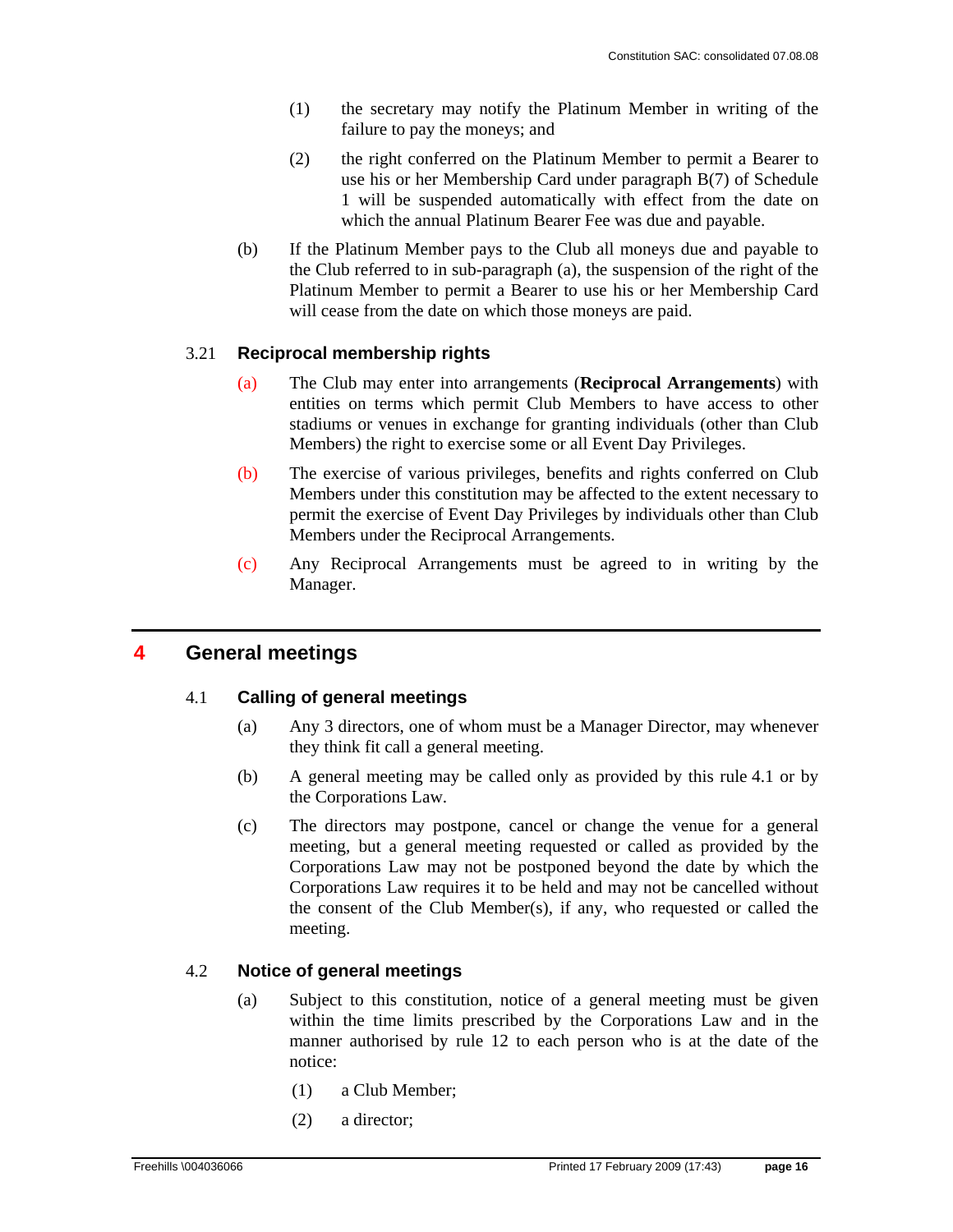- (3) an auditor of the Club; or
- (4) the Manager.
- (b) A notice of a general meeting must:
	- (1) specify the time and place of the meeting;
	- (2) except as provided in rule 4.2(c), state the general nature of the business to be transacted at the meeting;
	- (3) if a special resolution is to be proposed at the meeting, set out the intention to propose the special resolution and state the resolution;
	- (4) contain a statement that:
		- (A) a Club Member has the right to appoint a proxy;
		- (B) a Club Member may appoint a proxy in respect of each of the votes that the Club Member is entitled to exercise; and
		- (C) the proxy need not be a Club Member.
- (c) It is not necessary for a notice of an annual general meeting to state that the business to be transacted at the meeting includes the consideration of the annual financial report, directors' report and auditor's report or any other business which under the Corporations Law ought to be transacted at the annual general meeting.
- (d) A person may waive notice of any general meeting by notice in writing to the Club.
- (e) The non-receipt of notice of a general meeting or proxy form by, or a failure to give notice of a general meeting or a proxy form to, any person entitled to receive notice of a general meeting under this rule 4.2 does not invalidate any act, matter or thing done or resolution passed at the general meeting if:
	- (1) the non-receipt or failure occurred by accident or error; or
	- (2) before or after the meeting, the person:
		- (A) has waived or waives notice of that meeting under rule  $4.2(d)$ ; or
		- (B) has notified or notifies the Club of the person's agreement to that act, matter, thing or resolution by notice in writing to the Club.
- (f) A person's attendance at a general meeting:
	- (1) waives any objection that person may have to a failure to give notice, or the giving of a defective notice, of the meeting unless, at the beginning of the meeting, the person objects to the holding of the meeting; and
	- (2) waives any objection that person may have to the consideration of a particular matter at the meeting which is not within the business referred to in the notice of the meeting or in rule 4.2(c), unless the person objects to considering the matter when it is presented.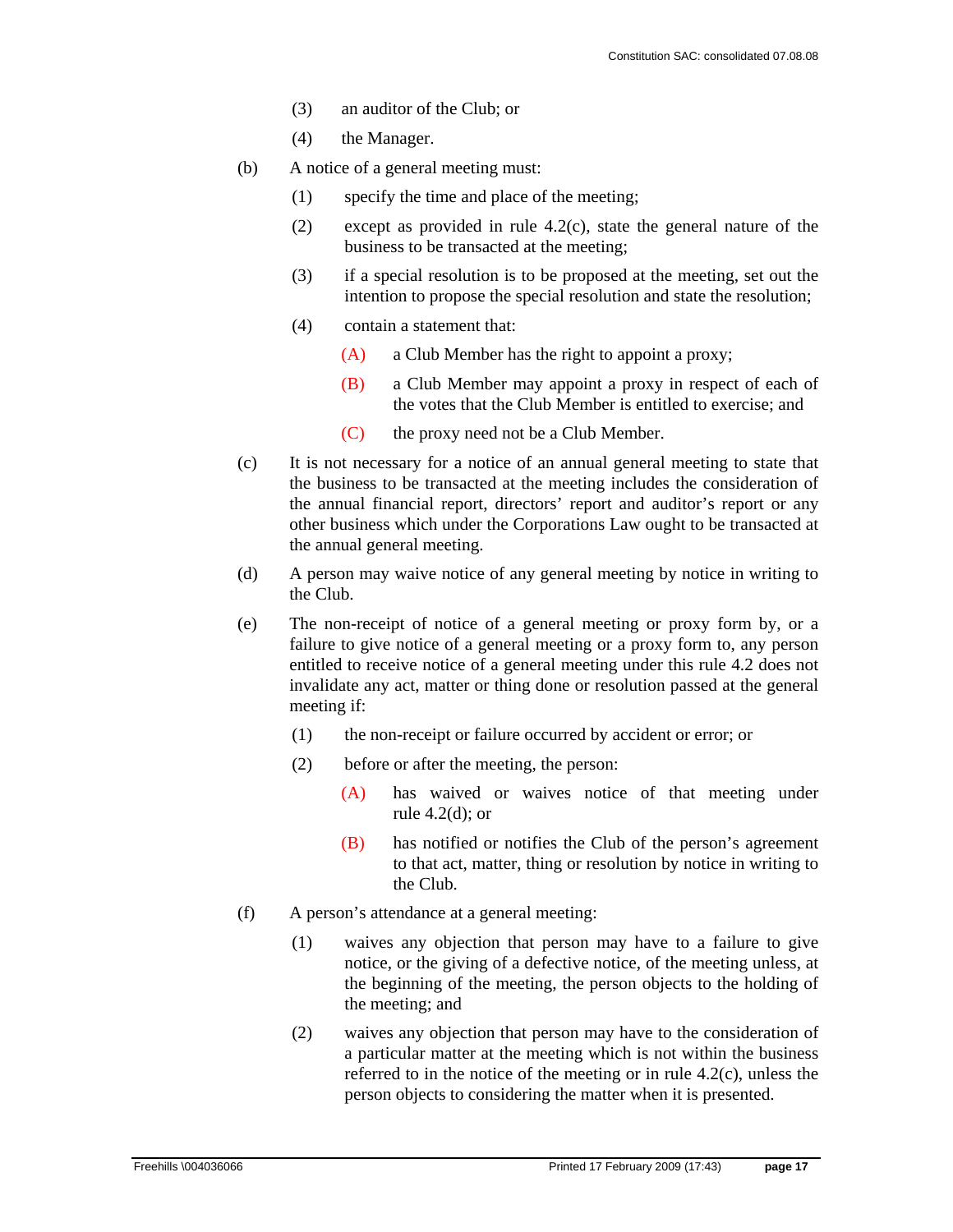### 4.3 **Admission to general meetings**

The chairperson of a general meeting may refuse any person admission to the meeting or require any person to leave or remain out of the meeting if that person:

- (a) is in possession of a device for recording sounds or images;
- (b) is in possession of a placard or banner;
- (c) is in possession of an article considered by the chairperson to be dangerous, offensive or liable to cause disruption;
- (d) refuses to produce or to permit examination of any article, or the contents of any article, in the person's possession;
- (e) in the opinion of the chairperson behaves or threatens to behave in a dangerous, offensive or disruptive manner; or
- (f) is not:
	- (1) a Club Member or a proxy or attorney of a Club Member;
	- (2) a director; or
	- (3) an auditor of the Club.

### 4.4 **Quorum at general meetings**

- (a) No business may be transacted at a general meeting, except the election of a chairperson and the adjournment of the meeting, unless a quorum of Club Members is present in person or by proxy or attorney when the meeting proceeds to business.
- (b) A quorum at a general meeting of Club Members is 10 Club Members.
- (c) If a quorum of Club Members is not present within 30 minutes after the time appointed for a general meeting:
	- (1) where the meeting was called by Club Members under section 249F of the Corporations Law, the meeting must be dissolved; or
	- (2) in any other case:
		- (A) the meeting must stand adjourned to such day, and such time and place, as the directors determine or, if no determination is made by the directors, to the same day in the next week at the same time and place; and
		- (B) if, at the adjourned meeting, a quorum of Club Members is not present within 30 minutes after the time appointed for the meeting, the meeting must be dissolved.

### 4.5 **Chairperson of general meetings**

- (a) The chairperson of directors must (if present within 15 minutes after the time appointed for the meeting and willing to act) preside as chairperson at each general meeting.
- (b) If at a general meeting:
	- (1) there is no chairperson of directors;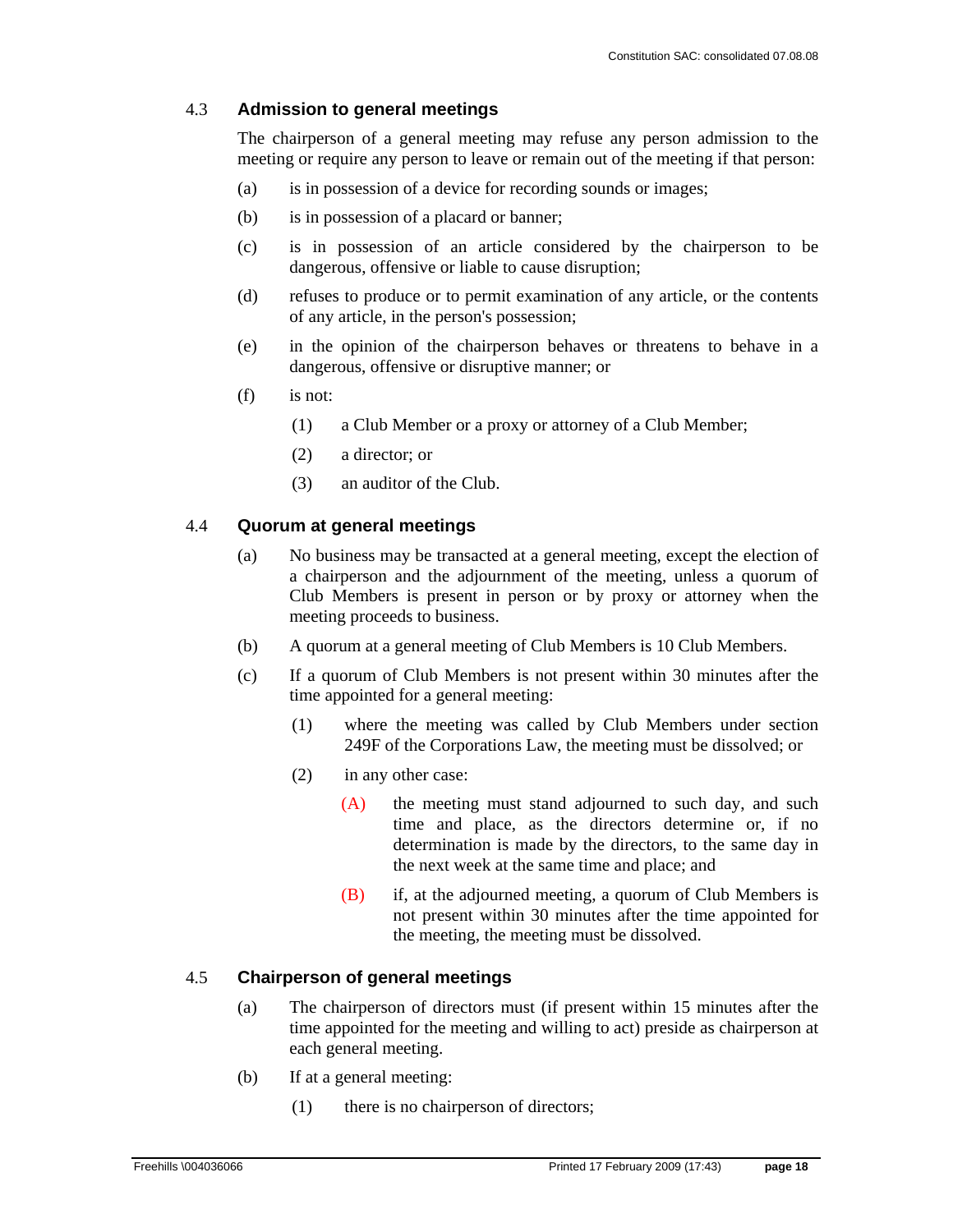- (2) the chairperson of directors is not present within 15 minutes after the time appointed for the meeting; or
- (3) the chairperson of directors is present within that time but is not willing to act as chairperson of the meeting,

the Club Members present must elect as chairperson of the meeting another director who is present and willing to act. If no other director willing to act is present at the meeting, the meeting must be dissolved, unless the meeting was called under section 249F of the Corporations Law, in which case the Club Members present may elect as chairperson of the meeting one of the Club Members present who is willing to act.

### 4.6 **Conduct of general meetings**

- (a) The chairperson of a general meeting is responsible for the general conduct of the meeting and for the procedures to be adopted at the meeting and may require the adoption of any procedures which are in his or her opinion necessary or desirable for:
	- (1) proper and orderly debate or discussion, including limiting the time that a person present may speak on any business, question, motion or resolution being considered by the meeting; and
	- (2) the proper and orderly casting or recording of votes at the meeting, whether on a show of hands or on a poll, including the appointment of scrutineers.
- (b) The chairperson of a general meeting may, at any time he or she considers necessary or desirable for the proper and orderly conduct of the meeting:
	- (1) terminate debate or discussion on any business, question, motion or resolution being considered by the meeting and require the business, question, motion or resolution to be put to a vote of the Club Members present; or
	- (2) allow debate or discussion on any business, question, motion or resolution being considered by the meeting to continue.
- (c) The chairperson of a general meeting may:
	- (1) refuse to allow debate or discussion on any business, question, motion or resolution which is not within the business referred to in the notice of meeting or rule  $4.2(c)$ ; and
	- (2) refuse to allow any amendment to be moved to a resolution of which notice has been given under rule 4.2(b)(3).
- (d) A decision by the chairperson under rule 4.6(a), (b) or (c) is final.
- (e) The chairperson of a general meeting may at any time during the course of the meeting adjourn the meeting or any business, motion, question or resolution being considered or remaining to be considered by the meeting either to a later time at the same meeting or to an adjourned meeting.
- (f) If the chairperson exercises his or her right under rule  $4.6(e)$ , it is in the chairperson's sole discretion whether to seek the approval of the Club Members present to the adjournment.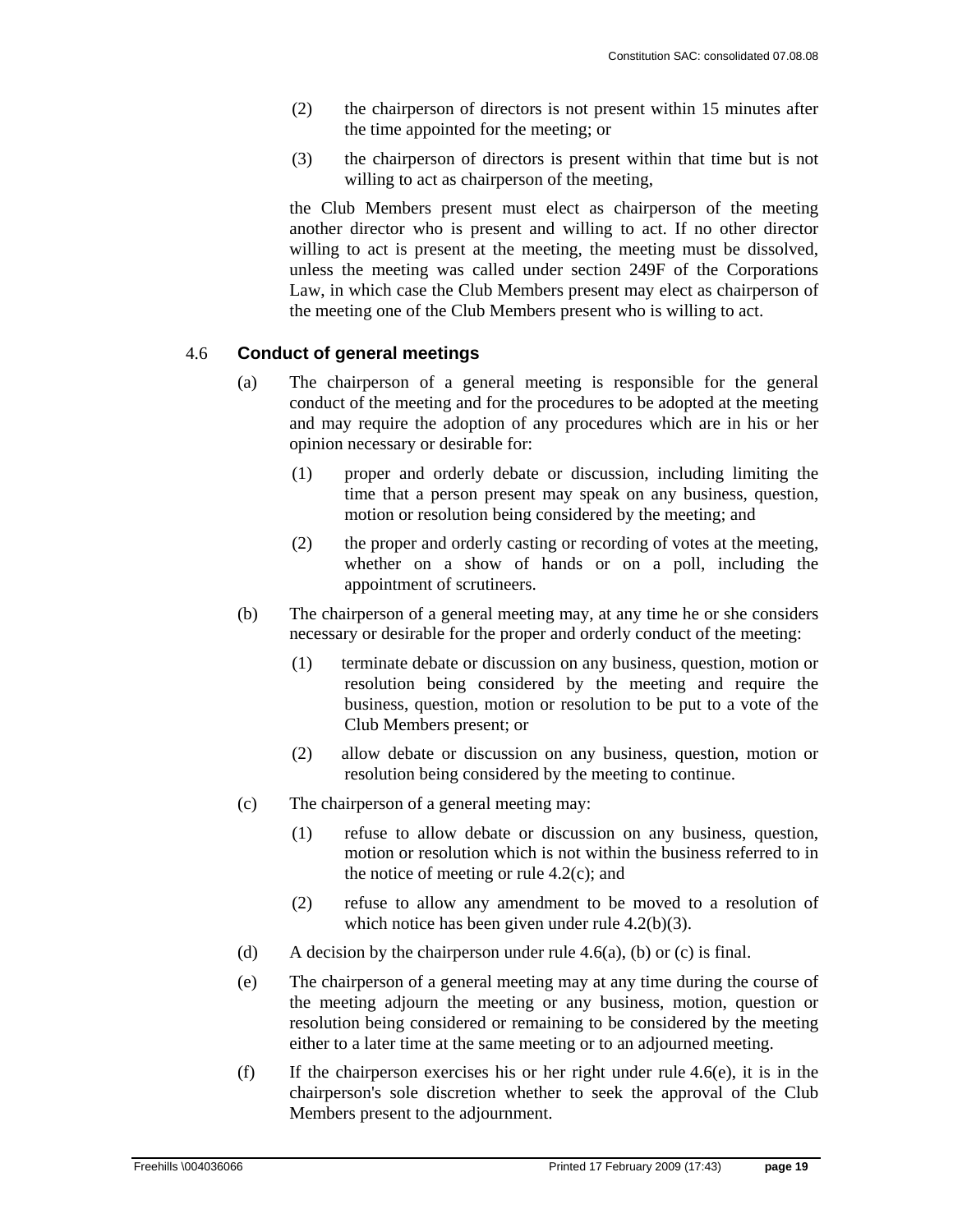- (g) The chairperson's rights under rule 4.6(e) are exclusive and, unless otherwise required by the chairperson, no vote may be taken or demanded by the Club Members present in respect of any adjournment.
- (h) No business may be transacted at any adjourned meeting other than the business left unfinished at the meeting from which the adjournment took place.
- (i) It is not necessary to give notice of an adjournment or of the business to be transacted at an adjourned meeting.
- (j) Where a meeting is adjourned, the directors may postpone the adjourned meeting or change the venue of the adjourned meeting. Reasonable notice of the postponement or change of venue must be given in the manner and to the persons referred to in rule 4.2(a).

### 4.7 **Decisions at general meetings**

- (a) Subject to rule 4.7(b), except in the case of a resolution which under this constitution or as a matter of law requires a special majority, questions arising at a general meeting are to be decided by a majority of votes cast by the Club Members present at the meeting in person or by proxy or attorney and any such decision is for all purposes a decision of the Club Members.
- (b) In the case of an equality of votes upon a proposed resolution, whether on a show of hands or on a poll, the chairperson of the general meeting at which the show of hands takes place or the poll is demanded, in addition to his or her deliberative vote (if any), has a casting vote.
- (c) Subject to rule  $4.7(b)$ , a resolution put to the vote of a general meeting must be decided on a show of hands unless a poll is demanded before or immediately after the declaration of the result of the show of hands:
	- (1) by the chairperson of the meeting; or
	- (2) by at least 5 Club Members having the right to vote at the meeting; or
	- (3) by Club Members who together are entitled to at least 5% of the votes that may be cast on the resolution on a poll.
- (d) A demand for a poll does not prevent the continuance of a general meeting for the transaction of any business other than the question on which the poll has been demanded.
- (e) Unless a poll is duly demanded, a declaration by the chairperson of a general meeting that a resolution has on a show of hands been carried or carried unanimously, or carried by a particular majority, or lost, and an entry to that effect in the minute books of the Club is conclusive evidence of the fact without proof of the number or proportion of the votes recorded in favour of or against the resolution.
- (f) If a poll is duly demanded at a general meeting, it is to be taken in such manner and either immediately, after an interval or adjournment or otherwise, as the chairperson of the meeting directs, and the result of the poll is to be a resolution of the meeting at which the poll was demanded.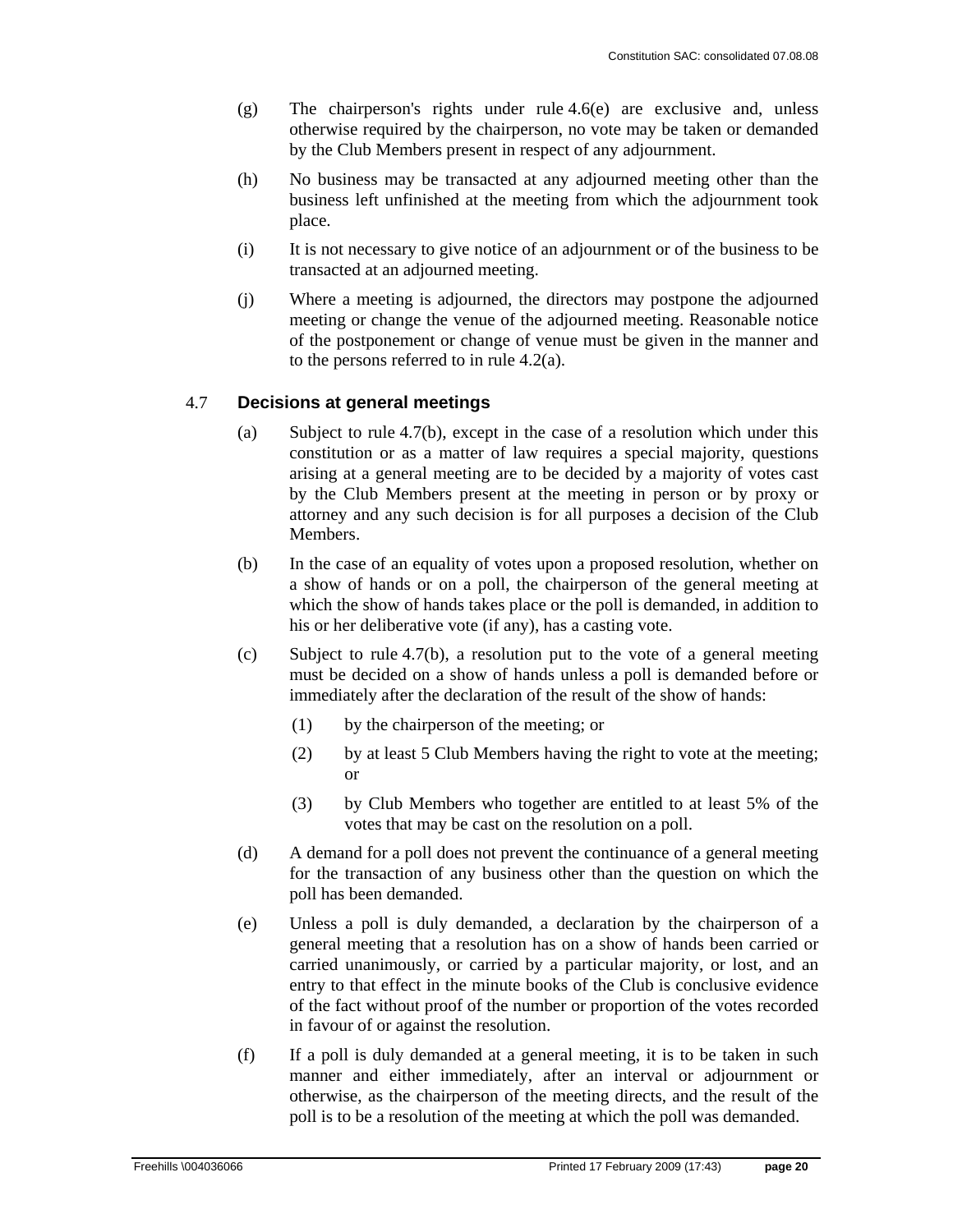- (g) A poll demanded at a general meeting on either the election of a chairperson of the meeting or on a question of adjournment must be taken immediately.
- (h) The demand for a poll may be withdrawn.

### 4.8 **Voting rights**

- (a) A Club Member may vote in person or by proxy or attorney.
- (b) On a show of hands, each person present who is a Club Member or a proxy or attorney of a Club Member has one vote.
- (c) On a poll:
	- (1) each Club Member present has two votes for each Platinum Membership and one vote for each Gold Membership held by the Club Member;
	- (2) a proxy or attorney of a Club Member is entitled to the number of votes that the Club Member has authorised the proxy or attorney to exercise, in addition to:
		- (A) any votes that the proxy or attorney may have for other Club Members whom the proxy or attorney represents; and
		- (B) any votes that the proxy or attorney may have as a Club Member in his or her own right.
- (d) A Club Member is not entitled to vote at a general meeting unless all Annual Subscriptions, special levies and other moneys due and payable by that Club Member to the Club have been paid.
- (e) An objection to the qualification of a person to vote at a general meeting:
	- (1) must be raised before or at the meeting at which the vote objected to is given or tendered; and
	- (2) must be referred to the chairperson of the meeting, whose decision is final.
- (f) A vote not disallowed by the chairperson of a meeting under rule  $4.8(e)$  is valid for all purposes.
- (g) Only the proxy or attorney of a Club Member is entitled to attend, speak or vote on behalf of the Club Member at any meeting of the Club.

### 4.9 **Loss of Voting Entitlements**

A Club Member is not entitled to vote at a general meeting if, as at the date of the meeting, the privileges of that Club Member have been suspended or the directors have resolved to terminate the membership of the Club Member in accordance with this constitution.

### 4.10 **Representation at general meetings**

- (a) Subject to this constitution, a Club Member entitled to vote at a general meeting of the Club may vote:
	- (1) in person;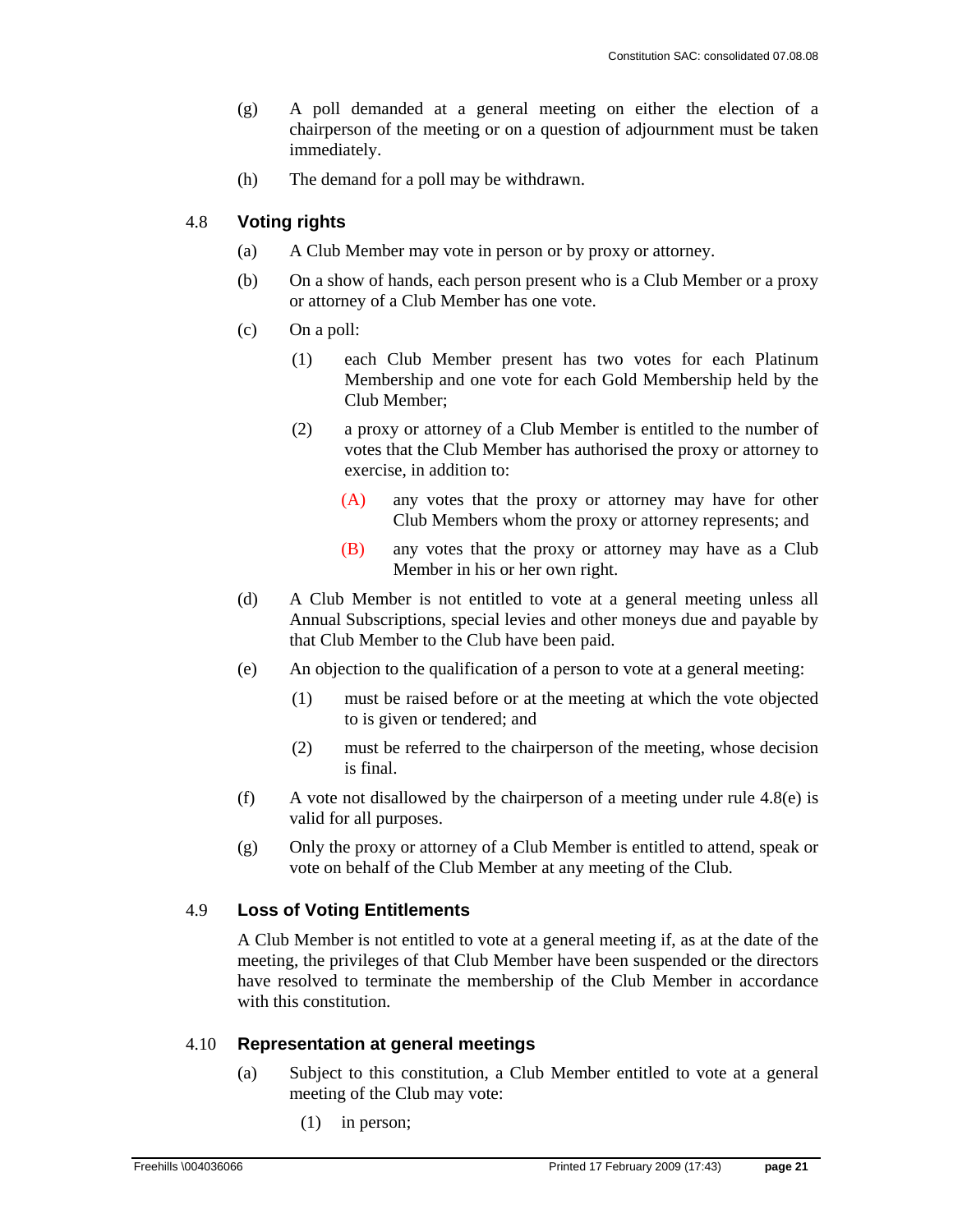- (2) by proxy; or
- (3) by attorney.
- (b) A proxy or attorney need not be a Club Member.
- (c) A proxy or attorney may be appointed for all general meetings, or for a number of general meetings, or for a particular general meeting.
- (d) Subject to the Corporations Law and unless otherwise provided in the instrument appointing a proxy or attorney, the instrument will be taken to confer authority:
	- (1) to agree to a meeting being convened by shorter notice than is required by the Corporations Law or this constitution;
	- (2) to agree to a resolution being proposed and passed as a special resolution at a meeting of which less than 21 days' notice has been given;
	- (3) to speak to any proposed resolution on which the proxy or attorney may vote;
	- (4) to demand or join in demanding a poll on any resolution on which the proxy or attorney may vote;
	- (5) even though the instrument may refer a specific resolution and may direct the proxy or attorney how to vote on that resolution:
		- (A) to vote on an amendment moved to the proposed resolution and on a motion that the proposed resolution not be put or any similar motion;
		- (B) to vote on a procedural motion, including a motion to elect the chairperson, to vacate the chair or to adjourn the meeting; and
		- (C) to act generally at the meeting; and
	- (6) even though the instrument may refer to a specific meeting to be held at a specified time or venue, where the meeting is rescheduled or adjourned to another time or changed to another venue, to attend and vote at the re-scheduled or adjourned meeting or at the new venue.

#### 4.11 **Instrument of proxy**

- (a) Subject to rule 4.11(d), an instrument appointing a proxy must be in the form attached to this constitution as Schedule 4 or in any other form approved by the directors from time to time and must be signed by the Club Member or by the Club Member's attorney.
- (b) An instrument appointing a proxy or attorney may direct the manner in which the proxy or attorney is to vote in respect of a particular resolution and, where an instrument so provides, the proxy or attorney is not entitled to vote on the proposed resolution except as directed in the instrument.
- (c) A proxy or attorney may not vote at a general meeting or adjourned meeting or on a poll unless the instrument appointing the proxy or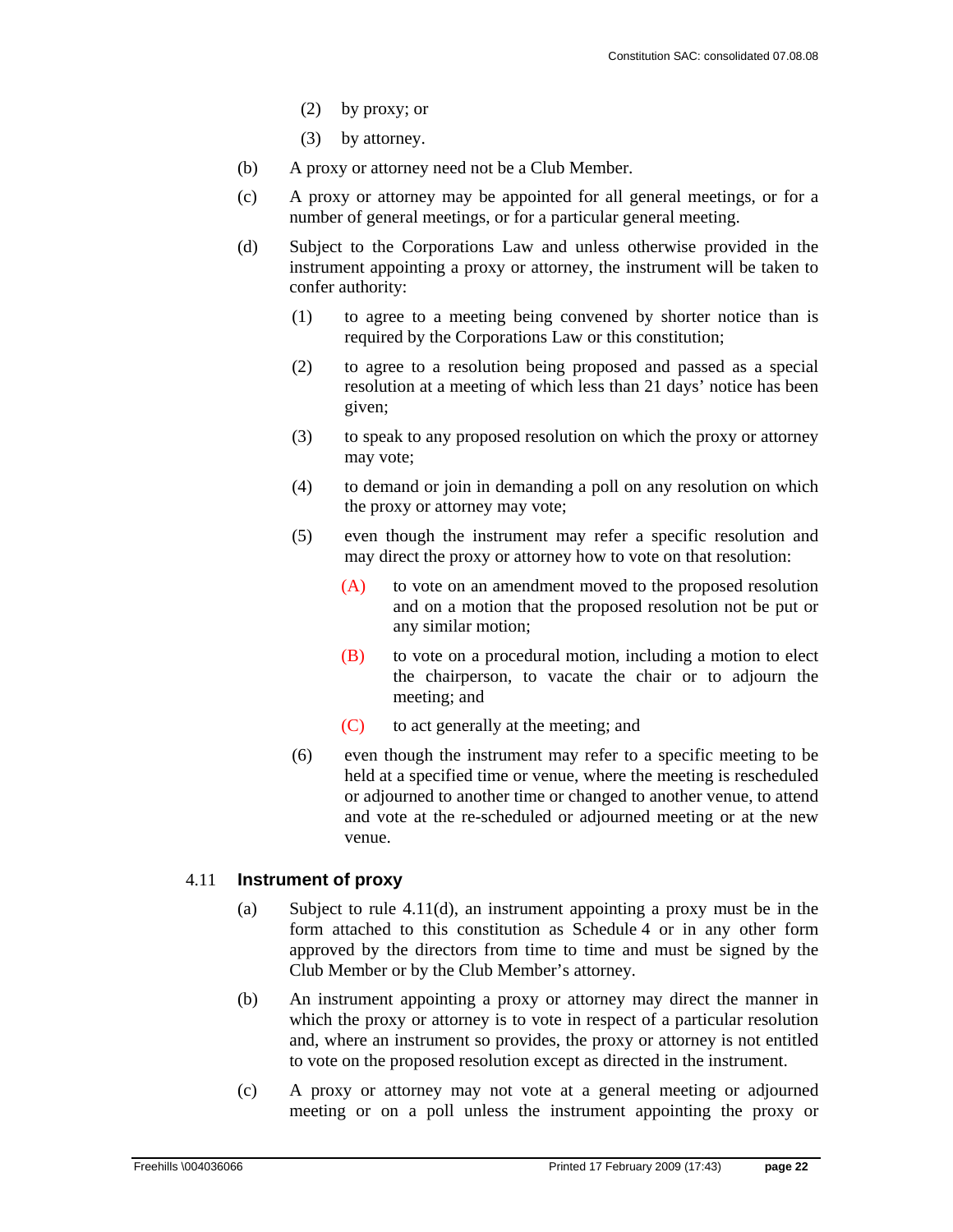attorney, and the original or a certified copy of the authority (if any) under which the instrument is signed, are received:

- (1) at the place, fax number or electronic address specified for the purpose in the notice calling the meeting; and
- (2) at least 48 hours before the time for holding the meeting (or adjourned meeting, if applicable).
- (d) The directors may waive some or all of the requirements of rules 4.11(a) and (c) and in particular may, upon the production of such other evidence as the directors require to prove the validity of the appointment of a proxy or attorney, accept the deposit, tabling or production of a copy (including a copy sent by facsimile) of an instrument appointing a proxy or attorney or of the power of attorney or other authority under which the instrument is signed.
- (e) A vote given in accordance with the terms of an instrument appointing a proxy or attorney is valid despite the revocation of the instrument or of the authority under which the instrument was executed, if no notice in writing of the revocation has been received by the Club by the time and at one of the places at which the instrument appointing the proxy or attorney is required to be received under rule 4.11(c).
- (f) The appointment of a proxy or attorney is not revoked by the Club Member attending and taking part in the general meeting but, if the Club Member votes on a resolution, the proxy or attorney is not entitled to vote, and must not vote, as the Club Member's proxy or attorney on the resolution.

### **5 Directors**

### 5.1 **Appointment and removal of directors**

- (a) The Club is to have 6 directors, 3 of whom are to be appointed by the Manager (**Manager Directors**) and 3 of whom are to be elected by Club Members (**Member Directors**).
- (b) The Manager may from time to time appoint, remove and replace a person as a Manager Director, and appoint a person temporarily as a Manager Director in place of a Manager Director who is sick, on leave or absent for any reason, by written notice given to the Club, and each such notice will be effective immediately upon receipt by the Club.
- (c) The first 3 Member Directors are to be elected by Club Members by postal ballot, from among candidates nominated by Club Members, as soon as is reasonably practicable after the Membership Date. The candidates are to be nominated, and the postal ballot is to be conducted, in a manner determined by the directors holding office on the date of adoption of this constitution.
- (d) On the date of declaration of the result of the postal ballot referred to in rule  $5.1(c)$ :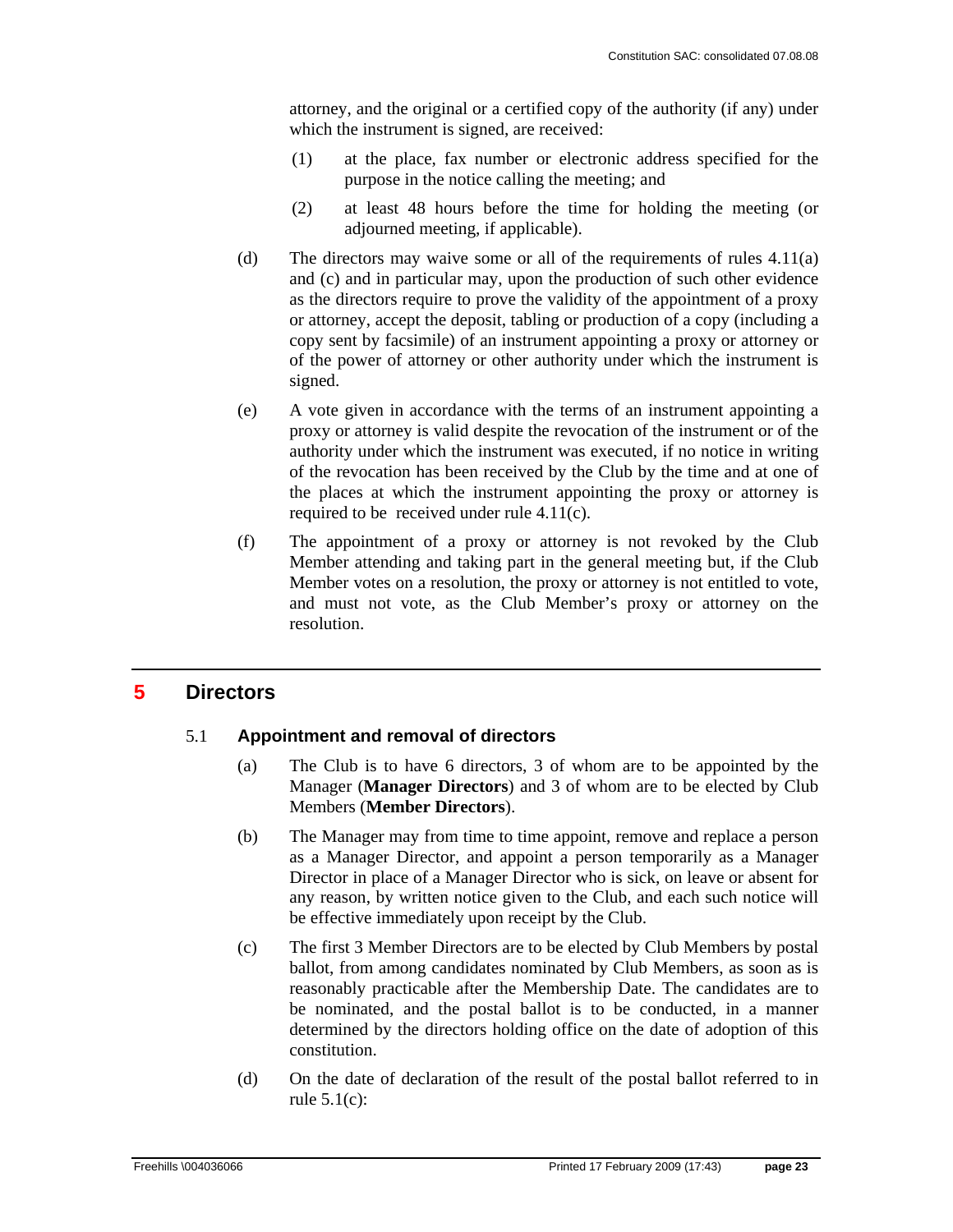- (1) the office of each director is vacated by force of this rule  $5.1(d)$ ;
- (2) the Manager may appoint the first 3 Manager Directors under rule 5.1(b); and
- (3) the persons elected under rule 5.1(c) take office as the first 3 Member Directors.
- (e) At the annual general meeting of the Club held following the third anniversary of the date of registration of the Club, and at every third annual general meeting after that annual general meeting, the Member Directors must retire from office as directors. A Member Director who retires from the office of director under this rule 5.1(e) may offer himself or herself for re-election in accordance with the procedures set out in rules  $5.1(g)$ , (h), (i) and (j).
- (f) The Club must fill the offices vacated by Member Directors under rule 5.1(e) by electing persons to those offices in accordance with rules 5.1(g), (h), (i) and (j).
- (g) A person is not eligible to be elected as a Member Director unless the person has been nominated in writing by not less than 6 Club Members in the form approved by the directors from time to time and the nomination form, signed by the nominee to signify his or her consent to the nomination and by the 6 nominating Club Members, together with any supporting information about the nominee that is proposed to be made available to Club Members not exceeding the length determined by the directors, is received by the Club before the date fixed by the directors for the purpose.
- (h) If the number of persons validly nominated under rule  $5.1(g)$  (Nominees) is 3, each Nominee will take office as a Member Director at the conclusion of the first annual general meeting following the nomination.
- (i) If the number of Nominees is greater than 3, the election of Member Directors must be conducted by ballot in the following manner:
	- (1) On or before the date fixed by the directors for this purpose, the Club must send to each Club Member (at his or her postal or electronic address):
		- (A) one voting paper prepared in accordance with this rule for each Gold Membership held by that Club Member; and
		- (B) two voting papers prepared in accordance with this rule for any Platinum Membership held by that Club Member.
		- (2) A voting paper must include:
			- (A) the names of all Nominees in the order determined by random ballot;
			- (B) directions for completing and returning the voting paper (including, without limitation, any direction relating to security, secrecy or otherwise designed to prevent unauthorised voting); and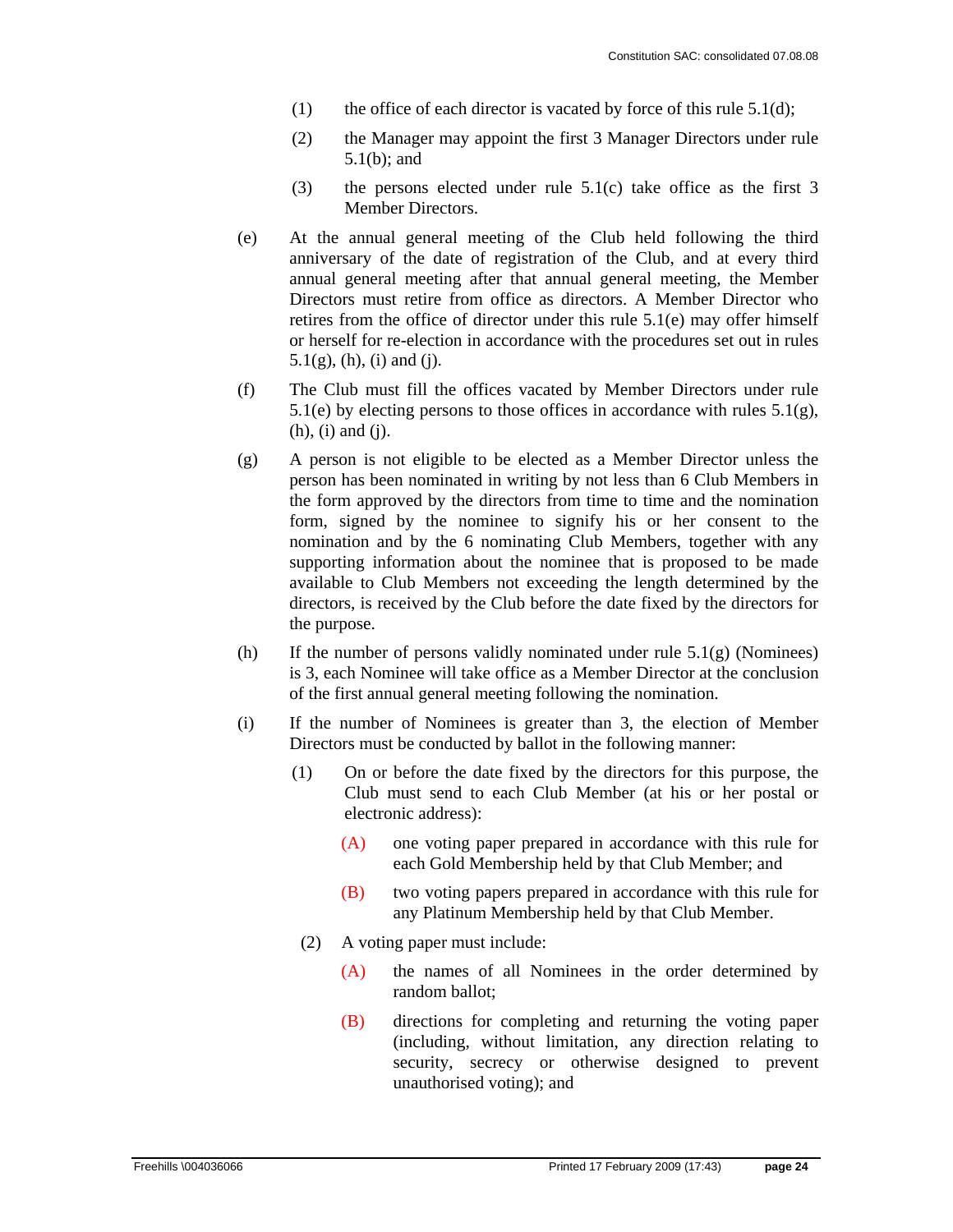- (C) if the directors have determined that Club Members may choose to cast and submit votes by electronic means, details of the applicable electronic address and (except to the extent that such directions are accessible from the notified electronic address), directions for completing and submitting a formal electronic vote (including, without limitation, any direction relating to security, secrecy or otherwise designed to prevent unauthorised voting).
- (3) A Club Member wishing to vote must:
	- (A) Complete and return the voting paper in accordance with the directions referred to in rule  $5.1(i)(2)(B)$ ; or
	- (B) Where rule 5.1(i)(2)(C) applies, and the Club Member wishes to cast and submit a vote by electronic means, complete and submit their vote in accordance with the directions given for that purpose.
- (4) All formal voting papers (and, where applicable, formal electronic votes) received not later than the date determined by the directors must be counted in the ballot.
- (5) A voting paper or electronic vote must be declared informal if it:
	- (A) is not submitted in the manner set out in the directions referred to in rule 5.1(i)(3) (including, without limitation, any direction relating to security, secrecy or otherwise designed to preventing unauthorised voting); or
	- (B) is ambiguous or otherwise not in accordance with this constitution.
- (6) If there is a doubt regarding the operation of rule  $5.1(i)(5)$  in relation to any voting paper or electronic vote, the matter must be referred to the secretary (or such other person as may be authorised by the directors for this purpose) for determination and that determination shall be final.
- (7) Voting papers and electronic votes are to be counted on the basis that the 3 Nominees with the greatest number of votes in favour of their appointment will take office as Member Directors. If 2 or more such Nominees have the same number of votes in favour of their appointment, the secretary (or such other person as may be authorised by the directors for this purpose) must determine by lot the Nominee who is deemed to have the greater (or greatest, as applicable) number of votes in favour of their appointment for the purpose of this rule 5.1(i)(7).
- (8) The election will not be invalid merely because:
	- (A) a Club Member did not receive a voting paper at his or her postal or electronic address;
	- (B) a voting paper forwarded by a Club Member was not received or was not received by or before a particular time;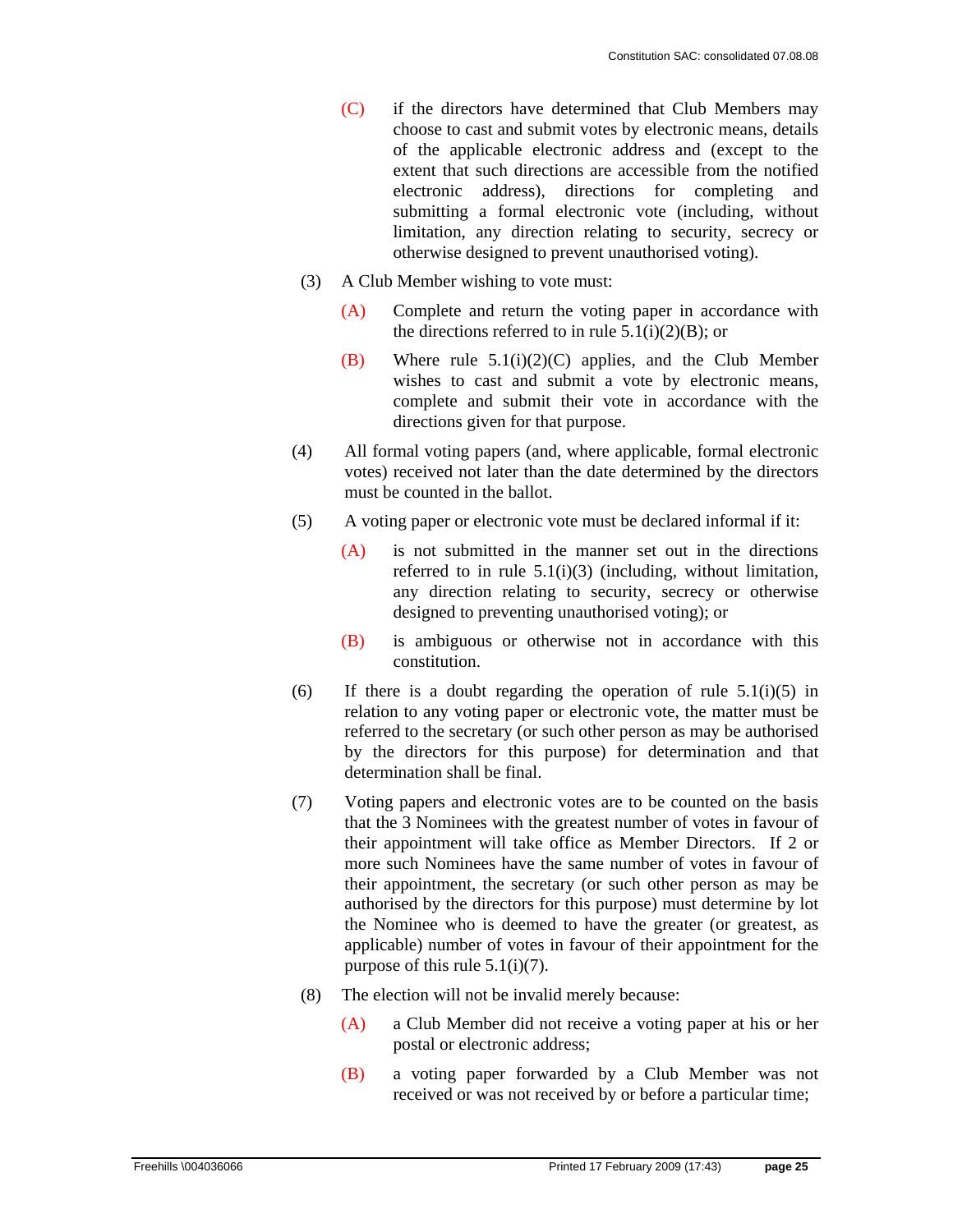- (C) an electronic vote was not received or was not received by or before a particular time (whether due to a technical malfunction or otherwise); or
- (D) a Club Member was unable to vote electronically (whether due to a technical malfunction or otherwise).
- (j) The:
	- (1) retirement of a Member Director from office under rule 5.1(e); and
	- (2) the taking of the office of Member Director by each successful Nominee to the office,

take effect at the conclusion of the first annual general meeting following the ballot.

### 5.2 **Removal of directors and vacation of office**

- (a) The office of a director becomes vacant:
	- (1) in the circumstances prescribed by the Corporations Law; or
	- (2) if the director resigns by notice in writing to the Club.
- (b) Subject to rule 5.2(c), the remaining Member Directors may appoint any natural person to fill the office vacated by a Member Director whose office has become vacant in the circumstances set out in rule 5.2(a).
- (c) A person appointed under rule 5.2(b) to fill the office vacated by a Member Director must retire at the next annual general meeting. The office vacated by that person must be filled in accordance with the procedures set out in rules  $5.1(g)$ , (h), (i) and (j) (amended to the extent necessary to reflect the fact that there may be less than 3 offices to be filled.

#### 5.3 **Remuneration of directors**

- (a) Each director is entitled to such remuneration out of the funds of the Club as:
	- (1) the Club in general meeting approves by resolution; and
	- (2) the Manager approves or agrees under the Club Management Agreement.
- (b) The remuneration of a director may be a share of a fixed sum determined by the Club to be the remuneration payable to all directors, which is to be divided between the directors in the proportions agreed between them or, failing agreement, equally, and will be taken to accrue from day to day.
- (c) In addition to his or her remuneration under rule 5.3(a), a director is entitled to be paid all travelling and other expenses properly incurred by that director in connection with the affairs of the Club, including attending and returning from meetings of the directors or of committees of the directors.
- (d) If a director renders or is called upon to perform extra services or to make any special exertions in connection with the affairs of the Club, the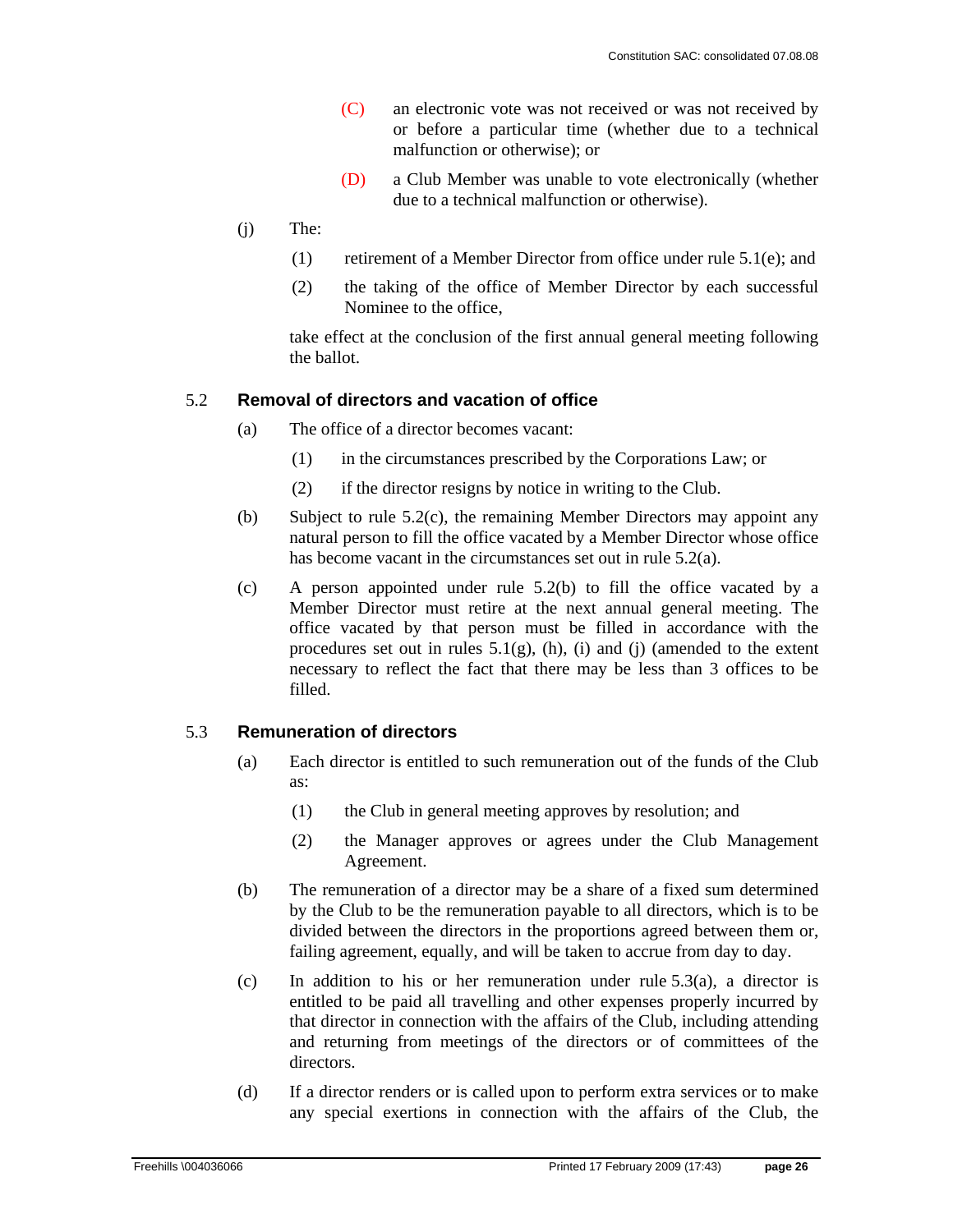directors may arrange for a special remuneration to be paid to that director, either in addition to or in substitution for that director's remuneration under rule 5.3(b).

(e) Nothing in rule 5.3(a) restricts the remuneration to which a director may be entitled as an officer of the Club or of a related body corporate in a capacity other than director, which may be either in addition to or in substitution for that director's remuneration under rule 5.3(a).

### 5.4 **Membership qualification**

A director is not required to be a Club Member to qualify for appointment. A director who is not a Club Member is nevertheless entitled to attend and speak at general meetings.

### 5.5 **Interested directors**

- (a) A director may hold any other office or place of profit (other than auditor) in the Club in conjunction with his or her directorship and may be appointed to that office or place upon such terms as to remuneration, tenure of office and otherwise as the directors think fit.
- (b) A director of the Club may be or become a director or other officer of, or otherwise interested, as a shareholder or otherwise, in, any body corporate promoted by the Club or in which the Club may be interested or which provides services to the Club (including the Manager), and is not accountable to the Club for any remuneration or other benefits received by the director as a director or officer of, or from having an interest in, that body corporate.
- (c) The directors may exercise the voting rights conferred by shares in any body corporate held or owned by the Club in such manner in all respects as the directors think fit (including voting in favour of any resolution appointing a director as a director or other officer of that body corporate or voting for the payment of remuneration to the directors or other officers of that body corporate) and a director may, if permitted by law, vote in favour of the exercise of those voting rights notwithstanding that he or she is, or may be about to be appointed, a director or other officer of that other body corporate and, as such, interested in the exercise of those voting rights.
- (d) A director is not disqualified merely because he or she is a director from contracting with the Club in any respect including, without limitation:
	- (1) selling any property to, or purchasing any property from, the Club;
	- (2) lending any money to, or borrowing any money from, the Club with or without interest and with or without security;
	- (3) guaranteeing the repayment of any money borrowed by the Club for a commission or profit;
	- (4) underwriting or guaranteeing the subscription for securities in the Club or any body corporate promoted by the Club or in which the Club may be interested as a shareholder or otherwise, for a commission or profit; or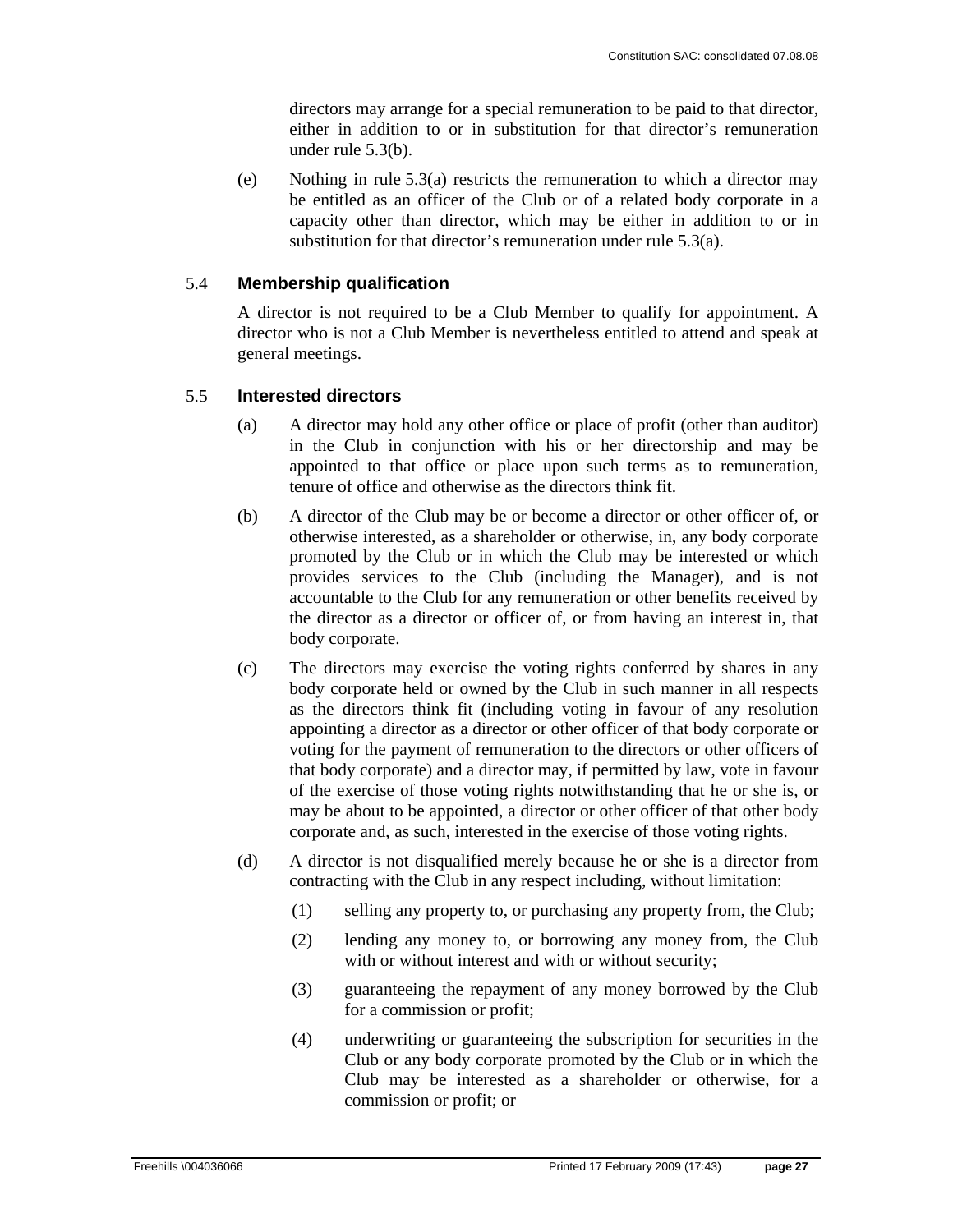- (5) being employed by the Club or acting in any professional capacity (other than auditor) on behalf of the Club.
- (e) No contract made by a director with the Club and no contract or arrangement entered into by or on behalf of the Club in which any director may be in any way interested is avoided or rendered voidable merely because of the director holding office as a director or because of the fiduciary obligations arising out of that office.
- (f) No director contracting with or being interested in any arrangement involving the Club is liable to account to the Club for any profit realised by or under any such contract or arrangement merely because of the director holding office as a director or because of the fiduciary obligations arising out of that office.
- (g) Subject to rule 5.5(h), a director who is in any way interested in any contract or arrangement or proposed contract or arrangement entered into or to be entered into by or on behalf of the Club may, despite that interest, be present at any meeting of directors considering the contract or arrangement or proposed contract or arrangement and may vote in respect of, or in respect of any matter arising out of, the contract or arrangement or proposed contract or arrangement*.*
- (h) Rule  $5.5(g)$  does not apply if, and to the extent that, it would be contrary to the Corporations Law.
- (i) The directors may make regulations requiring the disclosure of interests that a director, and any person deemed by the directors to be related to or associated with the director, may have in any matter concerning the Club and any regulations made under this rule will bind all directors.

### 5.6 **Powers and duties of directors**

- (a) The business of the Club is to be managed by or under the direction of the directors who may exercise all the powers of the Club except any powers that the Corporations Law or this constitution requires the Club to exercise in general meeting.
- (b) Without limiting the generality of rule 5.6(a), the directors may exercise the powers referred to in the following paragraphs of this rule 5.6.
- (c) The directors may exercise all the powers of the Club to borrow or otherwise raise money or deal with, sell or otherwise dispose of or part with possession of, or create, permit or agree to any interest or encumbrance over, the present and future undertaking, assets, property or rights of the Club.
- (d) The directors may determine how cheques, promissory notes, bankers' drafts, bills of exchange or other negotiable instruments must be signed, drawn, accepted, endorsed or otherwise executed, as the case may be, by or on behalf of the Club.
- (e) The directors may pay out of the Club's funds all expenses of the promotion, formation and registration of the Club and the vesting in it of the assets acquired by it.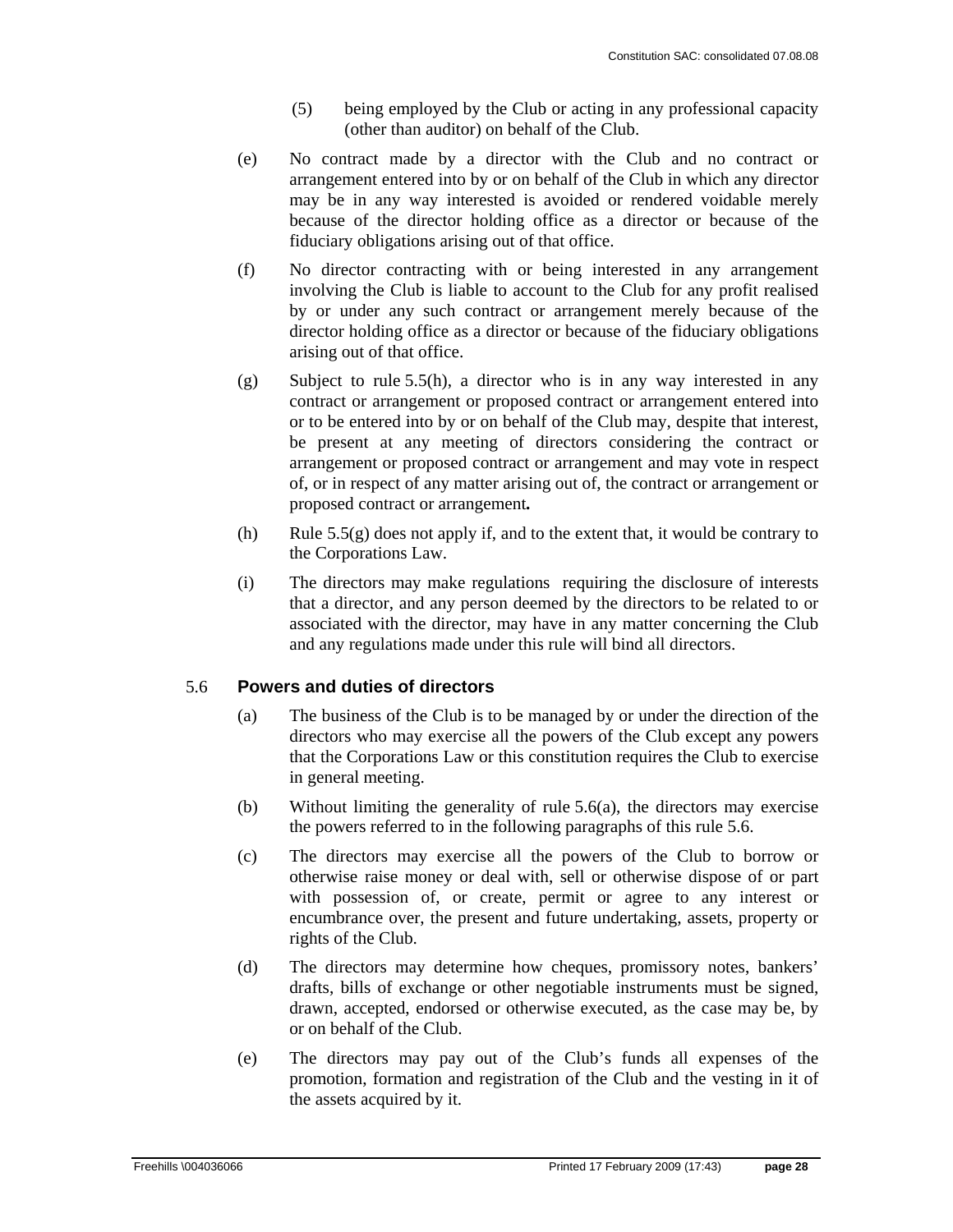- (f) The directors may:
	- (1) appoint or employ any person to be an officer, agent or attorney of the Club for such purposes with such powers, discretions and duties (including powers, discretions and duties vested in or exercisable by the directors), for such period and upon such conditions as they think fit;
	- (2) authorise an officer, agent or attorney to delegate all or any of the powers, discretions and duties vested in the officer, agent or attorney; and
	- (3) subject to any contract between the Club and the relevant officer, agent or attorney, remove or dismiss any officer, agent or attorney of the Club at any time, with or without cause.
- (g) A power of attorney may contain such provisions for the protection and convenience of the attorney or persons dealing with the attorney as the directors think fit.

### 5.7 **Club Management Agreement**

- (a) The directors may enter into the Club Management Agreement on such terms and conditions as the directors think fit, but the Club Management Agreement must give effect to the following provisions of this rule 5.7.
- (b) The Club must appoint SAM to manage the business and operations of the Club on the terms and conditions of the Club Management Agreement.
- (c) Under the Club Management Agreement, the Club must agree that, during the term of the Club Management Agreement:
	- (1) to the extent permissible by law, it will not itself provide, nor engage, authorise or permit any person other than SAM to provide, services that are the same as or similar to the services provided by SAM under the Club Management Agreement or to manage the business or operations of the Club;
	- (2) it will not without the prior written agreement of SAM:
		- (A) deal with, sell or otherwise dispose of or part with possession of, or create, permit or agree to any interest or encumbrance over, the present and future undertaking, assets, property or rights of the Club;
		- (B) borrow or otherwise raise any money, deal on credit, give any guarantee or indemnity or do anything to obtain or manage Annual Subscriptions, special levies or any other receipts, income or revenue, including by way of special levies;
		- (C) arrange for cheques, promissory notes, bankers' drafts, bills of exchange or other negotiable instruments to be signed, drawn, accepted, endorsed or otherwise executed by or on behalf of the Club;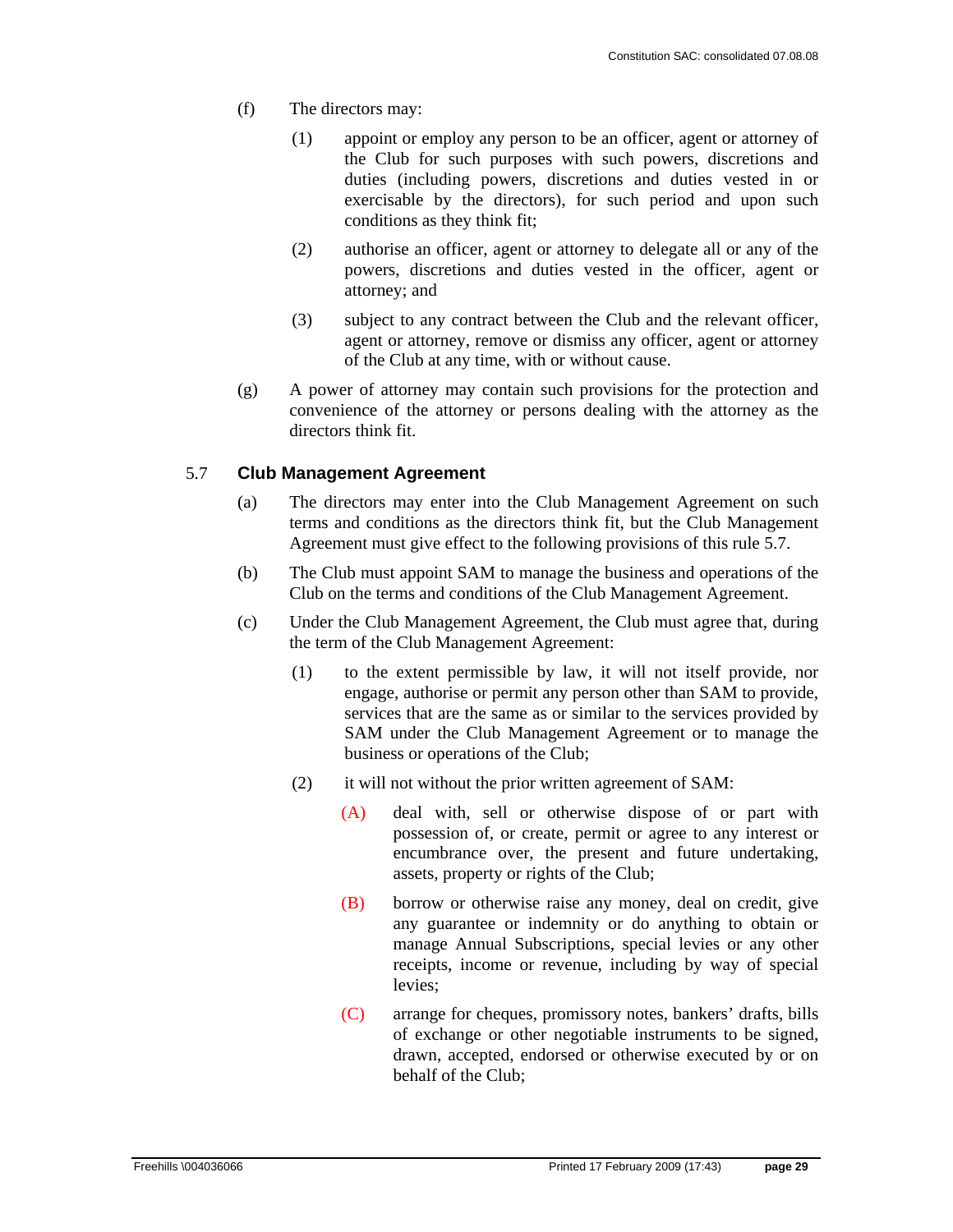- (D) pay out of the Club's funds any expenses of the promotion, formation and registration of the Club and the vesting in it of the assets acquired by it;
- (E) employ or engage any person; or
- (F) enter into any contract;
- (3) it will grant to SAM the exclusive right to exploit the rights, property and assets of the Club including the database of Club Members and to retain for SAM's benefit any revenue and other benefits resulting from any such exploitation.

### 5.8 **Proceedings of directors**

- (a) The directors may meet together for the despatch of business and adjourn and otherwise regulate their meetings as they think fit.
- (b) The contemporaneous linking together by telephone or other method of audio or audio visual communication of a number of the directors sufficient to constitute a quorum, constitutes a meeting of the directors and all the provisions of this constitution relating to meetings of the directors apply, so far as they can and with such changes as are necessary, to meetings of the directors by telephone or audio or audio visual communication.
- (c) A director participating in a meeting by telephone or audio or audio visual communication is to be taken to be present in person at the meeting.
- (d) A meeting by telephone or audio or audio visual communication is to be taken to be held at the place determined by the chairperson of the meeting but at least one of the directors involved must have been at that place for the duration of the meeting.

### 5.9 **Calling of meetings of directors**

- (a) A meeting of the directors may be called by any director.
- (b) A secretary must, on the request of any director, convene a meeting of the directors.

### 5.10 **Notice of meetings of directors**

- (a) Subject to this constitution, notice of a meeting of directors must be given to each person who is at the time of giving the notice a director, other than a director on leave of absence approved by the directors, and to the chief executive officer of the Manager.
- (b) A notice of a meeting of directors:
	- (1) must specify the time and place of the meeting;
	- (2) need not state the nature of the business to be transacted at the meeting;
	- (3) must be given a reasonable time before the meeting;
	- (4) may be called using any technology consented to by the directors; and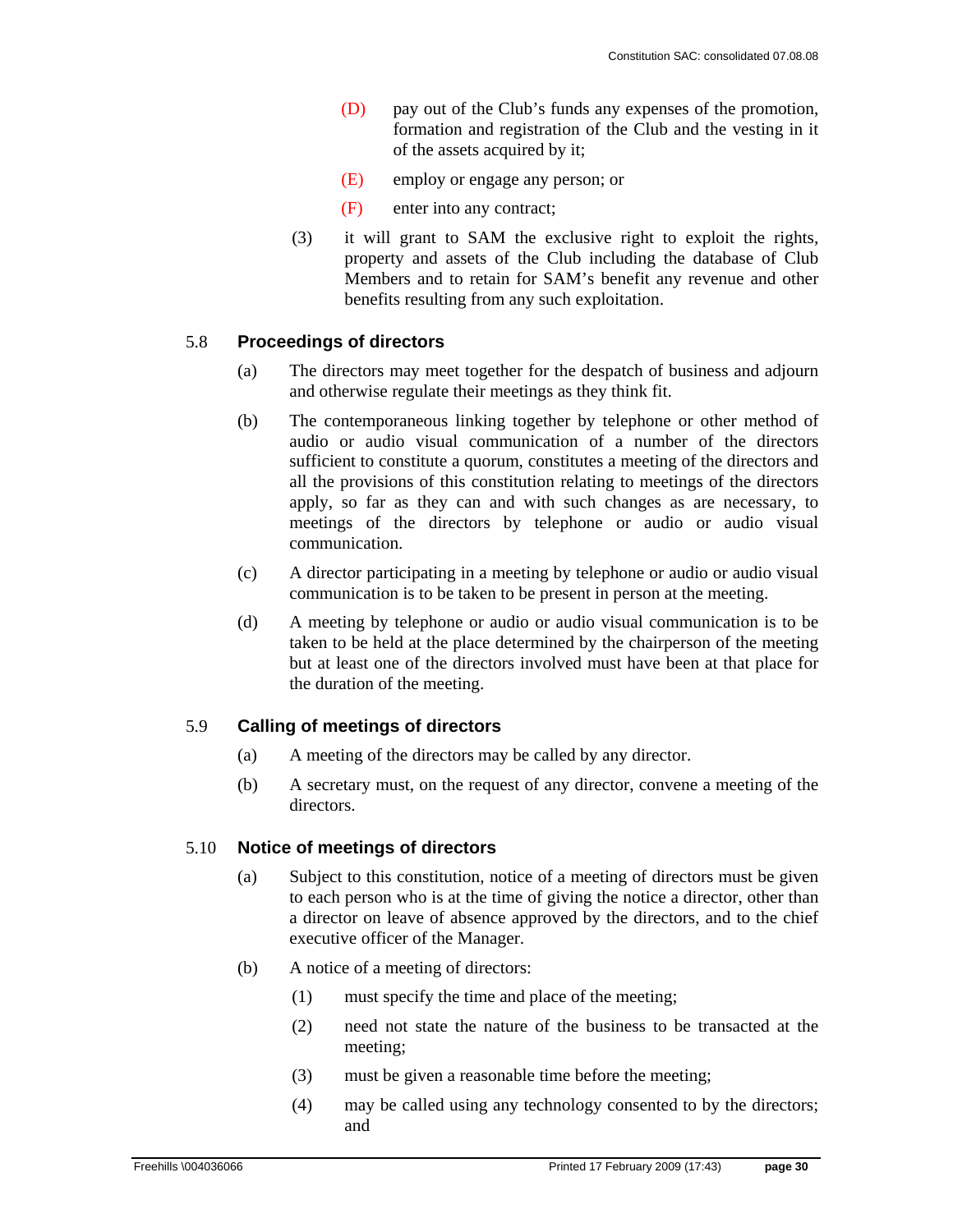- (5) will be taken to have been given to an alternate director if it is given to the director who appointed that alternate director.
- (c) A director or alternate director may waive notice of any meeting of directors by notice to the Club.
- (d) The non-receipt of notice of a meeting of directors by, or a failure to give notice of a meeting of directors to, a director or an alternate director appointed by a director does not invalidate any act, matter or thing done or resolution passed at the meeting if:
	- (1) the non-receipt or failure occurred by accident or error;
	- (2) before or after the meeting, the director or an alternate director appointed by the director:
		- (A) has waived or waives notice of that meeting under rule 5.10(c); or
		- (B) has notified or notifies the Club of his or her agreement to that act, matter, thing or resolution.
- (e) Attendance by a person at a meeting of directors waives any objection that the person and:
	- (1) if the person is a director, an alternate director appointed by that person; or
	- (2) if the person is an alternate director, the director who appointed that person as alternate director,

may have to a failure to give notice of the meeting.

### 5.11 **Quorum at meetings of directors**

- (a) No business may be transacted at a meeting of directors unless a quorum of directors is present at the time the business is dealt with.
- (b) The quorum for a meeting of directors is 2 directors, one of whom must be a Manager Director and one of whom must be a Member Director.
- (c) If a quorum of directors is not present within 30 minutes after the time appointed for a meeting of directors, the meeting must stand adjourned to the same day in the next week at the same time and place, and at the adjourned meeting any 2 directors will constitute a quorum.
- (d) A director is to be taken to be present at a meeting of directors if the director is present in person or by alternate director.

### 5.12 **Chairperson of directors**

(a) At the first directors' meeting after the annual general meeting of Club Members each year, the directors must elect one of the directors to the office of chairperson of directors. The appointment of that elected director as chairperson of directors takes effect at the conclusion of the director's meeting.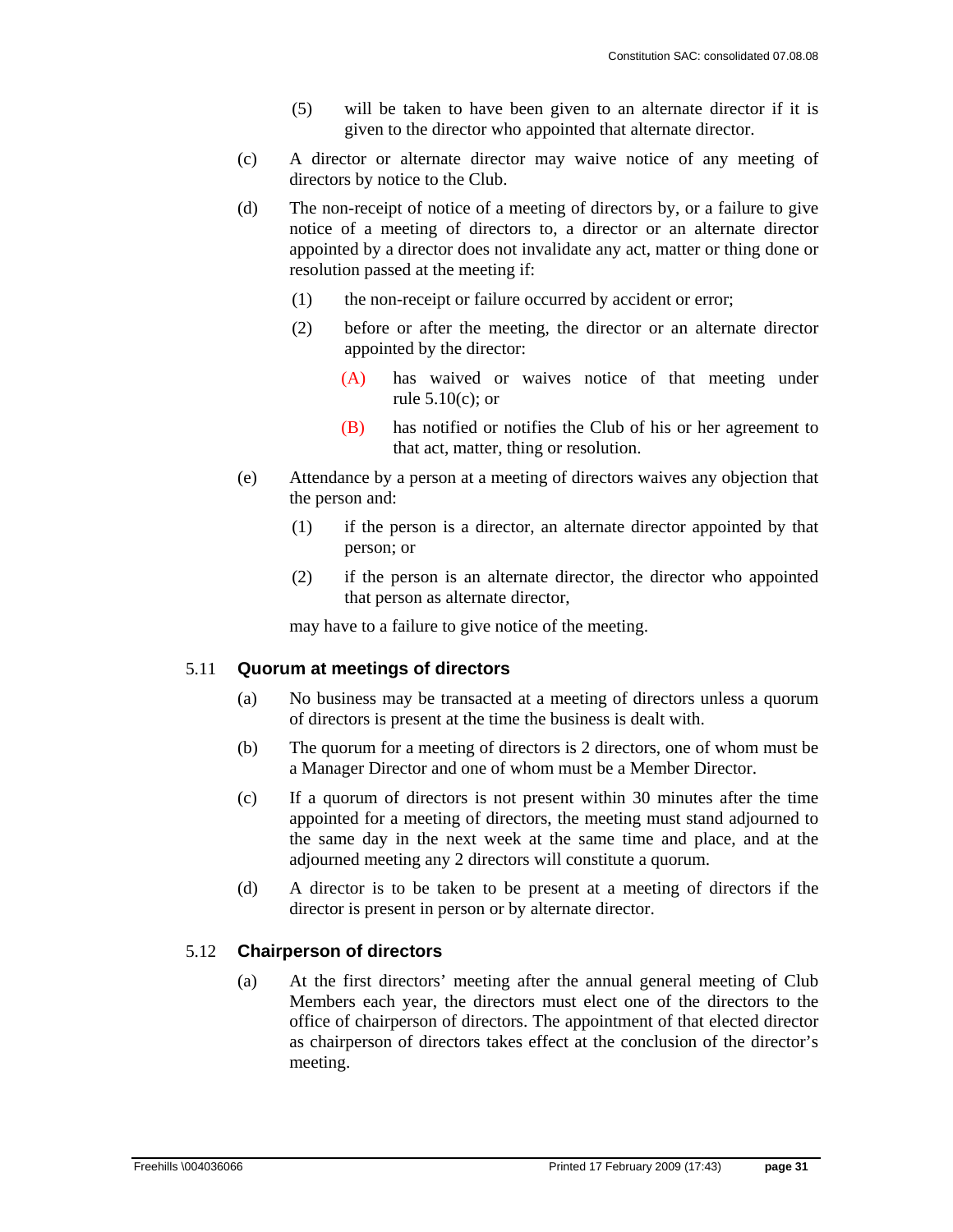- (b) The office of chairperson of directors may, if the directors so resolve, be treated as an extra service or special exertion performed by the director holding that office for the purposes of rule 5.3(d).
- (c) The chairperson of directors must (if present within 10 minutes after the time appointed for the holding of the meeting and willing to act) preside as chairperson at each meeting of directors.
- (d) If at a meeting of directors:
	- (1) there is no chairperson of directors;
	- (2) the chairperson of directors is not present within 10 minutes after the time appointed for the holding of the meeting; or
	- (3) the chairperson of directors is present within that time but is not willing to act as chairperson of the meeting,

the directors present must elect one of themselves to be chairperson of the meeting.

### 5.13 **Decisions of directors**

- (a) A meeting of directors at which a quorum is present is competent to exercise all of the authorities, powers and discretions vested in or exercisable by the directors under this constitution.
- (b) Questions arising at a meeting of directors are to be decided by a majority of votes cast by the directors present and such a decision is for all purposes a determination of the directors.
- (c) In the case of an equality of votes upon a proposed resolution, the chairperson of the meeting does not have a second or casting vote.

#### 5.14 **Written resolutions**

- (a) The directors of the Club may pass a resolution without a directors' meeting being held if all of the directors entitled to vote on the resolution sign a document containing a statement that they are in favour of the resolution set out in the document.
- (b) Separate copies of a document may be used for signing by directors if the wording of the resolution and statement is identical in each copy.
- (c) The resolution is passed when the last director signs.

### 5.15 **Alternate directors**

- (a) A director may appoint a person to be the director's alternate director for such period as the director thinks fit. A Manager Director's alternate must be approved by the other Manager Directors and a Member Director's alternate must be approved by the other Member Directors.
- (b) An alternate director may, but need not, be a member or a director of the Club.
- (c) One person may act as alternate director to more than one director.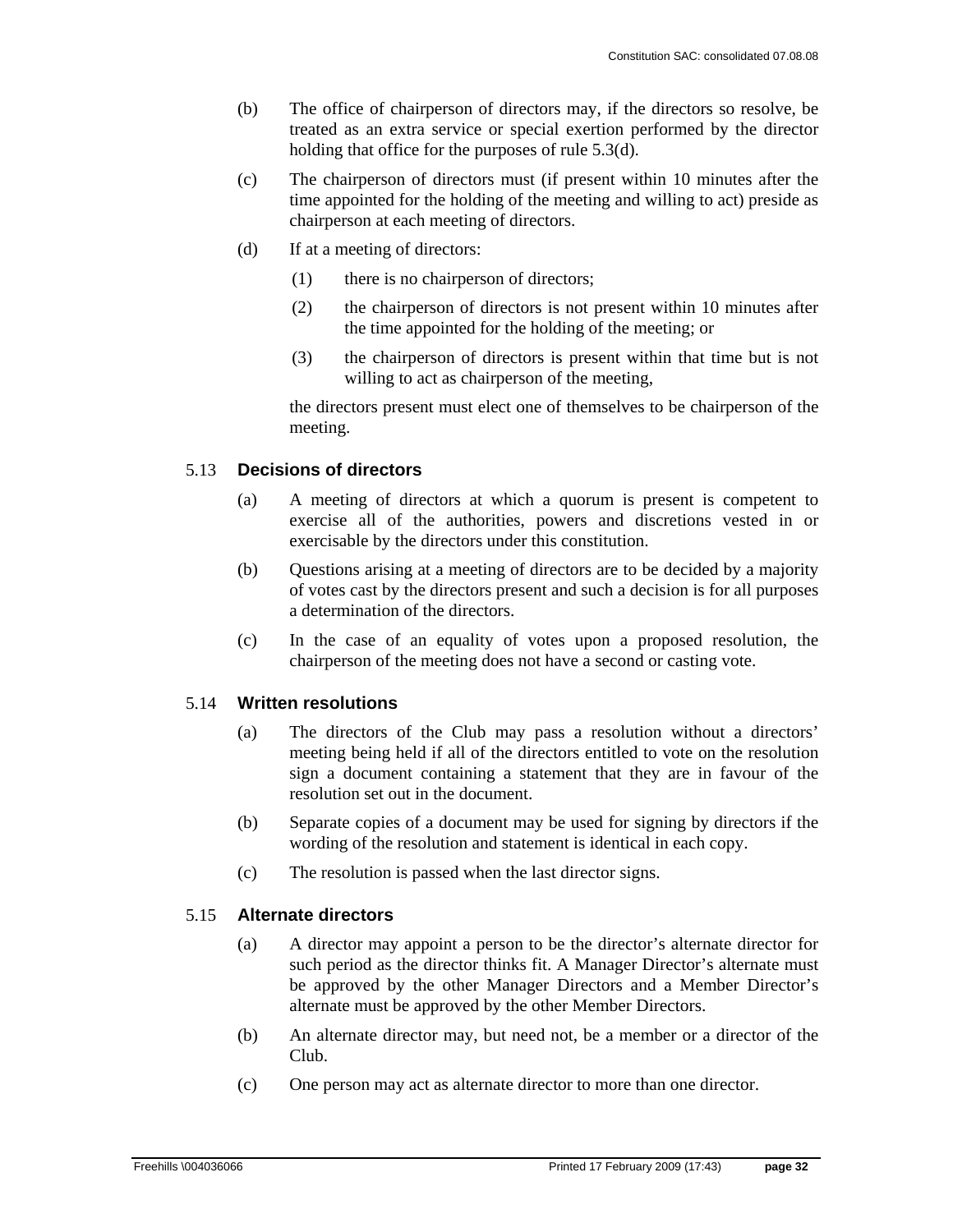- (d) An alternate director is entitled, if the appointer does not attend a meeting of directors, to attend and vote in place of and on behalf of the appointer.
- (e) An alternate director is entitled to a separate vote for each director the alternate director represents in addition to any vote the alternate director may have as a director in his or her own right.
- (f) In the absence of the appointer, an alternate director may exercise any powers that the appointer may exercise and the exercise of any such power by the alternate director is to be taken to be the exercise of the power by the appointer.
- (g) The office of an alternate director is vacated if and when the appointer vacates office as a director.
- (h) The appointment of an alternate director may be terminated at any time by the appointer even though the period of the appointment of the alternate director has not expired.
- (i) An appointment, or the termination of an appointment, of an alternate director must be in writing signed by the director who makes or made the appointment and does not take effect unless and until the Club has received notice in writing of the appointment or termination.
- (j) An alternate director is not to be taken into account in determining the minimum or maximum number of directors allowed under this constitution.
- (k) In determining whether a quorum is present at a meeting of directors, an alternate director who attends the meeting is to be counted as a director for each director on whose behalf the alternate director is attending the meeting.
- (l) An alternate director is entitled to be paid such remuneration as the directors think fit, either in addition to or in reduction of the remuneration payable to the director for whom the alternate director acts as alternate.
- (m) An alternate director is not entitled to be remunerated by the Club for his or her services as alternate director except as provided in rule 5.15(l).
- (n) An alternate director, while acting as a director, is responsible to the Club for his or her own acts and defaults and is not to be taken to be the agent of the director by whom he or she was appointed.

### 5.16 **Committees of directors**

- (a) The directors may delegate any of their powers to a committee or committees consisting of such number of directors as they think fit. However a committee must consist of a majority of persons who are directors.
- (b) A committee to which any powers have been so delegated must exercise the powers delegated in accordance with any directions of the directors.
- (c) The provisions of this constitution applying to meetings and resolutions of directors apply, so far as they can and with such changes as are necessary, to meetings and resolutions of a committee of directors.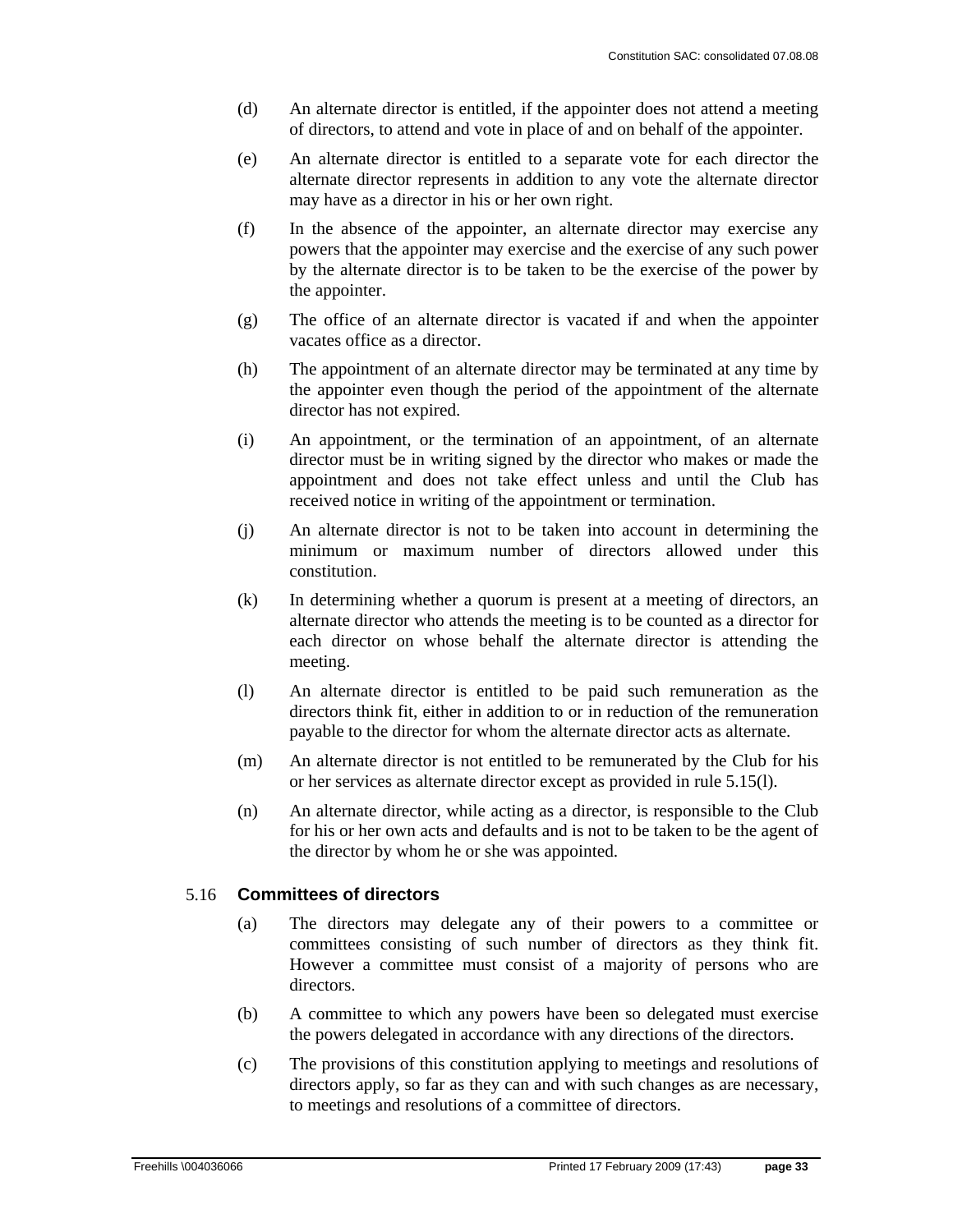(d) Membership of a committee of directors may, if the directors so resolve, be treated as an extra service or special exertion performed by the members for the purposes of rule 5.3(d).

### 5.17 **Delegation to individual directors**

- (a) The directors may delegate any of their powers to one director.
- (b) A director to whom any powers have been so delegated must exercise the powers delegated in accordance with any directions of the directors.
- (c) Acceptance of such a delegation may, if the directors so resolve, be treated as an extra service or special exertion performed by the delegate for the purposes of rule 5.3(d).

#### 5.18 **Validity of acts**

An act done by a person acting as a director or by a meeting of directors or a committee of directors attended by a person acting as a director is not invalidated by reason only of:

- (a) a defect in the appointment of the person as a director;
- (b) the person being disqualified to be a director or having vacated office; or
- (c) the person not being entitled to vote,

if that circumstance was not known by the person or the directors or committee (as the case may be) when the act was done.

### **6 Executive officers and Auditor**

#### 6.1 **Secretaries**

The directors must appoint at least one secretary and may appoint additional secretaries.

### 6.2 **Provisions applicable to all executive officers**

- (a) A reference in this constitution to an executive officer is a reference to a secretary appointed under this rule 6.
- (b) The appointment of an executive officer may be for such period, at such remuneration and upon such conditions as the directors think fit.
- (c) Subject to any contract between the Club and the relevant executive officer, an executive officer of the Club may be removed or dismissed by the directors at any time, with or without cause.
- (d) The directors may:
	- (1) confer on an executive officer such powers, discretions and duties (including any powers, discretions and duties vested in or exercisable by the directors) as they think fit;
	- (2) withdraw, suspend or vary any of the powers, discretions and duties conferred on an executive officer; and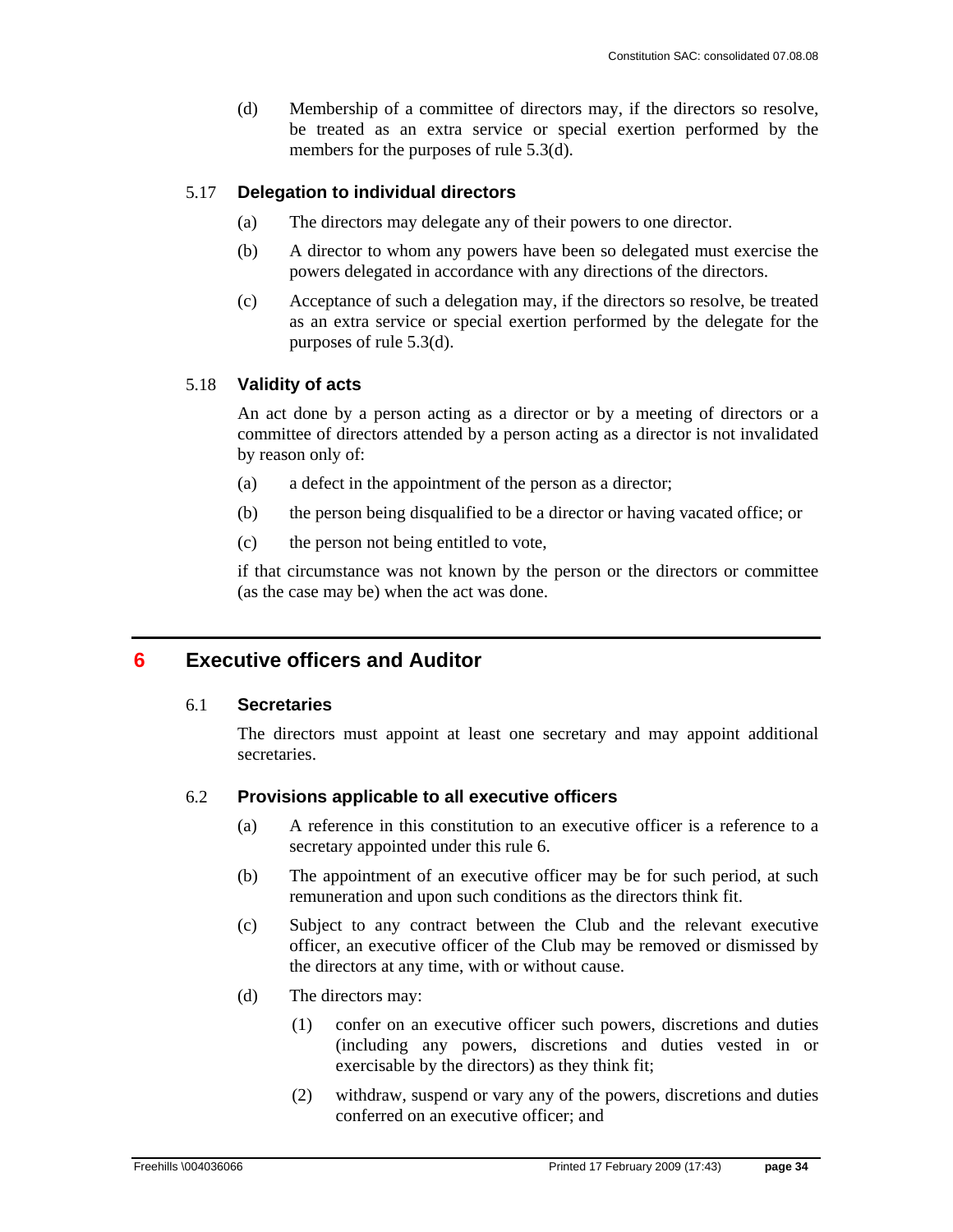- (3) authorise the executive officer to delegate all or any of the powers, discretions and duties conferred on the executive officer.
- (e) An executive officer is not required to be a Club Member to qualify for appointment.
- (f) An act done by a person acting as an executive officer is not invalidated by reason only of:
	- (1) a defect in the person's appointment as an executive officer; or
	- (2) the person being disqualified to be an executive officer,

if that circumstance was not known by the person when the act was done.

#### 6.3 **Auditor**

The directors must appoint the Club's auditor.

### **7 By-laws**

- (a) The directors may make, amend, repeal and re-make (with or without modifications) by-laws governing or relating to:
	- (1) the exercise by Club Members and their Bearers of the privileges conferred under this constitution;
	- (2) general meetings, including annual general meetings;
	- (3) the conduct of elections of Member Directors;
	- (4) the use of any common seal or official seal; and
	- (5) any other matters not inconsistent with the rules contained in this constitution.
- (b) Any by-laws must be consistent with this constitution and agreed to by the Manager under the Club Management Agreement.
- (c) Each Club Member and Bearer is bound to observe and comply with the by-laws of the Club in force from time to time.
- (d) The directors may adopt any procedures they think fit for informing members of, or obtaining their opinions about, the by-laws or any proposed amendment, repeal, re-making or modification of the by-laws.

### **8 Execution of documents**

#### 8.1 **Manner of execution**

The Club may execute a document in any manner permitted by the Corporations Law.

### 8.2 **Seals**

The Club may have a common seal. If the Club has a common seal, rules 8.3 to 8.6 will apply.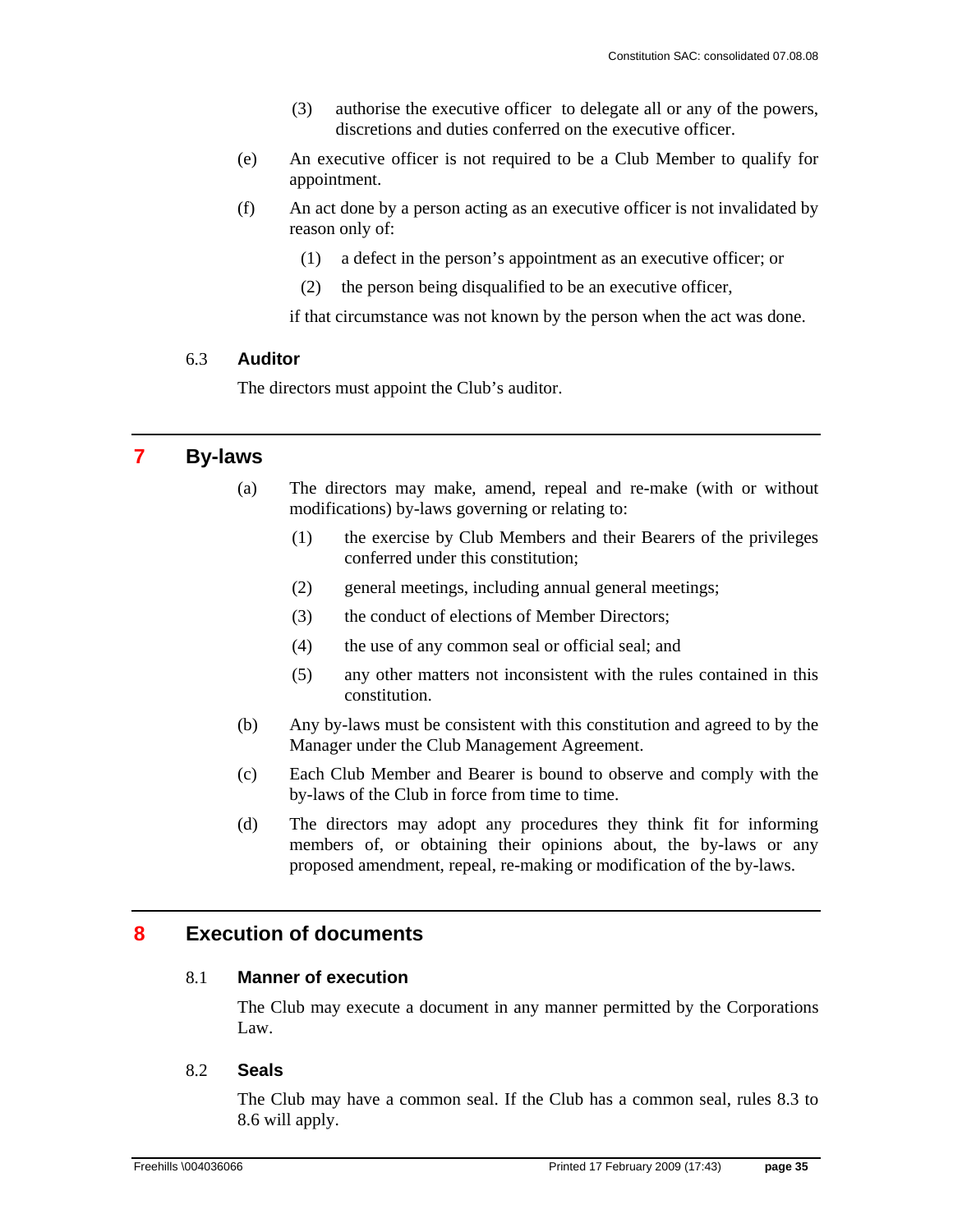### 8.3 **Safe custody of seal**

The directors must provide for the safe custody of the seal.

### 8.4 **Use of seal**

- (a) The seal must be used only by the authority of the directors or of a committee of the directors authorised by the directors to authorise the use of the seal.
- (b) The authority to use the seal may be given before or after the seal is used.
- (c) Until the directors otherwise determine, every document to which the seal is affixed must be signed by a director and countersigned by another director, a secretary or another person appointed by the directors to countersign that document or a class of documents in which that document is included.

### 8.5 **Seal register**

- (a) The Club must keep a seal register and, upon the affixing of the seal to any document, must enter in the seal register particulars of the document, giving in each case the date of the document, the names of the parties to the document, a short description of the document and the names of the persons signing and countersigning the document under rule 8.4(c).
- (b) The seal register must be produced at meetings of directors for confirmation of the use of the seal since confirmation was last given under this rule 8.5(b).
- (c) Failure to comply with rule 8.5(a) or (b) does not invalidate any document to which the seal is properly affixed.

### 8.6 **Official seal**

- (a) The Club may have, for use in place of its common seal outside the state or territory where its common seal is kept, one or more official seals, each of which must be a facsimile of the common seal of the Club with the addition on its face of the name of the place where it is to be used.
- (b) A document sealed with an official seal is to be taken as having been sealed with the common seal of the Club.

### **9 Income and Property**

- (a) The Annual Subscriptions, special levies and other receipts of the Club, and the income and property of the Club, must not be paid or transferred directly or indirectly by way of bonus or otherwise by way of profit to a Club Member.
- (b) Nothing in this constitution will prevent the payment:
	- (1) in good faith of reasonable and proper remuneration to any officer or employee of the Club or to any Club Member or other person in return for any service actually rendered to the Club; or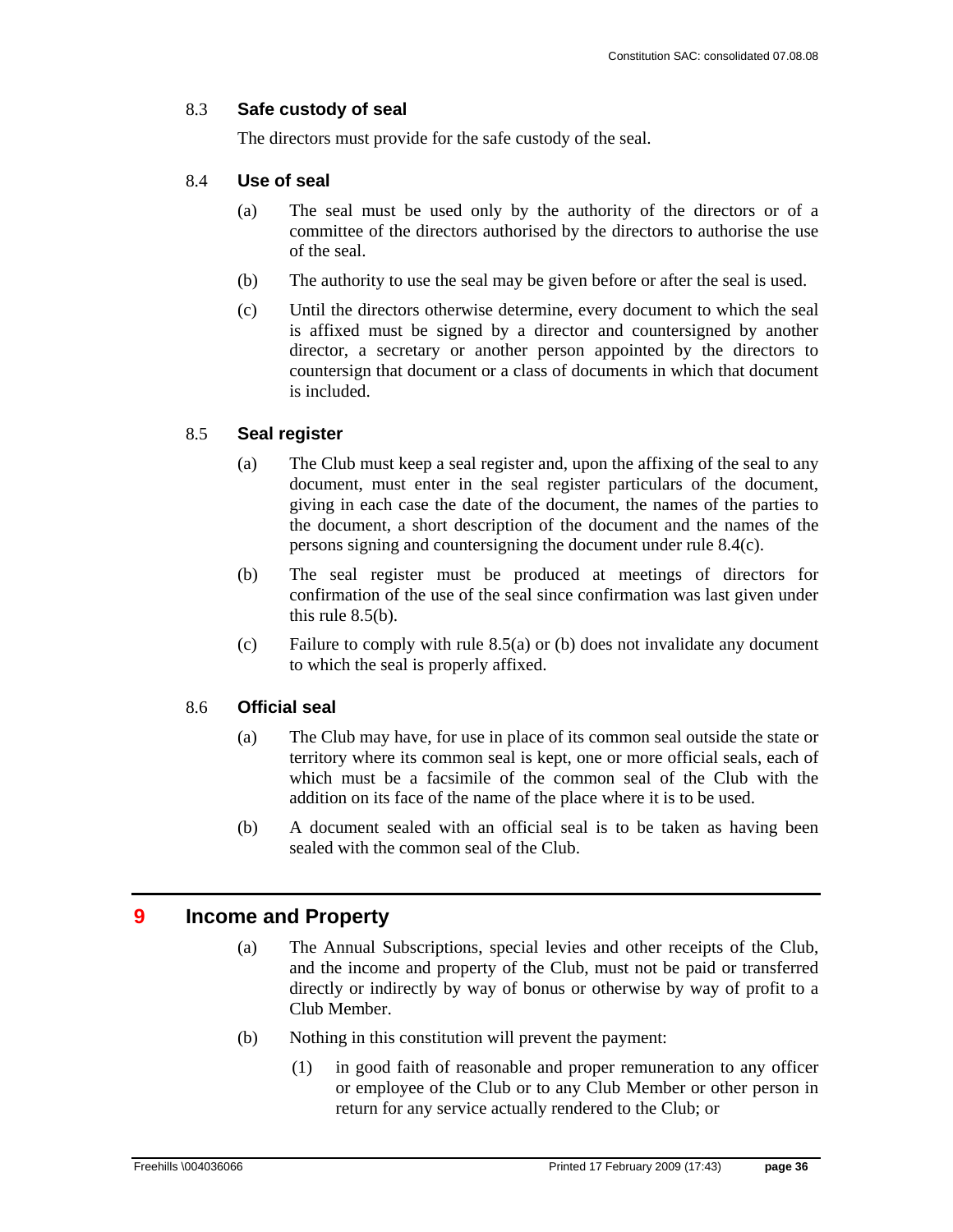- (2) for goods supplied in the ordinary and usual course of business; or
- (3) of interest on money borrowed by the Club; or
- (4) of reasonable and proper rent for premises leased to the Club by any Club Member.

### **10 Winding up**

### 10.1 **Contribution by Club Members**

Each Club Member undertakes to contribute to the Club's property if the Club is wound up while he or she is a Club Member or within one year after he or she ceases to be a Club Member, for payment of the Club's debts and liabilities contracted before he or she ceases to be a Club Member, for the costs, charges and expenses of winding up and for adjustment of the rights of the contributories among themselves, such amount as may be required not exceeding \$10.

### 10.2 **Winding up of the Club**

- (a) If upon the winding up of the Club there remains after satisfaction of all of its debts and liabilities any property, then, subject to rule 10.2(b), that property must be paid or distributed only to some other entity having objects similar to the objects of the Club and whose constitution prohibits the distribution of its income and property among its members to an extent at least as great as imposed on the Club under this constitution, which entity may be determined by the directors of the Club at or before the time of winding up or, failing any such determination, by the Supreme Court of New South Wales.
- (b) If the Club is wound up before 31 January 2031 (the **Final Date**), each Platinum Member is entitled to receive out of the surplus property of the Club and in priority to any other payment or distribution an amount equal to the proportion of the once only subscription fee paid by the Platinum Member which is attributable to the period from the date of commencement of the winding up to the Final Date.
- (c) The liquidator may determine the proportion of the once only subscription fee paid by a Platinum Member attributable to the period from the date of commencement of the winding-up to the Final Date and the determination of the liquidator is binding on all Club Members.

### **11 Minutes and records**

### 11.1 **Minutes**

The directors must cause minute books to be kept in which are recorded:

- (a) proceedings and resolutions of meetings of the Club Members;
- (b) proceedings and resolutions of directors' meetings (including meetings of any committees of the directors); and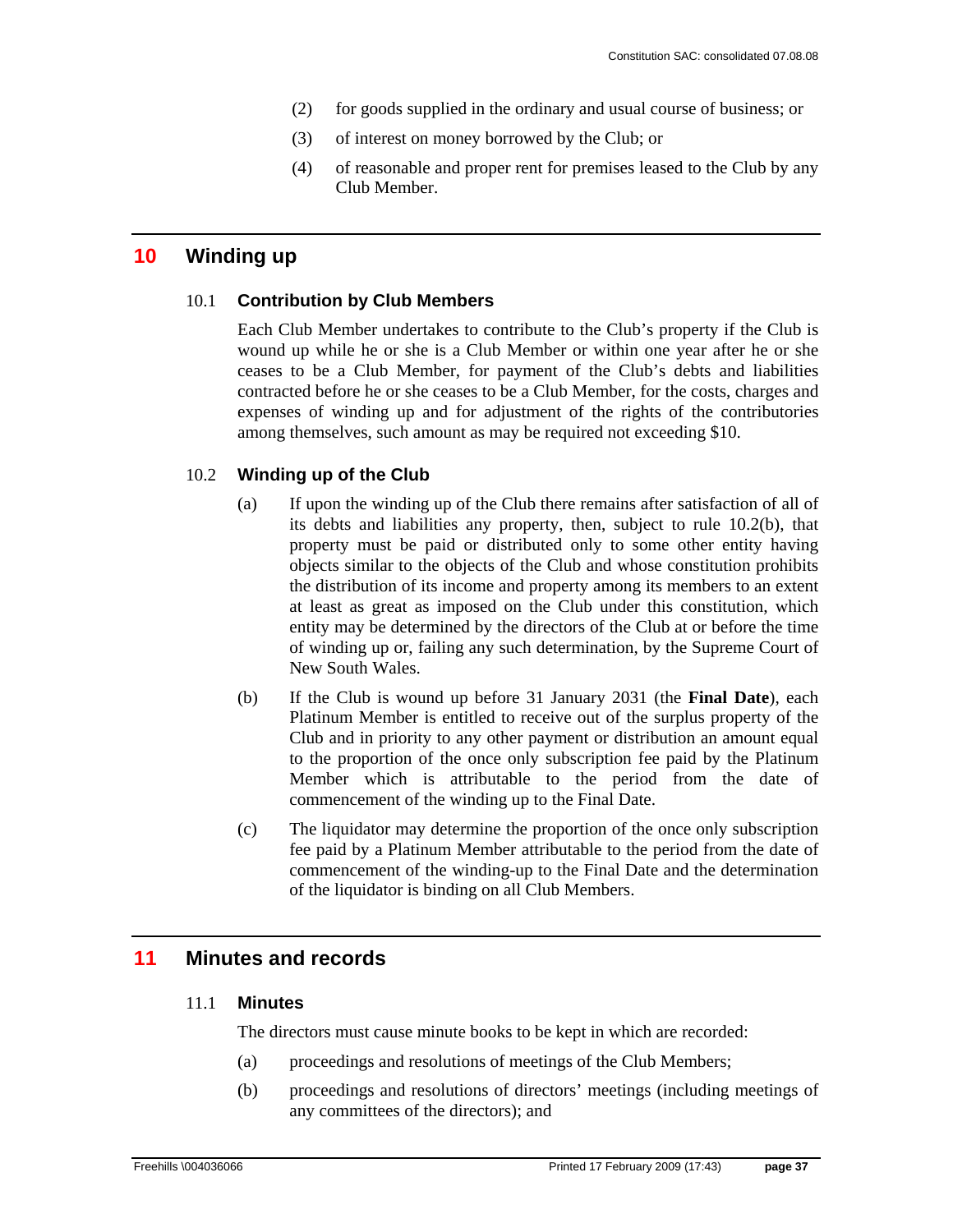(c) resolutions passed by the directors without a meeting.

### 11.2 **Signing of minutes**

- (a) Except in the case of resolutions passed without a meeting, those minutes must be signed within a reasonable time after the meeting by the chairperson of the meeting at which the proceedings took place or by the chairperson of the next meeting.
- (b) The directors must ensure that minutes of the passing of a resolution without a meeting are signed by a director within a reasonable time after the resolution is passed.

### 11.3 **Minutes as evidence**

Any minutes of a meeting purporting to be signed by the chairperson of the meeting or of the next meeting are (in the absence of proof to the contrary) sufficient evidence of:

- (a) the matters stated in the minutes of the meeting;
- (b) the meeting having been duly convened and held; and
- (c) the validity of all proceedings at the meeting.

### 11.4 **Inspection of records**

- (a) Subject to rule 11.4(c), the directors may determine whether and to what extent, and at what times and places and under what conditions, the minute books, accounting records and other documents of the Club or any of them will be open to the inspection of Club Members.
- (b) A Club Member does not have the right to inspect any minute books, accounting records or other documents of the Club except as provided by law or authorised by the directors.
- (c) The directors must ensure that the minute books for the meetings of the Club Members are open for inspection by Club Members free of charge.

### **12 Notices**

### 12.1 **Notices by the Club to the Club Member**

- (a) A notice may be given by the Club to a Club Member:
	- (1) personally to the Club Member;
	- (2) by sending it by post to the Club Member's address as shown in the register of members or such other address as is nominated by the Club Member;
	- (3) by sending it to the fax number or electronic address (if any) nominated by the Club Member; or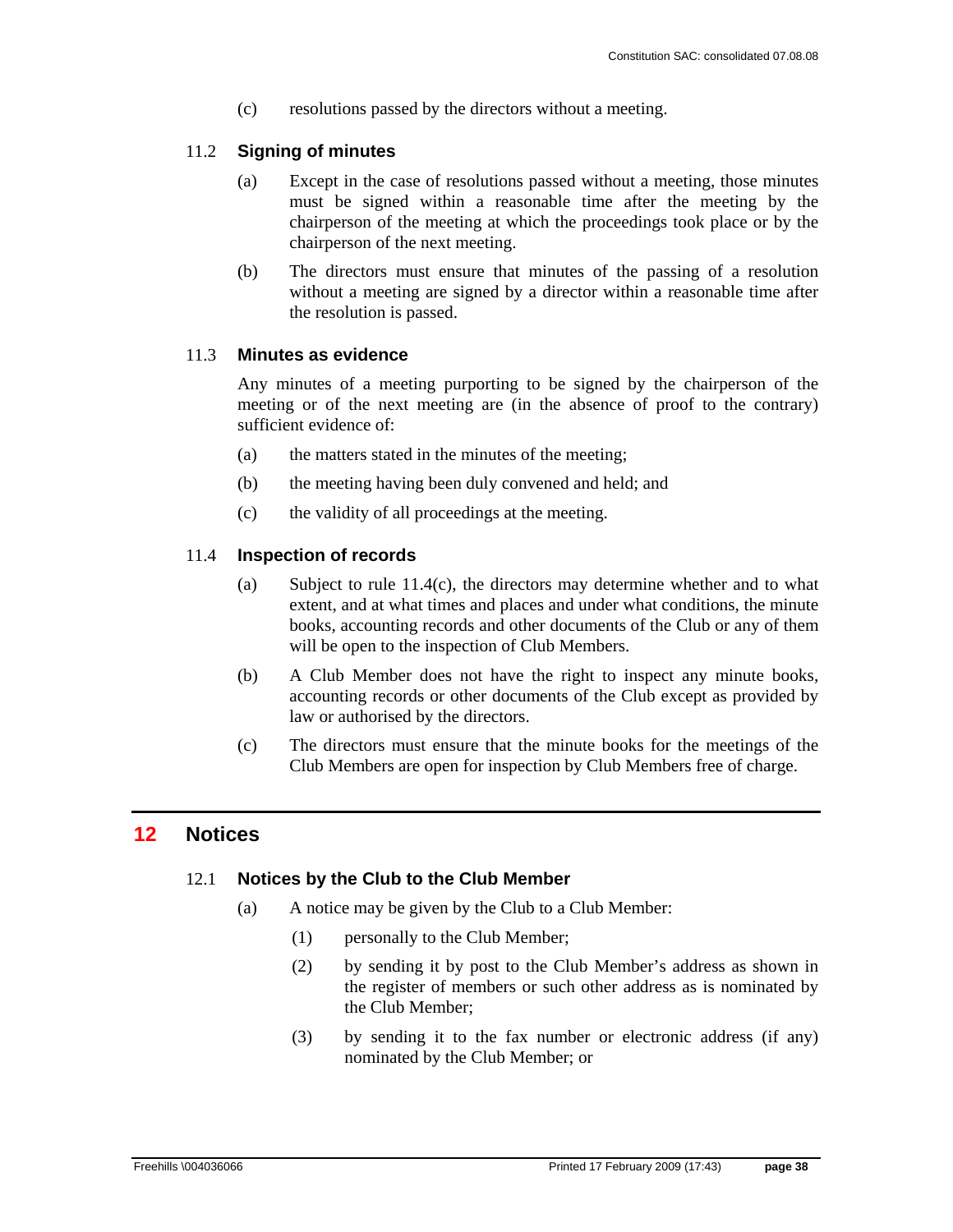- (4) if the Club Member has not supplied to the Club an address for the giving of notices, by exhibiting it at the registered office of the Club.
- (b) The fact that a person has supplied a fax number or electronic address for the giving of notices does not require the Club to give any notice to that person by fax or to that electronic address.
- (c) A signature to any notice given by the Club to a Club Member under this rule 12.1 may be in writing or a facsimile signature printed or affixed by some mechanical, electronic or other means.
- (d) A certificate signed by a director or secretary of the Club to the effect that a notice has been given in accordance with this constitution is conclusive evidence of that fact.

### 12.2 **Notices by the Club to directors**

Subject to this constitution, a notice may be given by the Club to a director:

- (1) personally to the director;
- (2) by sending it by post to the director's or alternate director's usual residential or business address or such other address as the director or alternate director has supplied to the Club for the giving of notices;
- (3) by sending it to the fax number or electronic address (if any) nominated by the director; or
- (4) by using such other technology as is approved by the directors by resolution from time to time.

### 12.3 **Notices by Club Members or directors to the Club**

Subject to this constitution, a notice may be given by a Club Member, a director or an alternate director to the Club by serving it on the Club at, or by sending it by post to, the registered office of the Club or by facsimile transmission to the principal fax number at the registered office of the Club.

### 12.4 **Time of service**

- (a) Where a notice is sent by post, service of the notice is to be taken to be effected, if a prepaid envelope containing the notice is properly addressed and placed in the post, on the day after the date of its posting.
- (b) Where a notice is sent by fax or other electronic means, service of the notice is to be taken to be effected, if the correct fax number appears on the transmission report generated by the sender's fax machine, at the time the fax is sent.
- (c) Where the Club gives a notice under rule  $12.1(a)(4)$  by exhibiting it at the registered office of the Club, service of the notice is to be taken to be effected when the notice was first so exhibited.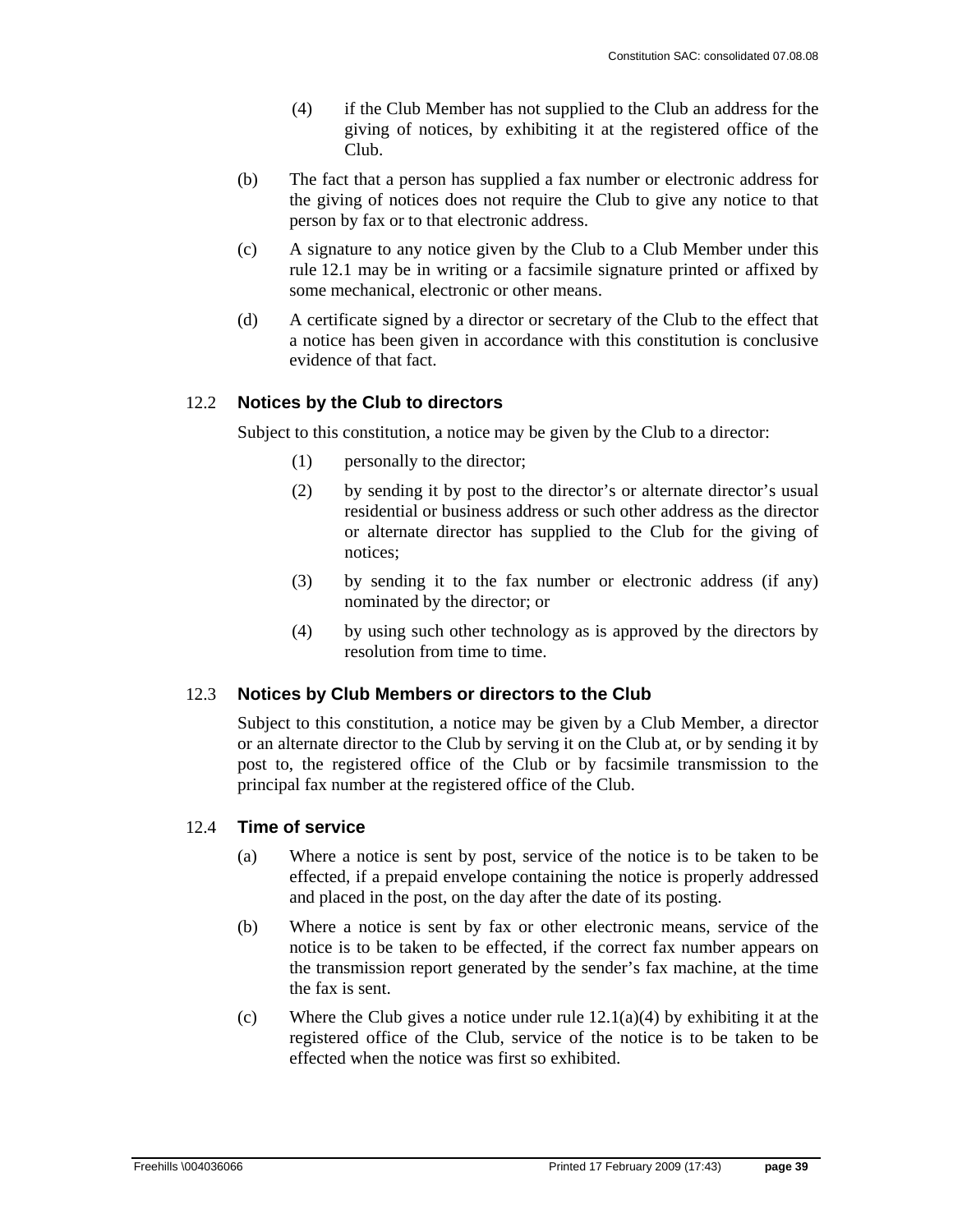### 12.5 **Other communications and documents**

Rules 12.1 to 12.4 (inclusive) apply, so far as they can and with any necessary changes, to the service of any communication or document.

### 12.6 **Notices in writing**

A reference in this constitution to a notice in writing includes a notice given by fax or other electronic means or by any other form or means permitted by this constitution.

### **13 Indemnity and insurance**

### 13.1 **Persons to whom rules 13.2 and 13.4 apply**

Rules 13.2 and 13.4 apply:

- (a) to each person who is or has been a director, alternate director or executive officer (as defined in rule  $6.2(a)$ ) of the Club;
- (b) to such other officers or former officers of the Club as the directors in each case determine.

### 13.2 **Indemnity**

The Club:

- (a) must indemnify; and
- (b) if requested by a person to whom this rule 13.2 applies enter into a deed indemnifying,

on a full indemnity basis and to the full extent permitted by law, each person to whom this rule 13.2 applies for all losses or liabilities incurred by the person as an officer of the Club including without limitation a liability for negligence or for reasonable costs and expenses incurred:

- (c) in defending proceedings, whether civil or criminal, in which judgment is given in favour of the person or in which the person is acquitted; or
- (d) in connection with an application, in relation to such proceedings, in which the court grants relief to the person under the Corporations Law.

### 13.3 **Extent of indemnity**

The indemnity in rule 13.2:

- (a) is a continuing obligation and is enforceable by a person to whom rule 13.2 applies, even though that person may have ceased to be an officer of the Club; and
- (b) operates only to the extent that the loss or liability is not covered by insurance.

### 13.4 **Insurance**

The Club may, to the extent permitted by law: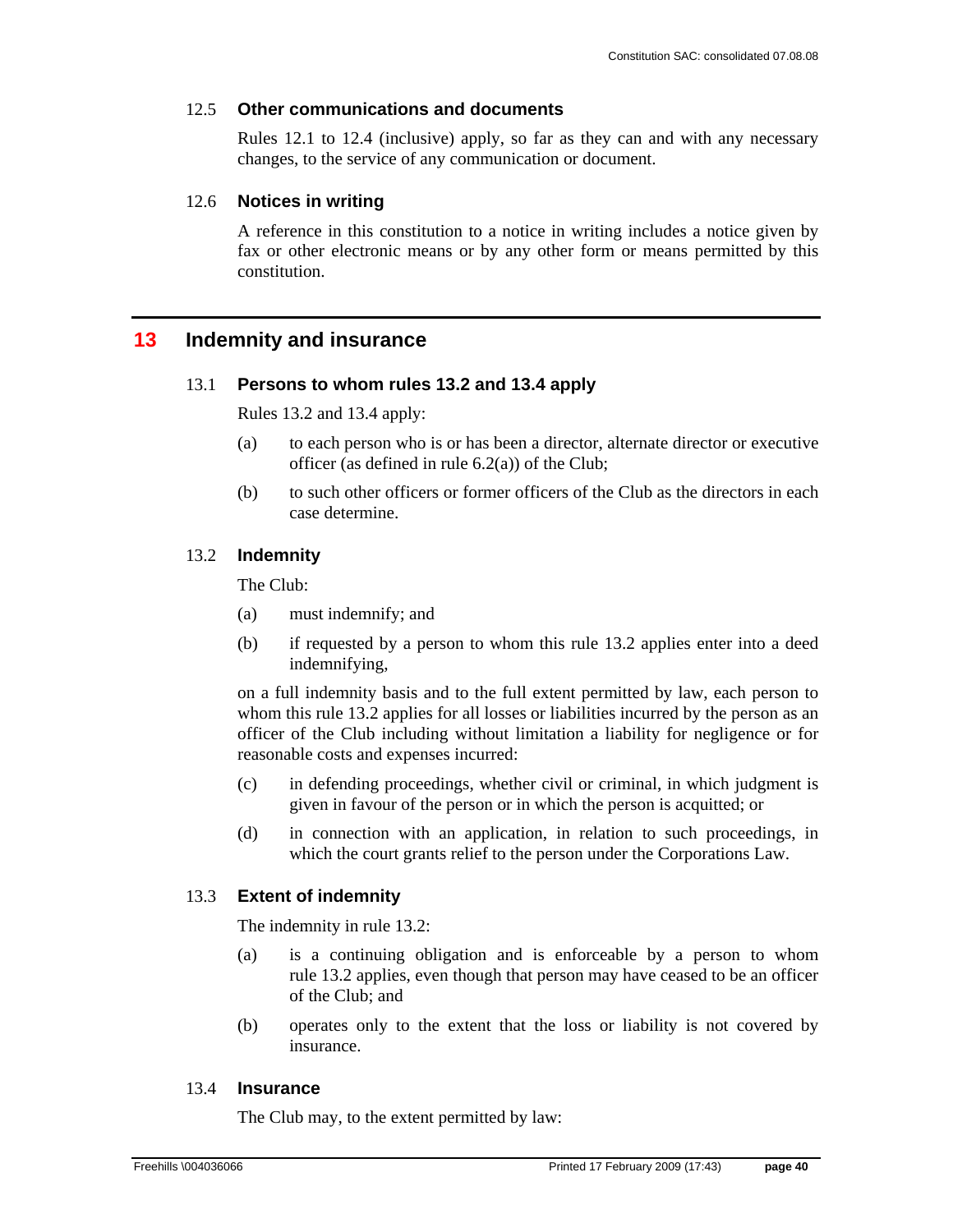- (a) purchase and maintain insurance; or
- (b) pay or agree to pay a premium for insurance,

for any person to whom this rule 13 applies against any liability incurred by the person as an officer of the Club including without limitation a liability for negligence or for reasonable costs and expenses incurred in defending proceedings, whether civil or criminal and whatever their outcome.

### 13.5 **Savings**

Nothing in rule 13.2 or 13.4:

- (a) affects any other right or remedy that a person to whom those rules apply may have in respect of any loss or liability referred to in those rules; or
- (b) limits the capacity of the Club to indemnify or provide insurance for any person to whom those rules do not apply.

### **14 Amendment of this constitution**

### 14.1 **Amendment by special resolution**

Subject to rule 14.2, the Club may modify or repeal this constitution, or a provision of this constitution, by special resolution.

### 14.2 **Additional requirement**

A special resolution modifying or repealing this constitution or a provision of this constitution does not have any effect unless the Manager agrees to the modification or repeal under the Club Management Agreement.

### **15 General**

### 15.1 **Submission to jurisdiction**

Each Club Member submits to the non-exclusive jurisdiction of the courts of New South Wales and the courts which may hear appeals from those courts.

### 15.2 **Prohibition and enforceability**

- (a) Any provision of, or the application of any provision of, this constitution which is prohibited in any place is, in that place, ineffective only to the extent of that prohibition.
- (b) Any provision of, or the application of any provision of, this constitution which is void, illegal or unenforceable in any place does not affect the validity, legality or enforceability of that provision in any other place or of the remaining provisions in that or any other place.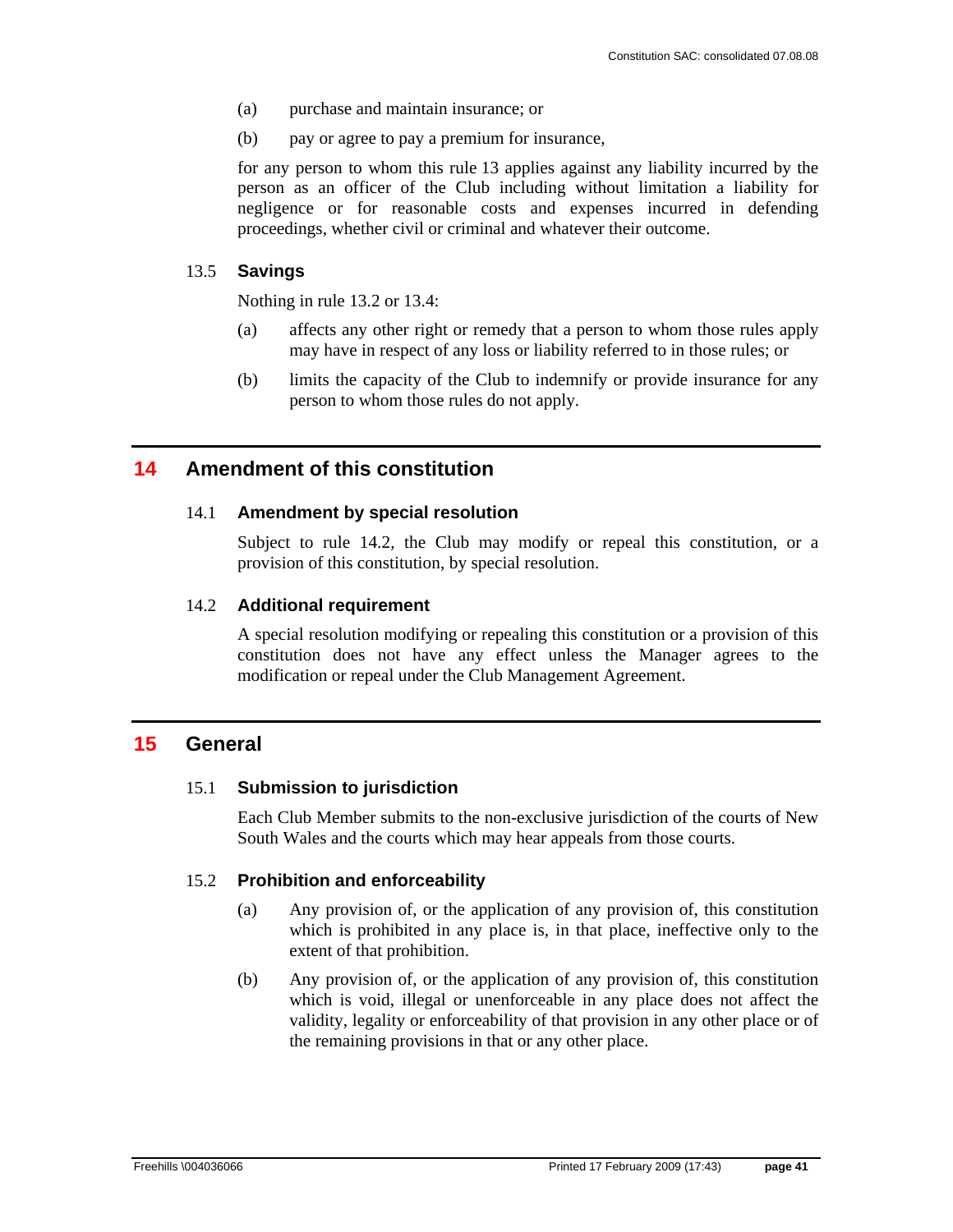### **Schedule 1 - Privileges of Club Members**

In this Schedule 1:

**Commercial Rights Agreement** has the meaning given in the Project Agreement;

**Gold Members' Facilities** means the Gold Members' Reserve and all food and beverage facilities including bars, lounges and dining areas in the Stadium dedicated for use by Gold Members;

**Gold Members' Reserve** means the seating area of a maximum of 17,200 seats in the lower, mid and upper tiers of the Western stand of the Stadium allocated for use by Gold Members for an event in the Stadium;

**Government** means the Crown in right of the State of New South Wales;

**OCA** means the Olympic Co-ordination Authority;

**Platinum Members' Facilities** means the Platinum Members' Reserve and all food and beverage facilities including bars, lounges and dining areas in the Stadium dedicated for the use by Platinum Members;

**Platinum Members' Reserve** means the seating area of a maximum of 1,200 seats in the mid tier of the Western stand of the Stadium accessed through level 5 dedicated for use by Platinum Members for an event in the Stadium;

**Project Agreement** has the meaning given in the Unit Trust Deed;

**SOCOG** has the meaning given in the Project Agreement;

**Stadium** has the meaning given in the Unit Trust Deed;

**Unit Trust Deed** means the deed poll dated 19 January 1996 by Australia Stadium 2000 Limited ACN 069 458 279 as amended; and

**Venue Agreement** has the meaning given in the Project Agreement.

### **A. Gold Members' Rights**

- 1 Subject to paragraphs 2, 3, 4 and 5 below and rule 3.21 of this constitution, each Gold Member will be entitled to the following during the period on and from the first event held at the Stadium until the termination or expiry of the lease of the Stadium from OCA to SAT:
	- (a) Assured seating and access to all the Gold Members' Facilities (access being through entrances separate from general attendees but which may be shared with Platinum Members and corporate attendees) for all sporting events held at the Stadium for no additional charge.
	- (b) Assured seating and access to the Gold Members' Facilities upon booking in accordance with relevant procedures and payment of full ticket prices to all concerts and other non-sporting events held at the Stadium.
	- (c) Booking rights for one car space on event days in the car parks in the vicinity of the Stadium (not including those in the Stadium basement), subject to the establishment of a reservation system, limits on availability and payment of any relevant parking fees (as referred to in Schedule 14 of the Project Agreement).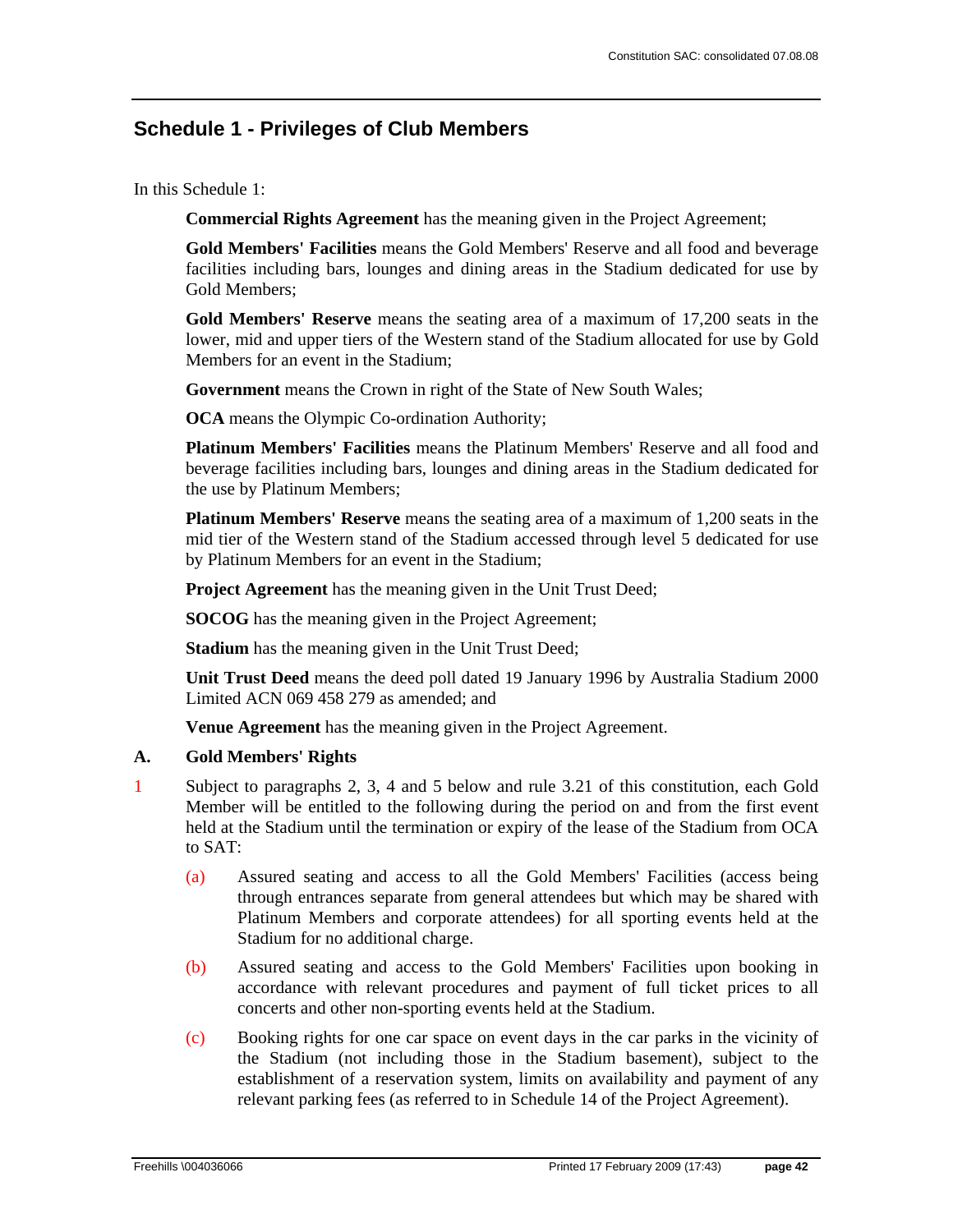- (d) Where more than one Gold Membership of the Club is held by a Club Member, each additional Gold Membership may be used by a Bearer.
- (e) The right, after the allocation of tickets to all Gold Members and their Bearers has been completed, for Gold Members and Bearers (but not both in respect of the same Gold Membership) to purchase on a first come first served basis up to three additional tickets at their full price to be used by guests accompanied by Gold Members or Bearers at any event referred to in paragraphs 1(a) and (b) above, subject to availability of sufficient seating within the Gold Members' Reserve.
- 2 All Gold Members' Stadium attendance access and car parking rights shall be suspended during periods of hire by the Government.
- 3 All Gold Members' Stadium attendance access and car parking rights shall also be suspended or restricted during certain events to be staged by or jointly with SOCOG as set out below:
	- (a) during the Olympic Games and Paralympic Games periods (defined as the "Games Period" in the Venue Agreement), in respect of which all such rights shall be suspended;
	- (b) during the Pre-Games and Post-Games Period (as defined in the Venue Agreement), during which time Gold Members' usual rights are not suspended but will be subject to SOCOG's rights to install and/or remove its fitout requirements;
	- (c) during the Test Event Periods (as defined in the Venue Agreement), during which time all such rights will be suspended other than that the Club must endeavour to ensure that SOCOG will provide one assured ticket for each Gold Member in the Stadium in seating allocated by SOCOG for the First and Second Test Events for no additional charge;
	- (d) for the Preliminary Test Event (as referred to in Appendix 9 of the Commercial Rights Agreement), for which event all such rights are suspended other than that the Club must endeavour to ensure that SOCOG will provide one assured ticket for each Gold Member in the Gold Member's Reserve with full access to the other Gold Member Facilities for no additional charge;
	- (e) during the Major Cultural Events (as referred to in Appendix 9 of the Commercial Rights Agreement), for which events all such rights are suspended other than that SOCOG will assure Gold Members the right to attend the events in the Gold Members' Reserve with full access to the other Gold Members' Facilities for no additional charge; and
	- (f) for the Stadium Opening Event (as defined in the Commercial Rights Agreement), for which event Gold Members will have full attendance rights and full access to the Gold Members' Facilities for no additional charge.
- 4 Assured seating in the Stadium (wherever allocated) upon application in accordance with relevant procedures and payment of full ticket prices for major international sporting competition events (such as the Rugby Union World Cup, Rugby League World Cup and Soccer World Cup), where hosted at the Stadium by an organisation other than the Government, its instrumentalities or SOCOG. Gold Members access to the Gold Members' facilities may be suspended during these periods.
- 5 The Club may develop booking procedures and all Club Members' rights of attendance, access and parking shall be subject to compliance with those procedures.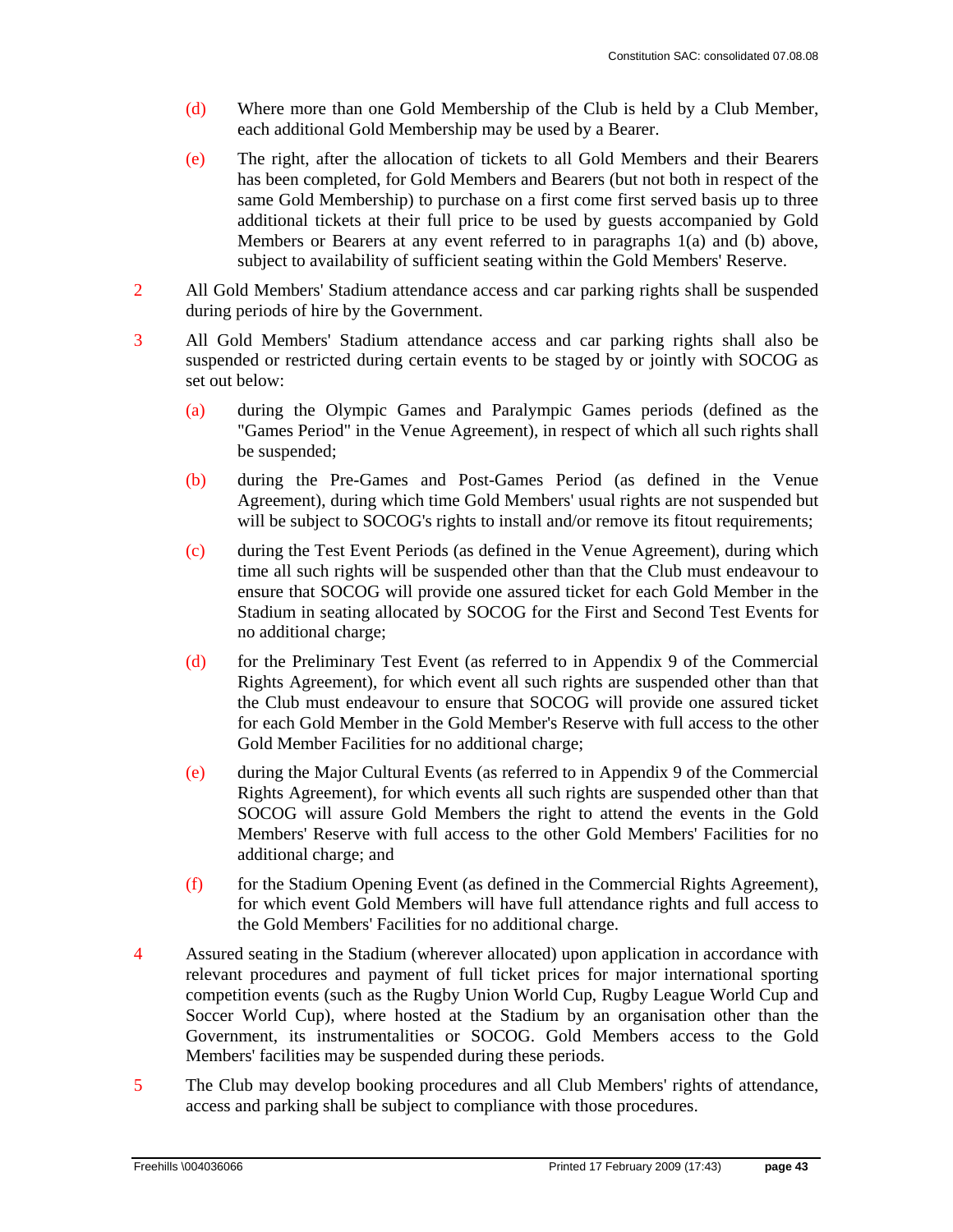- 6 Each Club Member shall have one vote for each Gold Membership held by him or her at all general meetings of Club Members or meetings of Gold Members.
- 7 A Gold Member may permit a Bearer to use his or her Membership Card in accordance with this constitution, the by-laws and all other procedures and rules determined by the Club.
- 8 Subject to this constitution, the by-laws and all other procedures and rules determined by the Club, a Bearer holding the Membership Card of a Gold Member is entitled to exercise the Event Day Privileges (but no other rights or privileges) otherwise exercisable by the Gold Member.
- 9 The Club may determine procedures and rules relating to the conduct and misconduct of a Bearer, the suspension, cessation or revocation of the rights of a Bearer and any other matters in any way related to the exercise by a Bearer of the privileges conferred under this constitution or by the by-laws. A Bearer and the Club Member whose Membership Card is held by the Bearer must comply with all such procedures and rules.
- 10 Any determination made by the Club under paragraph 9 must be agreed to in writing by the Manager.

### **B. Platinum Members' Rights**

- 1 Subject to paragraphs 2, 3, 4 and 5 below and rule 3.21 of this constitution, each Platinum Member will be entitled to the following during the period on and from the first event held at the Stadium until the termination or expiry of the lease of the Stadium from OCA to SAT:
	- (a) The right for the Platinum Member and a guest to attend the Stadium, with access to all Platinum Members' Facilities and Gold Members' Facilities through an entrance separate from general attendees (although such entrance may be shared with Gold Members and corporate attendees) for all sporting and non-sporting events held at the Stadium for no additional charge.
	- (b) Booking rights for one car space on event days, for no charge for booking or for parking, in the car park immediately adjacent to the Stadium or, if the Club is not able to secure satisfactory terms with the operator of that car park, then in one of the car parks in the vicinity of the Stadium (not including those in the Stadium basement).
	- (c) The right, after the allocation of tickets to all Gold Members, Bearers and their guests under paragraph 1(d) and 1(e) of Part A of Schedule 1, to purchase up to 3 guest tickets for unallocated seats in the Gold Members' Reserve.
- 2 All Platinum Members' Stadium attendance access and car parking rights shall be suspended during periods of hire by the Government.
- 3 All Platinum Members' Stadium attendance access and car parking rights shall also be suspended or restricted during certain events to be staged by or jointly with SOCOG as set out below:
	- (a) during the Olympic Games and Paralympic Games periods (defined as the "Games Period" in the Venue Agreement), in respect of which all such rights shall be suspended;
	- (b) during the Pre-Games and Post-Games Period (as defined in the Venue Agreement), during which time Platinum Members' usual rights are not suspended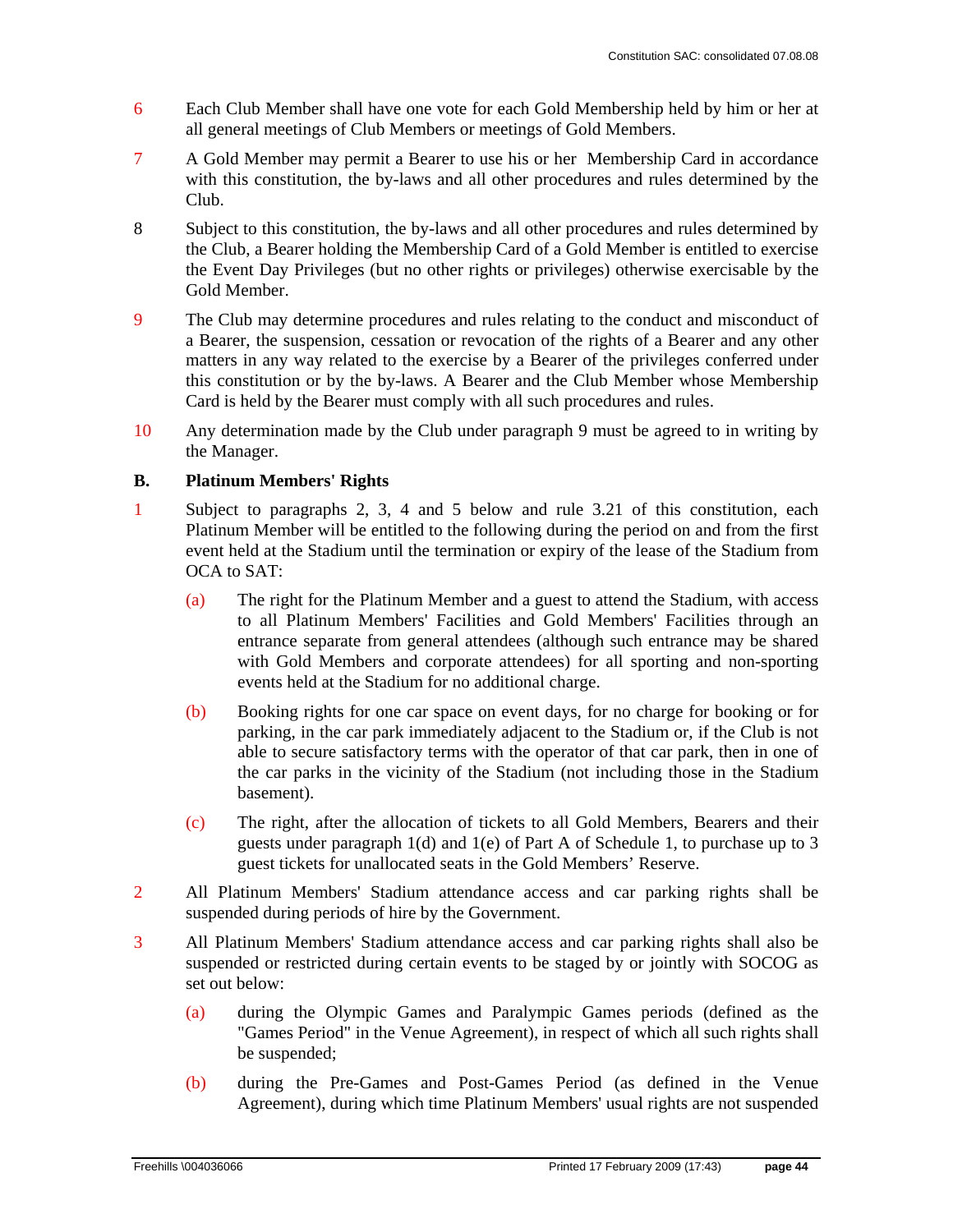but will be subject to SOCOG's rights to install and/or remove its fitout requirements;

- (c) during the Test Event Periods (as defined in the Venue Agreement), during which time all such rights will be suspended other than that SOCOG will provide two assured tickets for each Platinum Member in the Stadium in seating allocated by SOCOG for no additional charge;
- (d) for the Preliminary Test Event (as referred to in Appendix 9 of the Commercial Rights Agreement), for which event all such rights are suspended other than that SOCOG will provide two assured tickets for each Platinum Member in the Platinum Member's Reserve with full access to the other Platinum and Gold Member Facilities for no additional charge;
- (e) during the Major Cultural Events (as referred to in Appendix 9 of the Commercial Rights Agreement), for which events all such rights are suspended other than that SOCOG will assure Platinum Members the right to attend the events in the Platinum Members' Reserve with full access to the other Platinum and Gold Members' Facilities for no additional charge; and
- (f) for the Stadium Opening Event (as defined in the Commercial Rights Agreement), for which event Platinum Members and a guest will have full attendance rights and full access to the Platinum and Gold Members' Facilities for no additional charge.
- 4 (a) The right for the Platinum Member and a guest to attend the Stadium, with access to all Platinum Members' Facilities and Gold Members' Facilities through an entrance separate from general attendees upon application in accordance with relevant procedures for no additional charge for major international sporting competition events (such as the Rugby Union World Cup, Rugby League World Cup and Soccer World Cup), where hosted at the Stadium by an organisation other than the Government, its instrumentalities or SOCOG. Should seating in the Platinum Members' Reserve not be available for the guest, the guest (with contiguous seating for the Platinum Members, if desired) may be seated in the Gold Members' Reserve; and
	- (b) Booking rights for one car space on event days for such major international sporting competition events for no charge in the car park immediately adjacent to the Stadium or, if the Club is not able to secure satisfactory terms with the operator of that car park, then in one of the car parks in the vicinity of the Stadium (not including those in the Stadium basement).
- 5 The Club may develop booking procedures and all Club Members' rights of attendance, access and parking shall be subject to compliance with those procedures.
- 6 Each Club Member shall have two votes for each Platinum Membership held by him or her at all general meetings of Club Members or meetings of Platinum Members.
- 7 Subject to prior payment of the Platinum Bearer Fee, a Platinum Member may permit a Bearer to use his or her Membership Card in accordance with this constitution, the bylaws and all other procedures and rules determined by the Club.
- 8 Subject to this constitution, the by-laws and all other procedures and rules determined by the Club, a Bearer holding the Membership Card of a Platinum Member is entitled to exercise the Event Day Privileges (but no other rights or privileges) otherwise exercisable by the Platinum Member.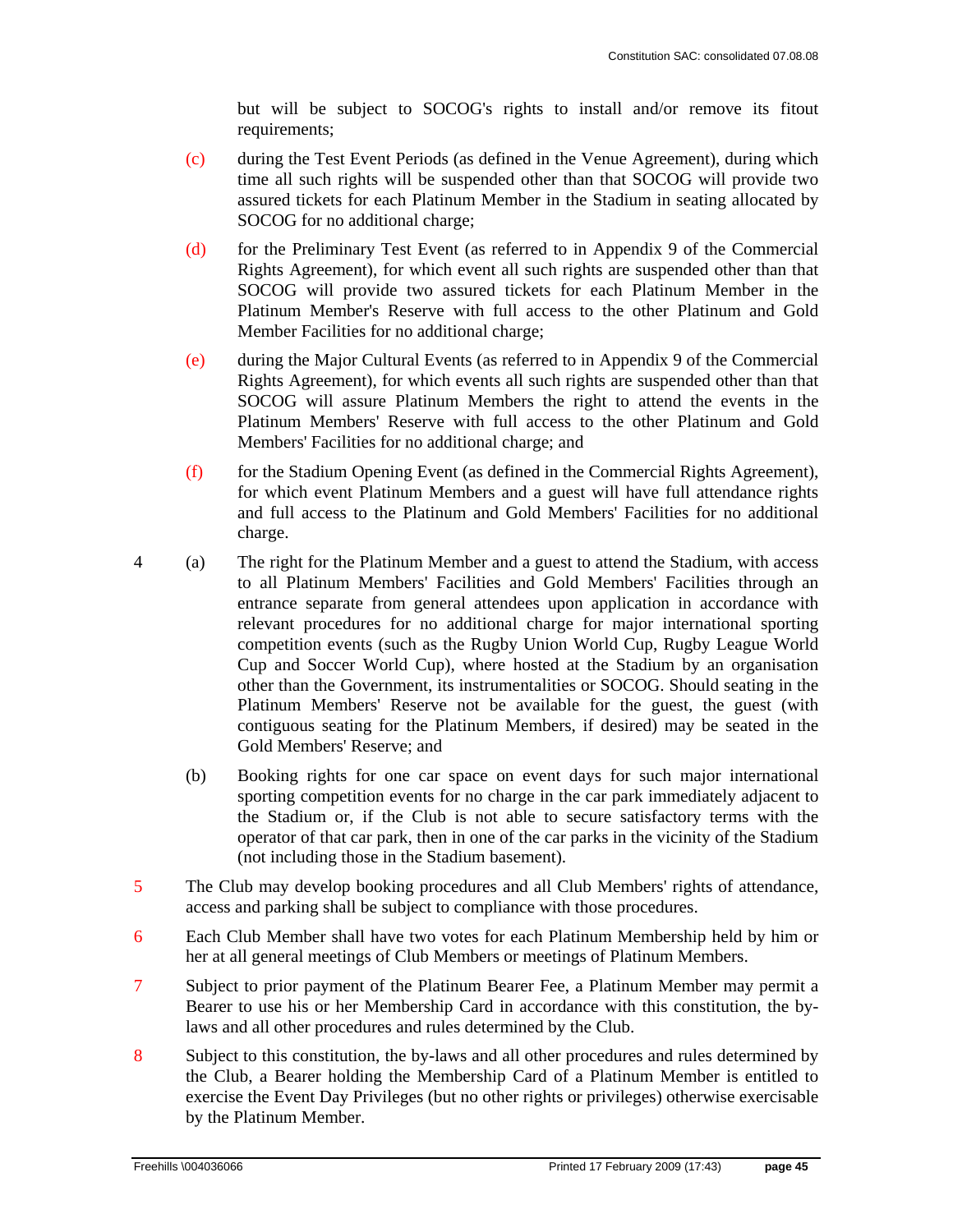- 9 The Club may determine procedures and rules relating to the conduct and misconduct of a Bearer, the suspension, cessation or revocation of the rights of a Bearer and any other matters in any way related to the exercise by a Bearer of the privileges conferred under this constitution or by the by-laws. The Bearer and the Club Member whose Membership Card is held by the Bearer must comply with all such procedures and rules.
- 10 Any determination made by the Club under paragraph 9 must be agreed to in writing by the Manager.
- 11 The Platinum Bearer Fee is, at the option of a Platinum Member:
	- (a) \$2,000 (inclusive of GST) payable once only in any year; or
	- (b) for any calendar year or part of a calendar year, an annual fee calculated in accordance with sub-paragraph (c) and (d) and payable in advance.
	- (c) The amount of the annual Platinum Bearer Fee payable for the period ending 31 December 2009 is \$175 (inclusive of GST).
	- (d) The amount of the annual Platinum Bearer Fee payable for the year commencing on 1 January 2010 and for each year commencing on 1 January thereafter will be the greater of:
		- (1) the annual Platinum Bearer Fee payable for the immediately preceding year increased in accordance with item C; and
		- (2) the annual Platinum Bearer Fee payable for the immediately preceding year increased in accordance with item D,

inclusive of GST and rounded up where necessary to the nearest whole dollar.

- (e) The annual Platinum Bearer Fee payable for any year must not be less than the annual Platinum Bearer Fee payable for the immediately preceding year.
- (f) In this Schedule 1, Review Date means 1 January in the relevant year.

### **C. Increase by CPI**

(a) The annual Platinum Bearer Fee payable for the year commencing on 1 January 2010 and for each year commencing on 1 January thereafter must be calculated for the purposes of sub-paragraph  $11(d)(1)$  in item B above in accordance with the following formula:

$$
AS(New) = AS(Old) x \frac{a}{b}
$$

Where:

**AS(New)** is the annual Platinum Bearer Fee (inclusive of GST) payable for the relevant year;

**AS(Old**) is the annual Platinum Bearer Fee payable for the year immediately preceding the relevant year;

- *a* is the Index Number published in respect of the quarter ending 30 September immediately prior to 1 January of the relevant year; and
- *b* is the Index Number published in respect of the quarter ending 30 September immediately prior to the date which is 12 months prior to 1 January of the relevant year.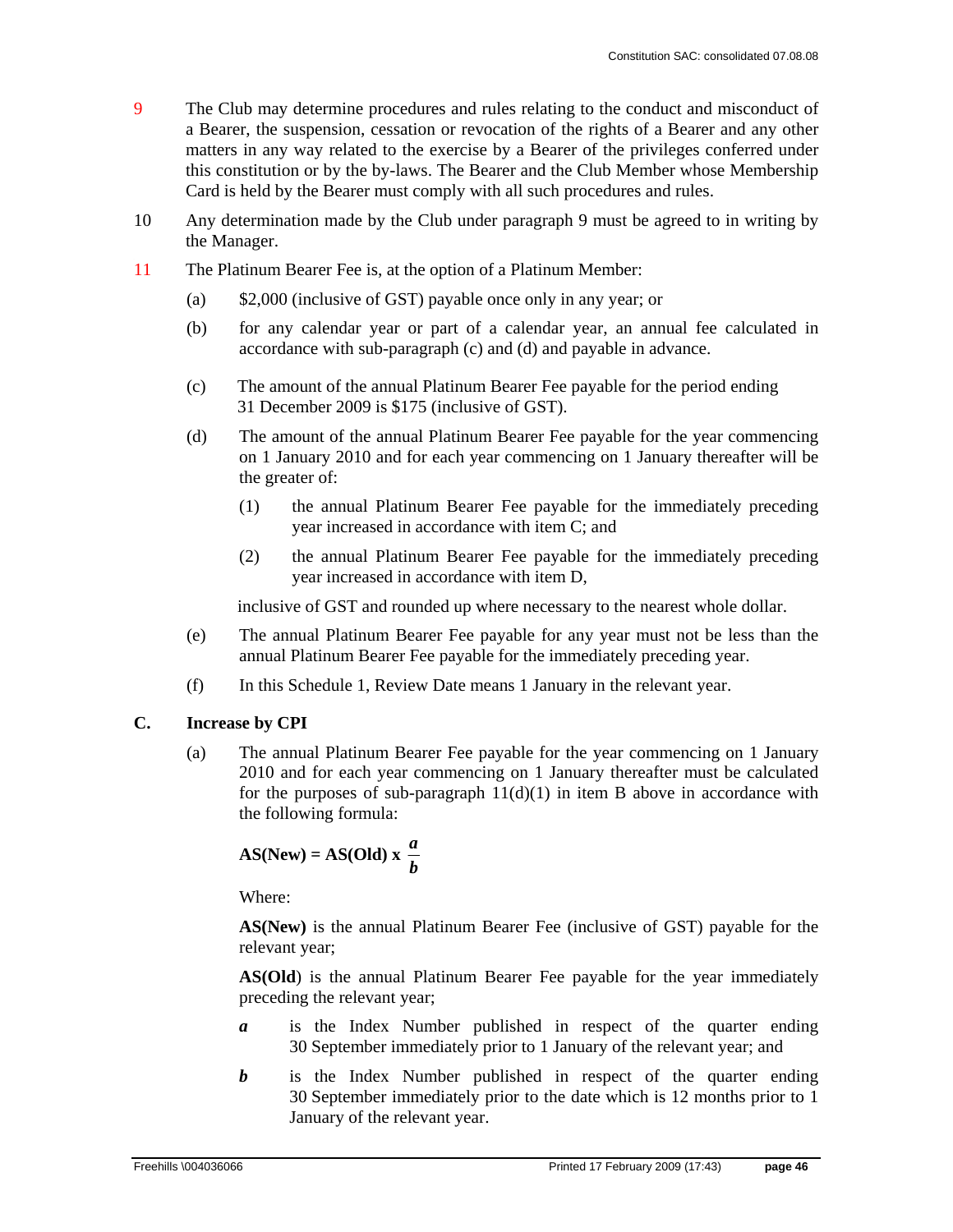- (b) In sub-paragraph (a), **Index Number** in relation to a quarter means the All Groups Consumer Price Index number, being the weighted average of the 8 capital cities published by the Australian Statistician in respect of that quarter. If at any time the Australian Statistician has changed or changes the reference base for the Consumer Price Index referred to above then, for the purposes of this subparagraph (b), after the change has taken place regard is to be had only to Index Numbers published in terms of the new reference base.
- (c) If either:
	- (1) the Australian Statistician does not publish an Index Number in respect of a quarter; or
	- (2) there is a material change in the manner in which the Index Number is calculated, other than a change in the reference base as referred to in subparagraph (b),

the Club must appoint an actuary who will determine as an expert, in the case of sub-paragraph (c)(1), a suitable Index Number and, in the case of sub-paragraph (c)(2), what change (if any) is required to the published Index Number.

### **D. Increase by average price of Public Tickets**

(a) The annual Platinum Bearer Fee payable for the year commencing on the Review Date must be calculated for the purposes of sub-paragraph  $11(d)(2)$  in item B in accordance with the following formula:

$$
AS(New) = AS(Old) x \frac{a}{b}
$$

Where:

**AS(New)** is the annual Platinum Bearer Fee (inclusive of GST) payable for the year commencing on the Review Date;

**AS(Old)** is the annual Platinum Bearer Fee payable for the year immediately preceding the year commencing on the Review Date;

- *a* is the Annual Yield in respect of the period of 12 months ending on 30 September immediately prior to the Review Date; and
- *b* is the Annual Yield in respect of the period of 12 months ending on 30 September immediately prior to the date which is 12 months prior to the Review Date.
- (b) In this item D:

**Annual Yield** is the sum of the Average Ticket Prices for each Event held during the relevant period of 12 months divided by the number of Events held during the period;

**Average Ticket Price** is the total gross proceeds from the sale of Public Tickets to an Event (after deducting any amount representing GST) divided by the number of Public Tickets to that Event that were sold;

**Event** is a sporting event of a kind that was held at the Stadium during both of the periods of 12 months referred to in the definitions of *a* and *b* in item D(a) of this Schedule and which Club Members were entitled to attend at no cost; and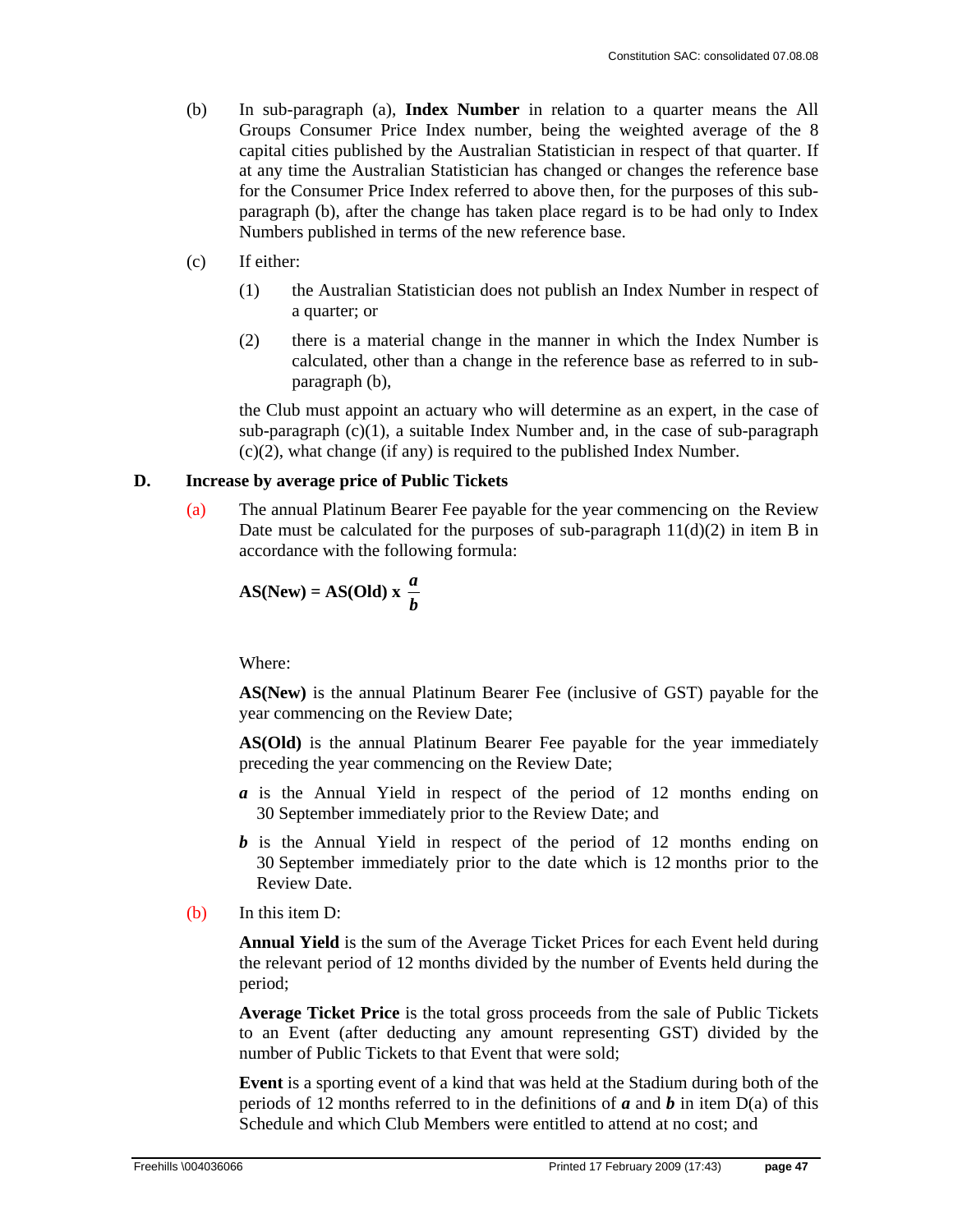**Public Ticket** is a general admission ticket to an Event and excludes tickets made available at no cost to Club Members and the guests of Club Members.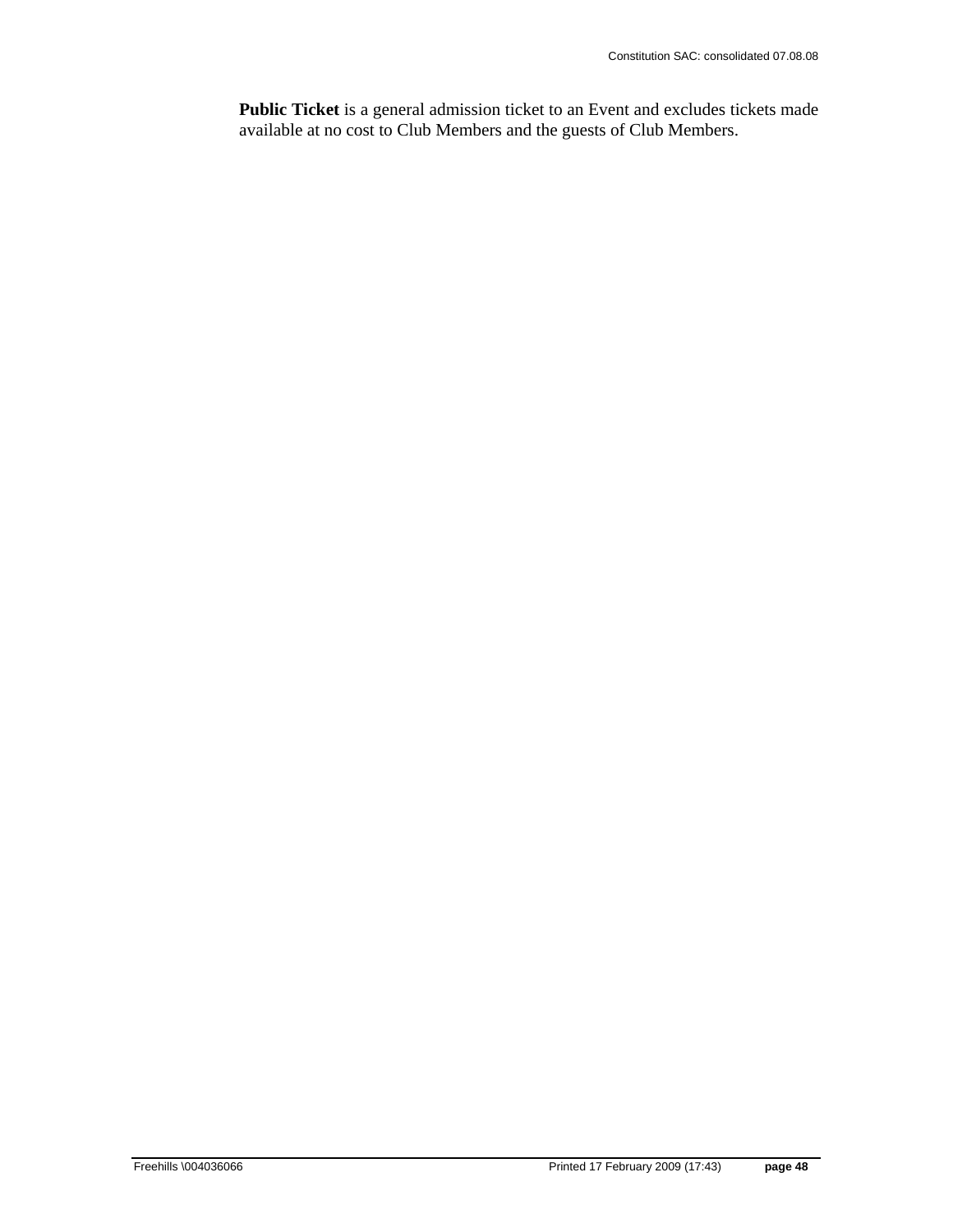### **Schedule 2 - Underwriters**

1 In this Schedule 2:

**Agency Agreement** means the agency agreement dated 5 August 1998 between SAM, Tower Hill Investment Managers Limited ACN 074 086 123 and each of the Underwriters;

**Stadium Gold** means Stadium Gold Pty Limited ACN 078 032 354;

**Underwriters** means:

- (1) ABN AMRO Australia Limited ACN 000 862 797;
- (2) ANZ Underwriting Limited ACN 000 913 271;
- (3) Deutsche Holdings Australia Limited ACN 003 245 341;
- (4) Hambros Australia Limited ACN 000 387 146;
- (5) Multiplex Constructions Pty Limited ACN 008 687 063; and
- (6) Macquarie Equity Capital Markets Limited ACN 001 374 572; and

**Unsold Gold Membership** has the same meaning as in the Agency Agreement.

- 2 Where an Underwriter nominates, or directs Stadium Gold to nominate, a person as a Gold Member in respect of an Unsold Gold Membership under the constitution of SAM and the Agency Agreement, this Schedule 2 applies in respect of the Gold Membership derived from the Unsold Gold Membership and in respect of the Gold Member in his or her capacity as holder of the Gold Membership, but only while the relevant Unsold Gold Membership remains an Unsold Gold Membership.
- 3 In respect of the Gold Member or Gold Members nominated by a particular Underwriter, or nominated by Stadium Gold as directed by a particular Underwriter, that Gold Member, or those Gold Members together, (as the case may be) are only entitled to exercise during any year the privileges referred to in items 1 and 4 of Part A of Schedule 1 attaching to a maximum of 5% (rounded up to the nearest whole number) of all of the Gold Memberships held by that Gold Member or those Gold Members (as the case may be) as at 1 January in the relevant year.
- 4 Without prejudice to the obligations of the Underwriters under clause 14 of the Agency Agreement, each of those Gold Members is not obliged to pay any Annual Subscriptions in respect of those Gold Memberships.
- 5 Notwithstanding the provisions of rules 3.9 and 3.19, each of those Gold Members will not be entitled to exercise the rights conferred under rule 3.9 in respect of that Gold Membership or those Gold Memberships. However, an Underwriter may exercise the rights conferred on a Club Member under rule 3.9 in respect of all of the Gold Memberships held by the Gold Member or Gold Members nominated by the Underwriter, or nominated by Stadium Gold as directed by the Underwriter, without liability for the Administration Charge.
- 6 In respect of each of the persons a particular Underwriter (a **Relevant Underwriter**) has nominated, or has directed Stadium Gold to nominate, as a Gold Member (a **Nominated Person** which expression includes a replacement of the Nominated Person under this item 6):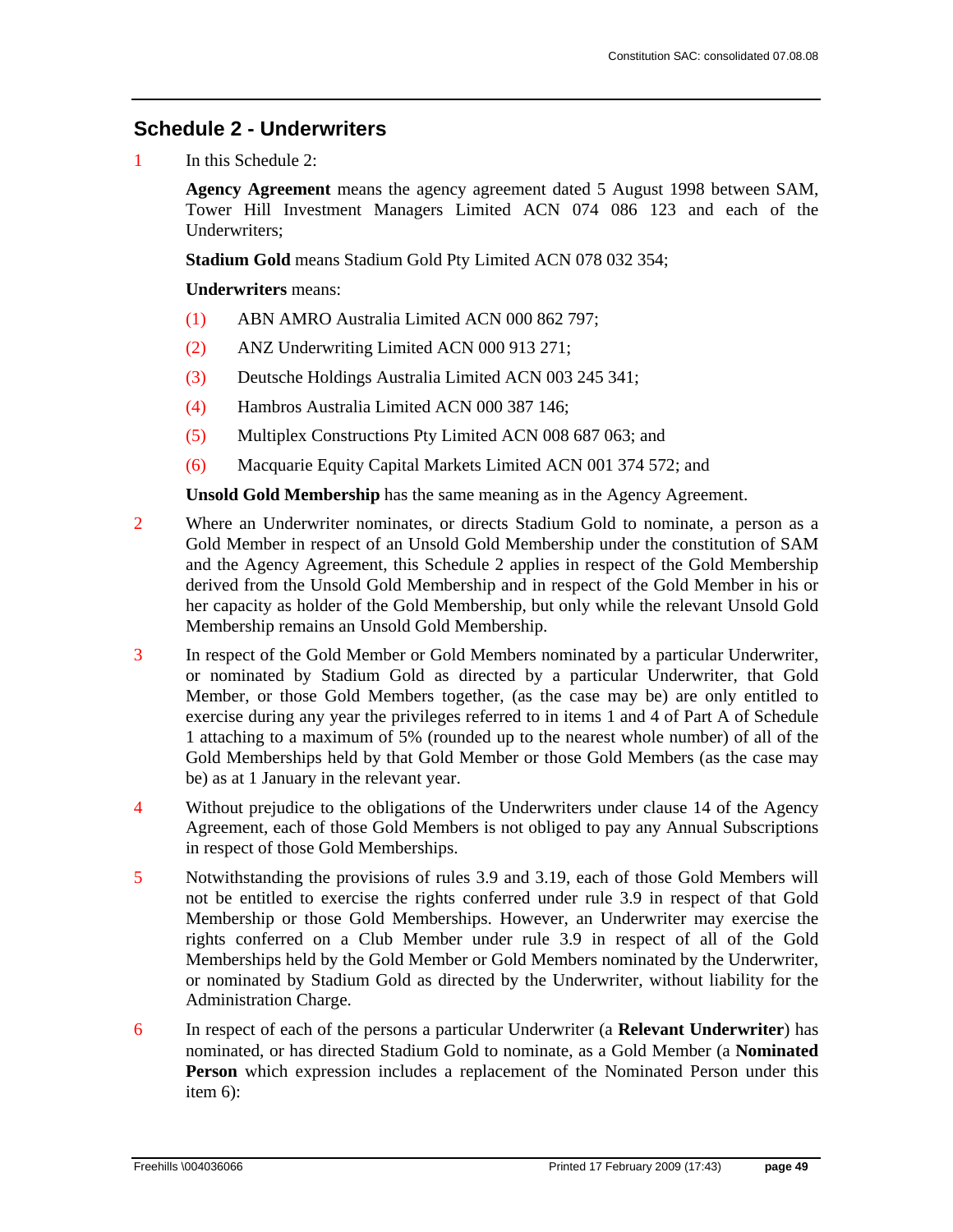- (a) the Relevant Underwriter may from time to time by written notice to the Club remove and replace the Nominated Person and upon receipt by the Club of the notice, the Club must alter the register of members accordingly;
- (b) a Nominated Person may not exercise the rights conferred on a Club Member under rule 3.8 or rule 3.9 in respect of a Gold Membership derived from an Unsold Gold Membership without the prior written consent of the Relevant Underwriter; and
- (c) if the Nominated Person dies, then:
	- (1) the Relevant Underwriter may, by written notice to the Club, replace the deceased Nominated Person; and
	- (2) the legal personal representative of the deceased Nominated Person may only exercise the rights conferred under rule 3.10 in respect of a Gold Membership derived from an Unsold Gold Membership if the Relevant Underwriter has not notified the Club under item 6(c)(1) within 30 days of the Relevant Underwriter becoming aware of the death of the Nominated Person.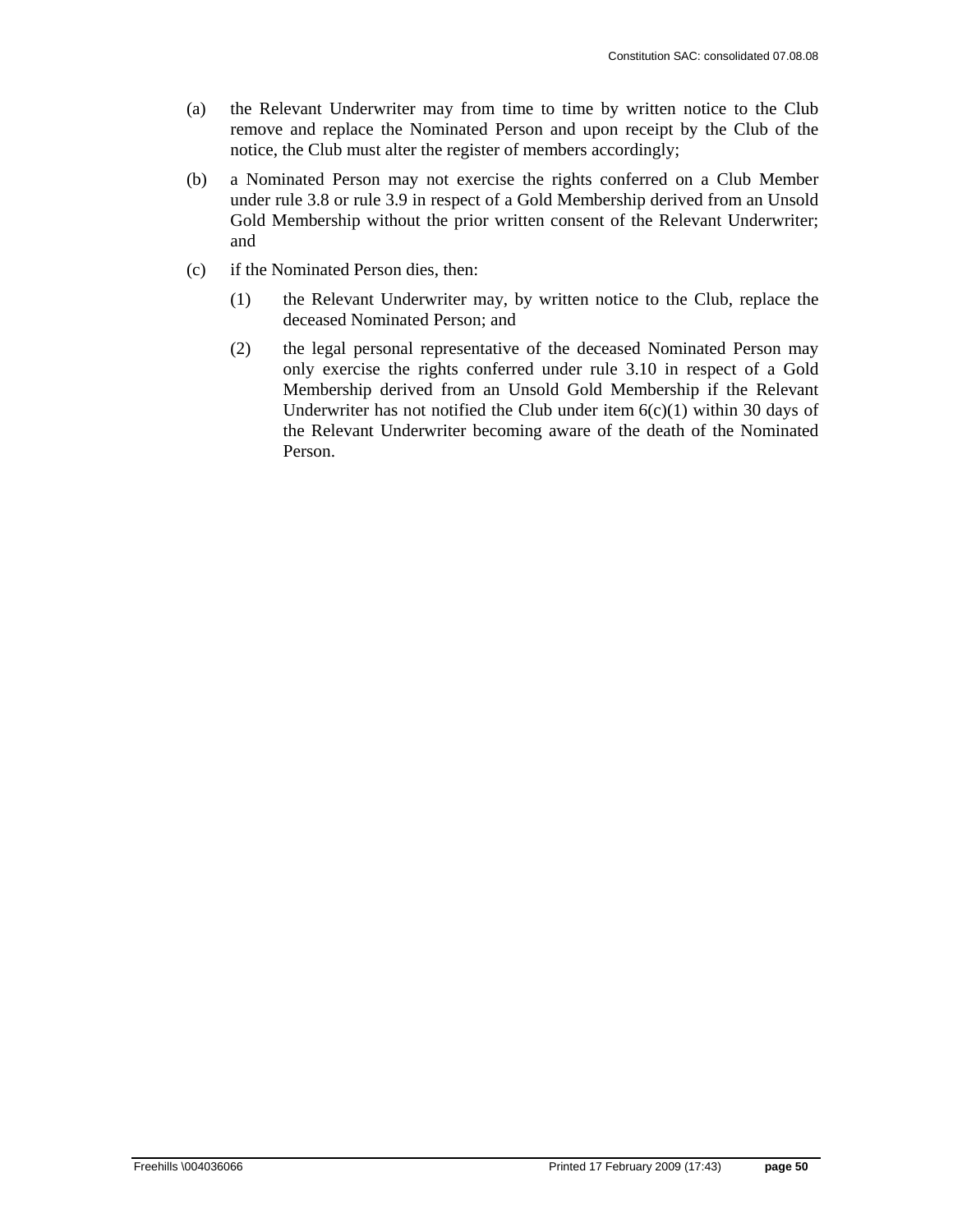### **Schedule 3 - Calculation of Annual Subscription (rule 3.6)**

### **1 Annual Subscriptions - Gold Members**

Subject to item 4 below;

- (a) The amount of the Annual Subscription payable for the year commencing on 1 January 1999 is \$270.
- (b) The amount of the Annual Subscription payable for the year commencing on 1 January 2000 will be the Annual Subscription payable for the immediately preceding year increased in accordance with item 2.
- (c) The amount of the Annual Subscription payable for the year commencing on 1 January 2001 and for each year commencing on 1 January thereafter will be the greater of:
	- (1) the Annual Subscription payable for the immediately preceding year increased in accordance with item 2; and
	- (2) the Annual Subscription payable for the immediately preceding year increased in accordance with item 3.
- (d) The Annual Subscription payable for any year must not be less than the Annual Subscription payable for the immediately preceding year.
- (e) In this Schedule 3, **Review Date** means 1 January in the relevant year.

### **2 Increase to Annual Subscription by CPI**

Subject to item 4 below;

(a) The Annual Subscription payable for the year commencing on the Review Date must be calculated for the purposes of items  $1(b)$  and  $1(c)(1)$  of this Schedule 3 in accordance with the following formula:

$$
AS(New) = AS(Old) x \frac{a}{b}
$$

Where:

- **AS(New)** is the Annual Subscription payable for the year commencing on the Review Date;
- **AS(Old**) is the Annual Subscription payable for the year immediately preceding the year commencing on the Review Date;
- *a* is the Index Number published in respect of the quarter ending 30 September immediately prior to the Review Date; and
- *b* is the Index Number published in respect of the quarter ending 30 September immediately prior to the date which is 12 months prior to the Review Date.
- (b) In this item 2, **Index Number** in relation to a quarter means the All Groups Consumer Price Index number, being the weighted average of the 8 capital cities, published by the Australian Statistician in respect of that quarter. If at any time the Australian Statistician has changed or changes the reference base for the Consumer Price Index referred to above then, for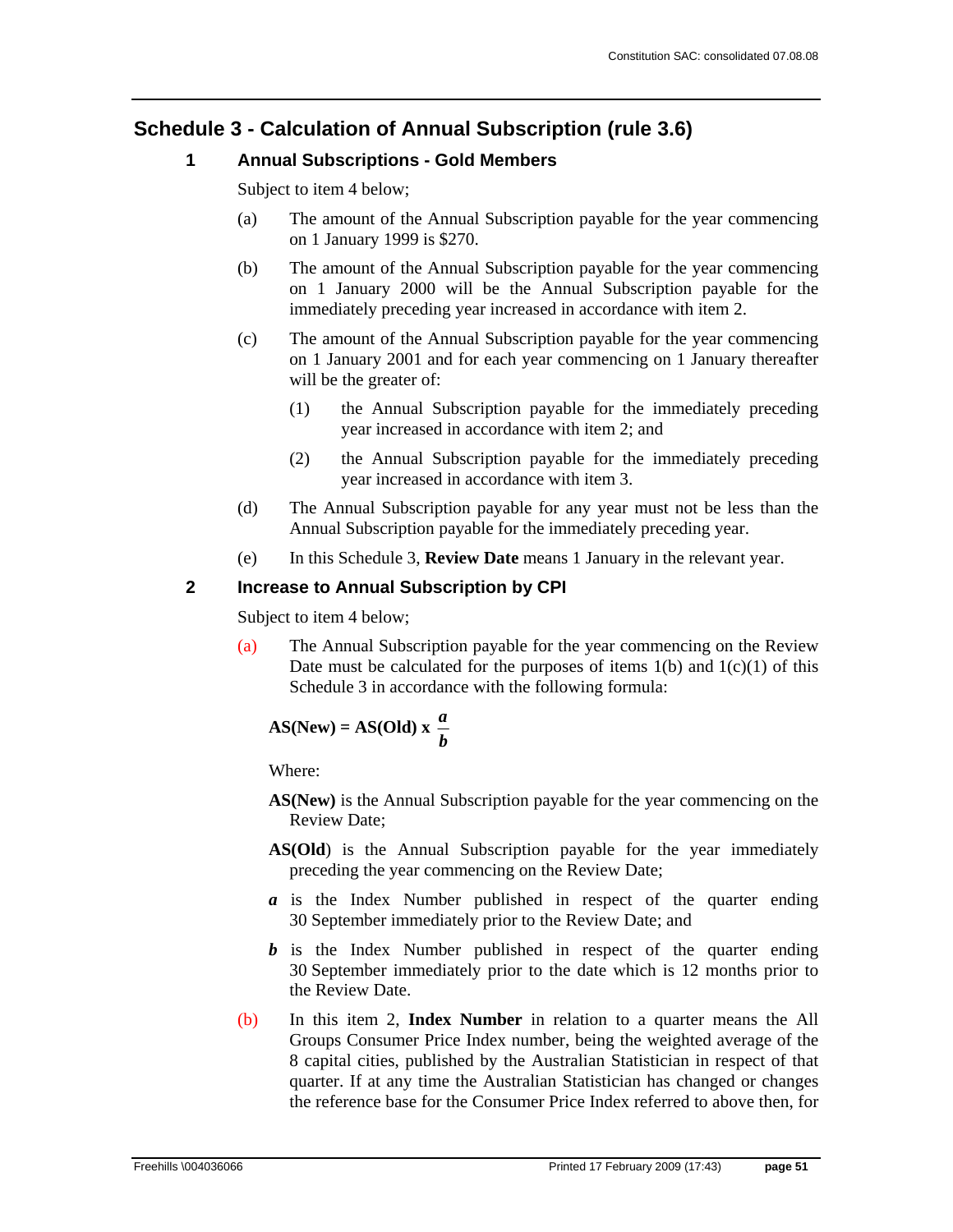the purposes of this item 2, after the change has taken place regard is to be had only to Index Numbers published in terms of the new reference base.

- (c) If either:
	- (1) the Australian Statistician does not publish an Index Number in respect of a quarter; or
	- (2) there is a material change in the manner in which the Index Number is calculated, other than a change in the reference base as referred to in item 2(b),

the Club must appoint an actuary who will determine as an expert, in the case of paragraph (1), a suitable Index Number and, in the case of paragraph (2), what change (if any) is required to the published Index Number.

#### **3 Increase to Annual Subscription by average price of Public Tickets**

Subject to item 4 below:

(a) The Annual Subscription payable for the year commencing on the Review Date must be calculated for the purposes of item  $1(c)(2)$  of this Schedule 3 in accordance with the following formula:

$$
AS(New) = AS(Old) x \frac{a}{b}
$$

Where:

- **AS(New)** is the Annual Subscription payable for the year commencing on the Review Date;
- **AS(Old)** is the Annual Subscription payable for the year immediately preceding the year commencing on the Review Date;
- *a* is the Annual Yield in respect of the period of 12 months ending on 30 September immediately prior to the Review Date; and
- *b* is the Annual Yield in respect of the period of 12 months ending on 30 September immediately prior to the date which is 12 months prior to the Review Date.
- (b) In this item 3:

**Annual Yield** is the sum of the Average Ticket Prices for each Event held during the relevant period of 12 months divided by the number of Events held during the period;

**Average Ticket Price** is the total gross proceeds from the sale of Public Tickets to an Event divided by the number of Public Tickets to that Event that were sold;

**Event** is a sporting event of a kind that was held at the Stadium during both of the periods of 12 months referred to in the definitions of *a* and *b* in item 3(a) of this Schedule and which Club Members were entitled to attend at no cost; and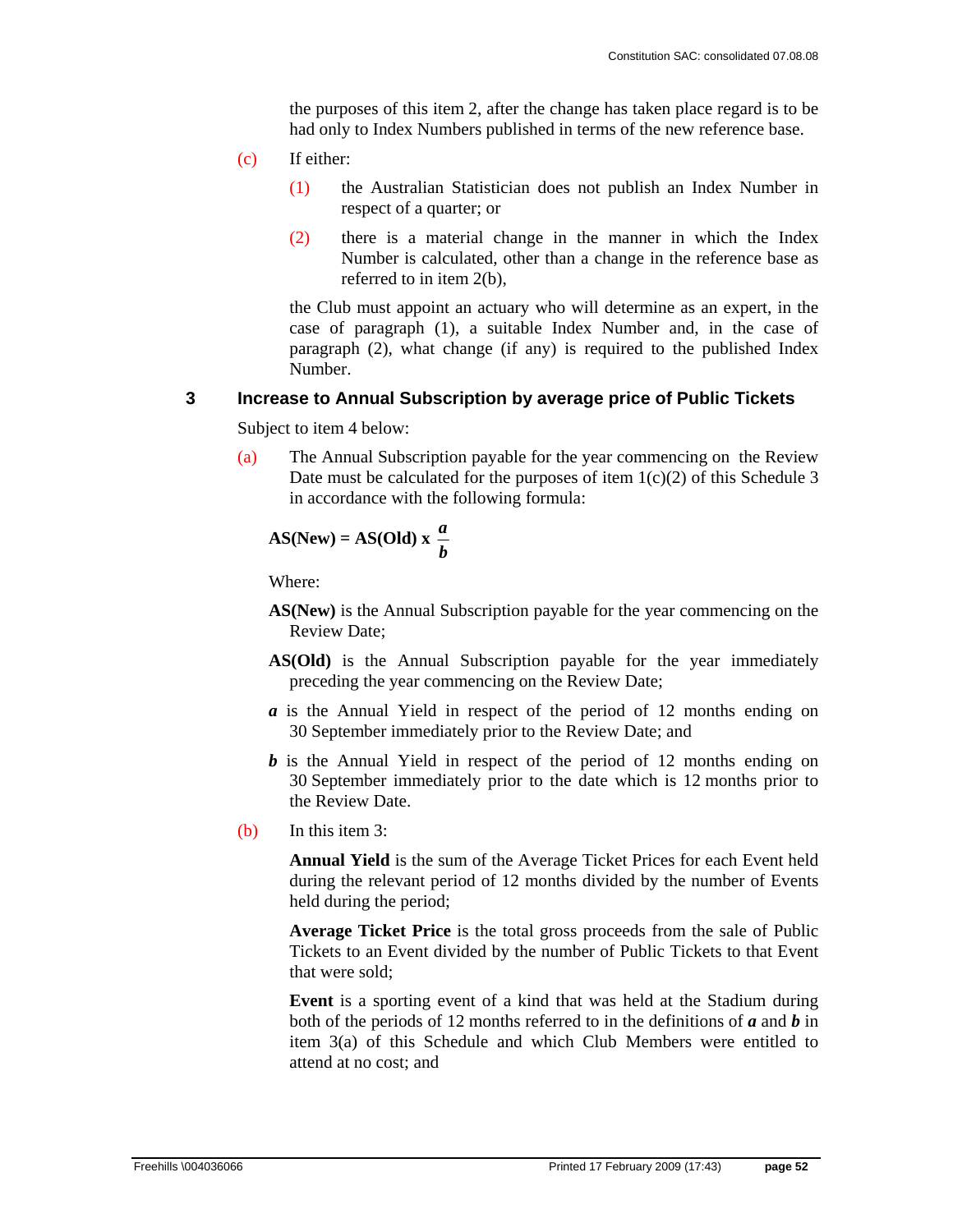**Public Ticket** is a general admission ticket to an Event and excludes tickets made available at no cost to Club Members and the guests of Club Members.

### **4 Adjustment of Annual Subscription for GST**

- (a) This item 4 applies if:
	- (1) at any time a GST is introduced or, after its introduction, a relevant rate of GST is increased; and
	- (2) the Club is liable to GST in respect of part or all of any Annual Subscriptions or any rights and privileges conferred on Club Members, or GST applies in respect of part or all of any Services or any fees or amounts paid to the Manager under the Club Management Agreement, for any year or part of a year.
- (b) If this item 4 applies, then the Annual Subscriptions for the relevant year as determined under the preceding items of this Schedule must be increased to reflect the GST if they do not already reflect the GST but reduced, if necessary, to ensure that there is no price exploitation within the meaning of section 75AU of the Trade Practices Act 1974.
- (c) If after the Annual Subscriptions for any year have been invoiced or paid it is determined that this item 4 applies and the Annual Subscriptions must be increased under item 4(b), the increase must be paid by Gold Members within 30 days of being invoiced by the Club.
- (d) In relation to the application of item 3 of this Schedule for a particular year, the Annual Yield for purposes of determining the amounts represented by the variables **a** and **b** is to be computed on the basis that the Average Ticket Prices are the total gross proceeds as referred to in the definition of Average Ticket Price but after the deduction from those total gross proceeds of any amount representing GST.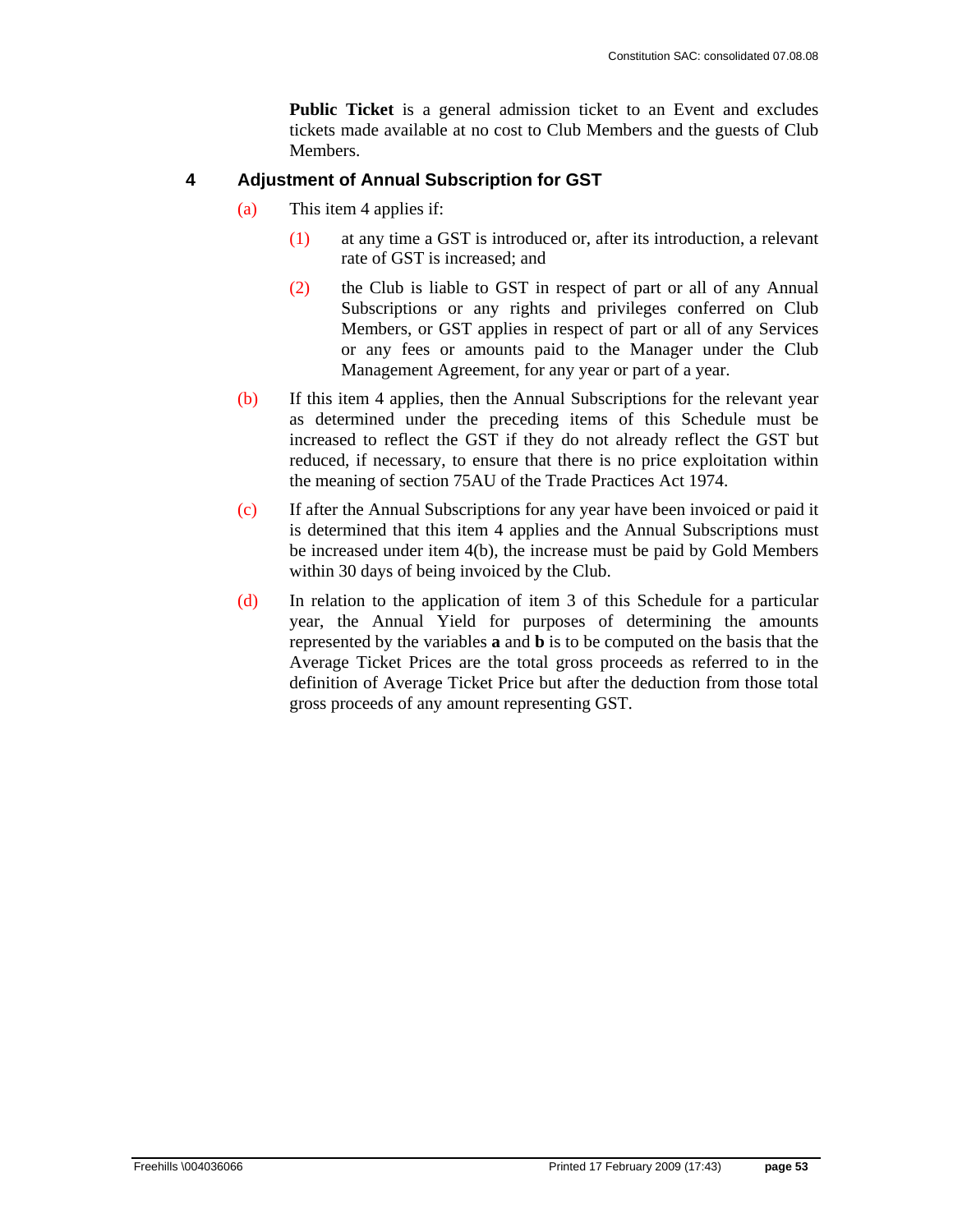### **Schedule 4 - Proxy Form (rule 4.11(a))**

### **STADIUM AUSTRALIA CLUB LIMITED**

I, ......................... of ......................, being a #Platinum/Gold Member of Stadium Australia Club Limited, appoint ................. of ................. or, in his or her absence, ................. of ................., as my proxy to vote for me on my behalf at the general meeting of the Club to be held on ........................................... and at any adjournment of that meeting.

\*My proxy is directed to vote #in favour of/against the following resolutions:

[*insert details*]

Signed this ......... day of ................ 19..

..............................

#Strike out whichever is not applicable.

\*To be inserted if desired.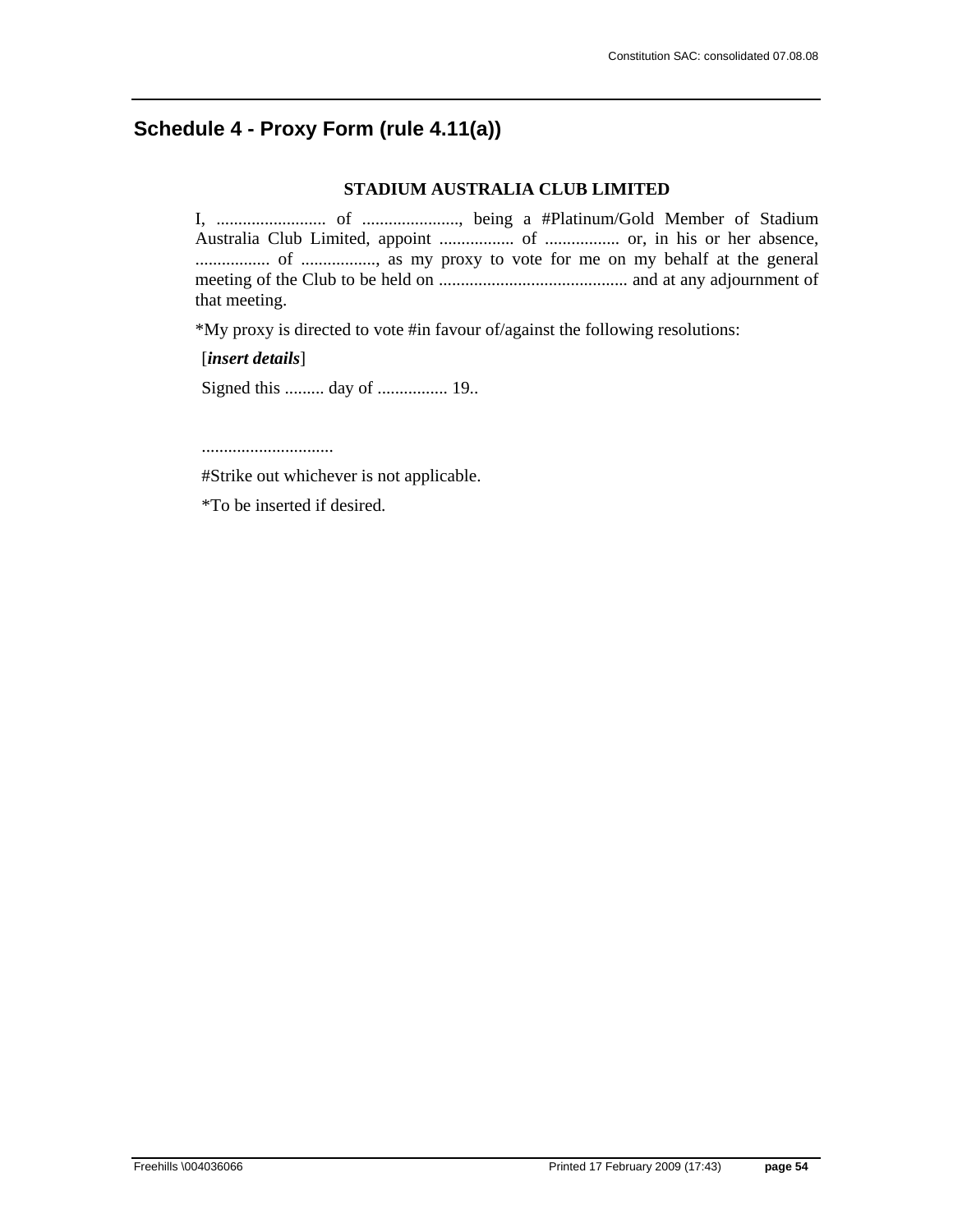## **Table of contents**

|   | Clause                  |                                                                                |             |  |
|---|-------------------------|--------------------------------------------------------------------------------|-------------|--|
| 1 | <b>Preliminary</b>      | 1                                                                              |             |  |
|   | 1.1                     | Definitions and interpretation                                                 | $\mathbf 1$ |  |
|   | 1.2                     | References to Manager                                                          | 16          |  |
|   | 1.3                     | Application of the Corporations Law                                            | 18          |  |
|   | 1.4                     | Exercise of powers                                                             | 19          |  |
| 2 | <b>Objects</b>          |                                                                                | 27          |  |
| 3 | <b>Membership</b>       | 31                                                                             |             |  |
|   | 3.1                     | <b>Classes of Club Members</b>                                                 | 31          |  |
|   | 3.2                     | Eligibility for membership                                                     | 32          |  |
|   | 3.3                     | <b>Privileges of Club Members</b>                                              | 33          |  |
|   | 3.4                     | Initial members                                                                | 35          |  |
|   | 3.5                     | <b>Admission of Club Members</b>                                               | 36          |  |
|   | 3.6                     | Subscriptions                                                                  | 38          |  |
|   | 3.7                     | <b>Special levies</b>                                                          | 41          |  |
|   | 3.8                     | Resignation of membership                                                      | 41          |  |
|   | 3.9                     | Transfer of membership                                                         | 41          |  |
|   | 3.10                    | Death of a Club Member                                                         | 41          |  |
|   | 3.11<br>3.12            | Suspension and termination of membership<br><b>Unpaid Annual Subscriptions</b> | 41<br>41    |  |
|   | 3.13                    | Misconduct                                                                     | 41          |  |
|   | 3.14                    | <b>Cessation of Membership</b>                                                 | 41          |  |
|   | 3.15                    | <b>New Club Members</b>                                                        | 41          |  |
|   | 3.16                    | Variation of rights of Club Members                                            | 41          |  |
|   | 3.17                    | Register of members                                                            | 41          |  |
|   | 3.18                    | Club Member to notify changes in information                                   | 41          |  |
|   | 3.19                    | Equitable and other claims                                                     | 41          |  |
|   | 3.20                    | Unpaid annual Platinum Bearer Fees                                             | 41          |  |
|   | 3.21                    | Reciprocal membership rights                                                   | 41          |  |
|   | <b>General meetings</b> | 41                                                                             |             |  |
|   | 4.1                     | Calling of general meetings                                                    | 41          |  |
|   | 4.2                     | Notice of general meetings                                                     | 41          |  |
|   | 4.3                     | Admission to general meetings                                                  | 41          |  |
|   | 4.4                     | Quorum at general meetings                                                     | 41          |  |
|   | 4.5                     | Chairperson of general meetings                                                | 41          |  |
|   | 4.6                     | Conduct of general meetings                                                    | 41          |  |
|   | 4.7                     | Decisions at general meetings                                                  | 41          |  |
|   | 4.8                     | Voting rights                                                                  | 41          |  |
|   | 4.9                     | <b>Loss of Voting Entitlements</b>                                             | 41          |  |
|   | 4.10                    | Representation at general meetings                                             | 41          |  |
|   | 4.11                    | Instrument of proxy                                                            | 41          |  |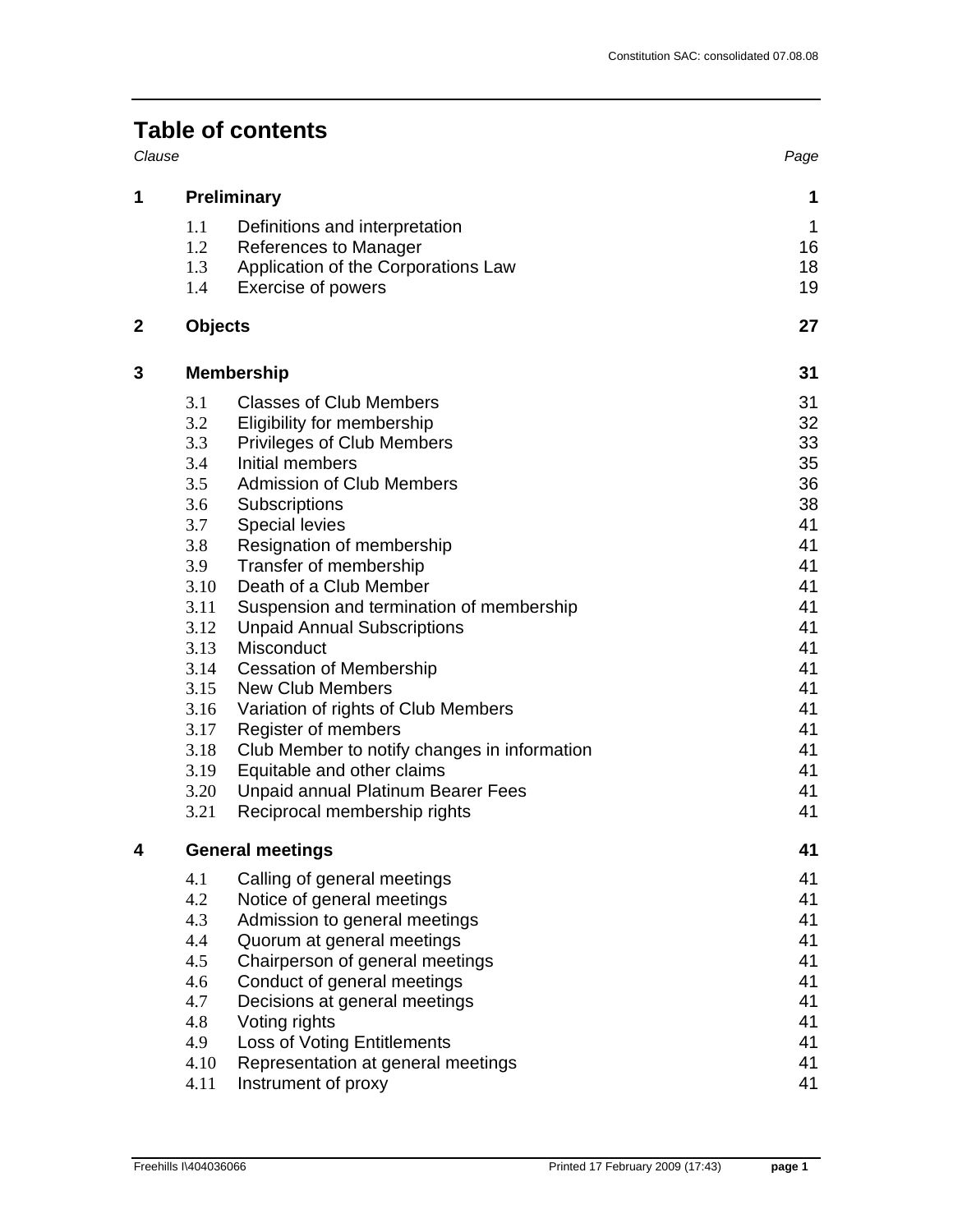| 5  | <b>Directors</b>                      |                                                                    | 41       |
|----|---------------------------------------|--------------------------------------------------------------------|----------|
|    | 5.1                                   | Appointment and removal of directors                               | 41       |
|    | 5.2                                   | Removal of directors and vacation of office                        | 41       |
|    | 5.3                                   | Remuneration of directors                                          | 41       |
|    | 5.4                                   | Membership qualification                                           | 41       |
|    | 5.5                                   | Interested directors                                               | 41       |
|    | 5.6                                   | Powers and duties of directors                                     | 41       |
|    | 5.7                                   | <b>Club Management Agreement</b>                                   | 41       |
|    | 5.8                                   | Proceedings of directors                                           | 41       |
|    | 5.9                                   | Calling of meetings of directors                                   | 41<br>41 |
|    | 5.10<br>5.11                          | Notice of meetings of directors<br>Quorum at meetings of directors | 41       |
|    | 5.12                                  | Chairperson of directors                                           | 41       |
|    | 5.13                                  | Decisions of directors                                             | 41       |
|    | 5.14                                  | Written resolutions                                                | 41       |
|    | 5.15                                  | Alternate directors                                                | 41       |
|    | 5.16                                  | Committees of directors                                            | 41       |
|    |                                       | 5.17 Delegation to individual directors                            | 41       |
|    | 5.18                                  | Validity of acts                                                   | 41       |
| 6  | <b>Executive officers and Auditor</b> | 41                                                                 |          |
|    | 6.1                                   | <b>Secretaries</b>                                                 | 41       |
|    | 6.2                                   | Provisions applicable to all executive officers                    | 41       |
|    | 6.3                                   | Auditor                                                            | 41       |
| 7  | <b>By-laws</b>                        |                                                                    | 41       |
| 8  | <b>Execution of documents</b>         | 41                                                                 |          |
|    | 8.1                                   | Manner of execution                                                | 41       |
|    | 8.2                                   | Seals                                                              | 41       |
|    | 8.3                                   | Safe custody of seal                                               | 41       |
|    | 8.4                                   | Use of seal                                                        | 41       |
|    | 8.5                                   | Seal register                                                      | 41       |
|    | 8.6                                   | <b>Official seal</b>                                               | 41       |
| 9  |                                       | <b>Income and Property</b>                                         | 41       |
| 10 | <b>Winding up</b>                     |                                                                    |          |
|    | 10.1                                  | <b>Contribution by Club Members</b>                                | 41       |
|    | 10.2                                  | Winding up of the Club                                             | 41       |
| 11 | <b>Minutes and records</b>            |                                                                    |          |
|    | 11.1                                  | <b>Minutes</b>                                                     | 41       |
|    | 11.2                                  | Signing of minutes                                                 | 41       |
|    | 11.3                                  | Minutes as evidence                                                | 41       |
|    | 11.4                                  | Inspection of records                                              | 41       |